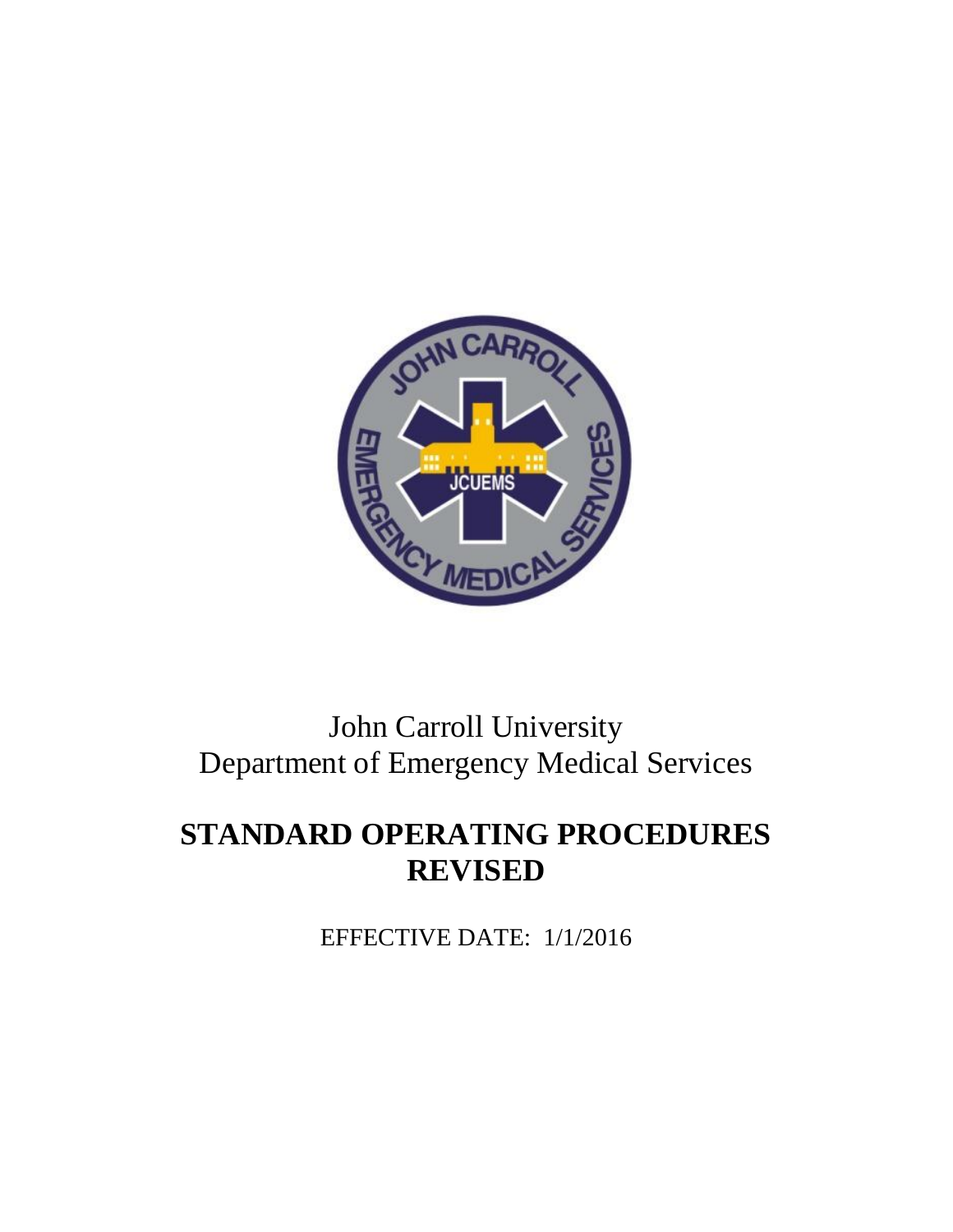

# TABLE OF CONTENTS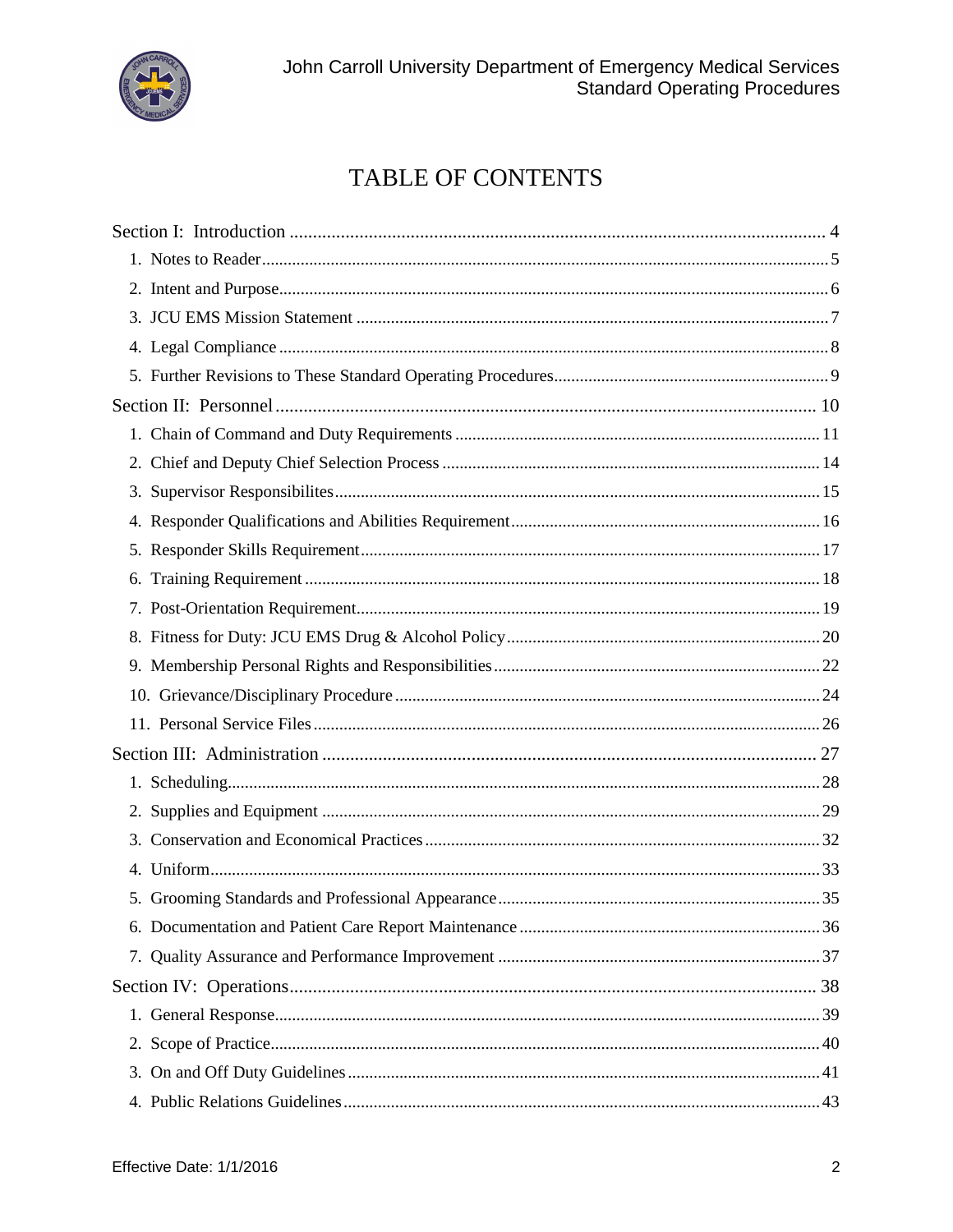

### John Carroll University Department of Emergency Medical Services Standard Operating Procedures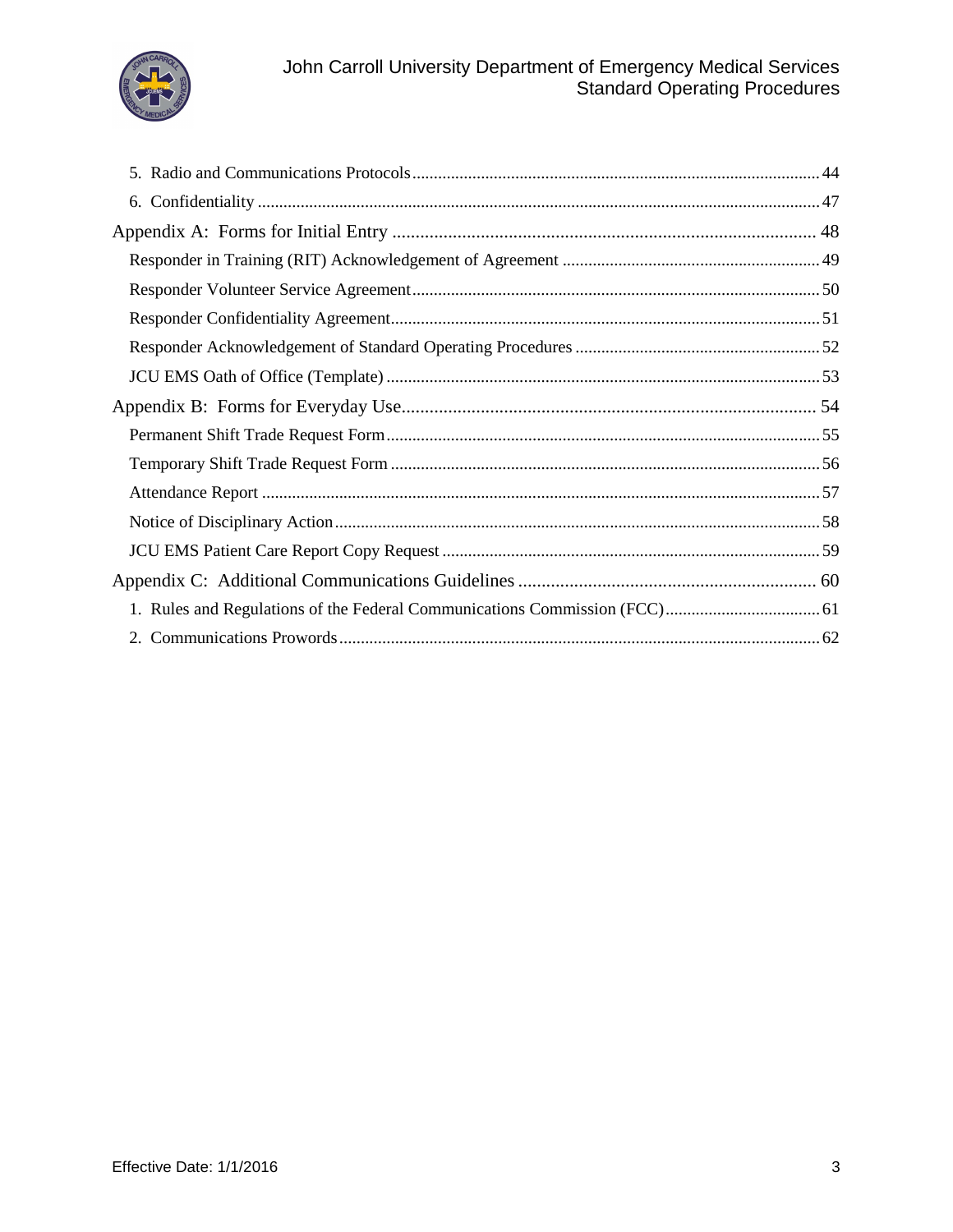

# SECTION I:

# Introduction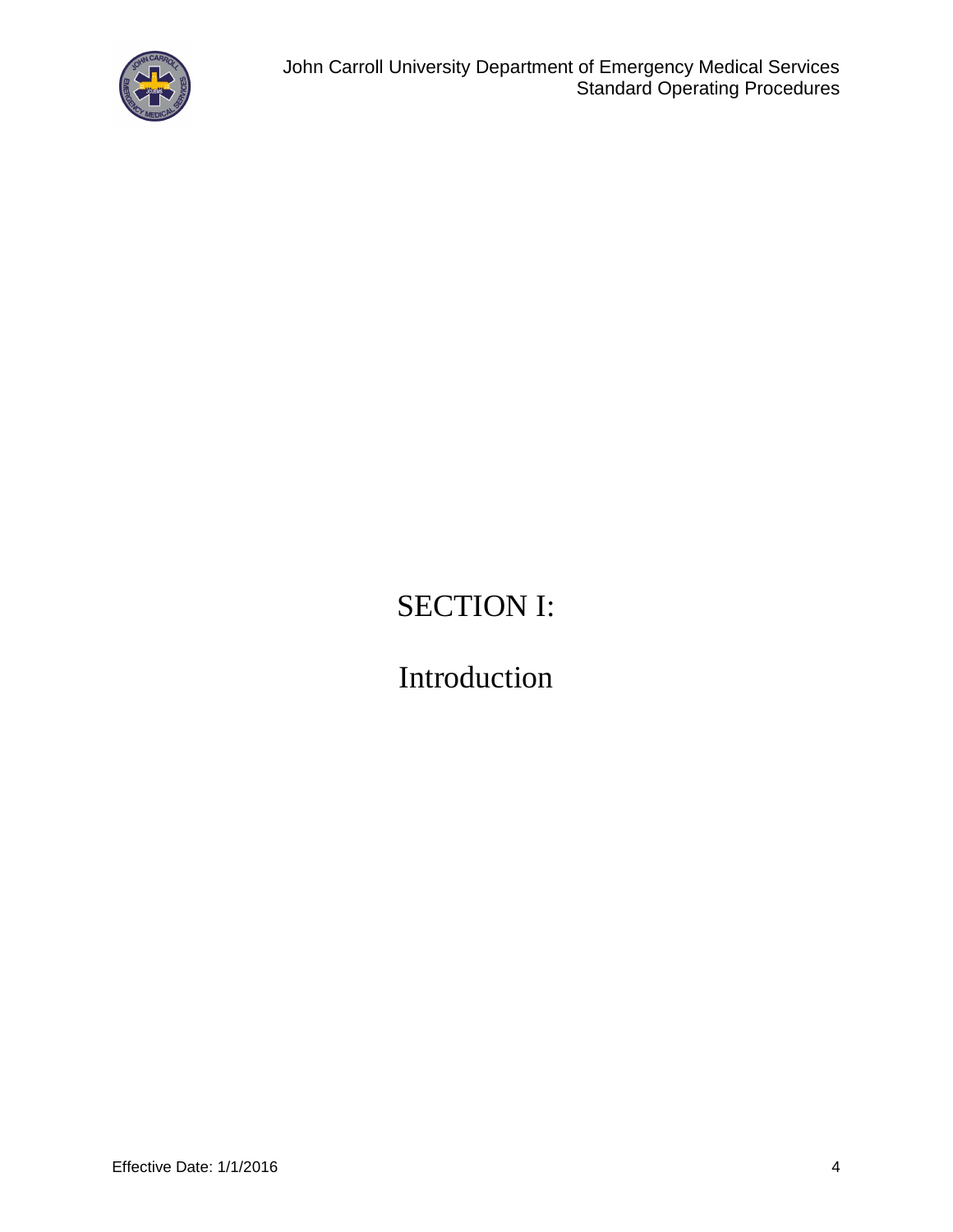

## 1. NOTES TO READER

In 2015, 13 years after the founding of the John Carroll University Department of Emergency Medical Services (JCU EMS), a comprehensive review of the Standard Operating Procedures (SOP) was undertaken. Having been written soon after the Department's founding in 2002, the SOP had not been updated since, and no longer accurately reflected certain aspects of the Department's operation. Thus, a focused effort was made to comb through the document to find where current practices and written procedures deviated, and then to decide in each case whether the document should be updated or practices changed. The result of this nearly year-long process is this set of revised Standard Operating Procedures.

As mentioned by Eric Beck, the Department's founder and first Chief, in his own notes retained below, the original Standard Operating Procedures were offered as "a solid foundation upon which the organization can grow." It is hoped that these revisions will build on the experience gained and lessons learned in the past decade since the Department's founding, in order to create a document that better reflects and encompasses the best practices in providing emergency medical care to the John Carroll campus community.

Respectfully submitted,

Spencer C. Furin, EMT-B Chief, JCU EMS

\_\_\_\_\_\_\_\_\_\_\_\_\_\_\_\_\_\_\_\_\_\_\_\_\_\_\_\_\_\_\_\_\_\_\_\_\_\_\_

Reader,

Please be advised that these standard operating procedures (SOPs) represent a significant effort to outline guidelines for the newly formed John Carroll University Emergency Medical Services (JCUEMS). JCUEMS is to be a department/division of Student Affairs that reports directly to the Vice President for Student Affairs and also to other applicable Student Affairs division/department heads (i.e. Campus Safety Services, Health Services).

These SOPs are the result of numerous interviews and consultations with both collegiate EMS personnel and their current SOPs. The National Collegiate EMS Foundation (www.ncemsf.org) was instrumental in supplying information regarding the SOPs of other collegiate EMS programs operating in the United States. This research drew upon the decades of operational experience that other collegiate EMS programs have already enjoyed.

In no way is this document complete. However, these SOPs should offer a solid foundation upon which the organization can grow.

Eric H. Beck, EMT-P, CCEMT-P Chief of EMS, Ret.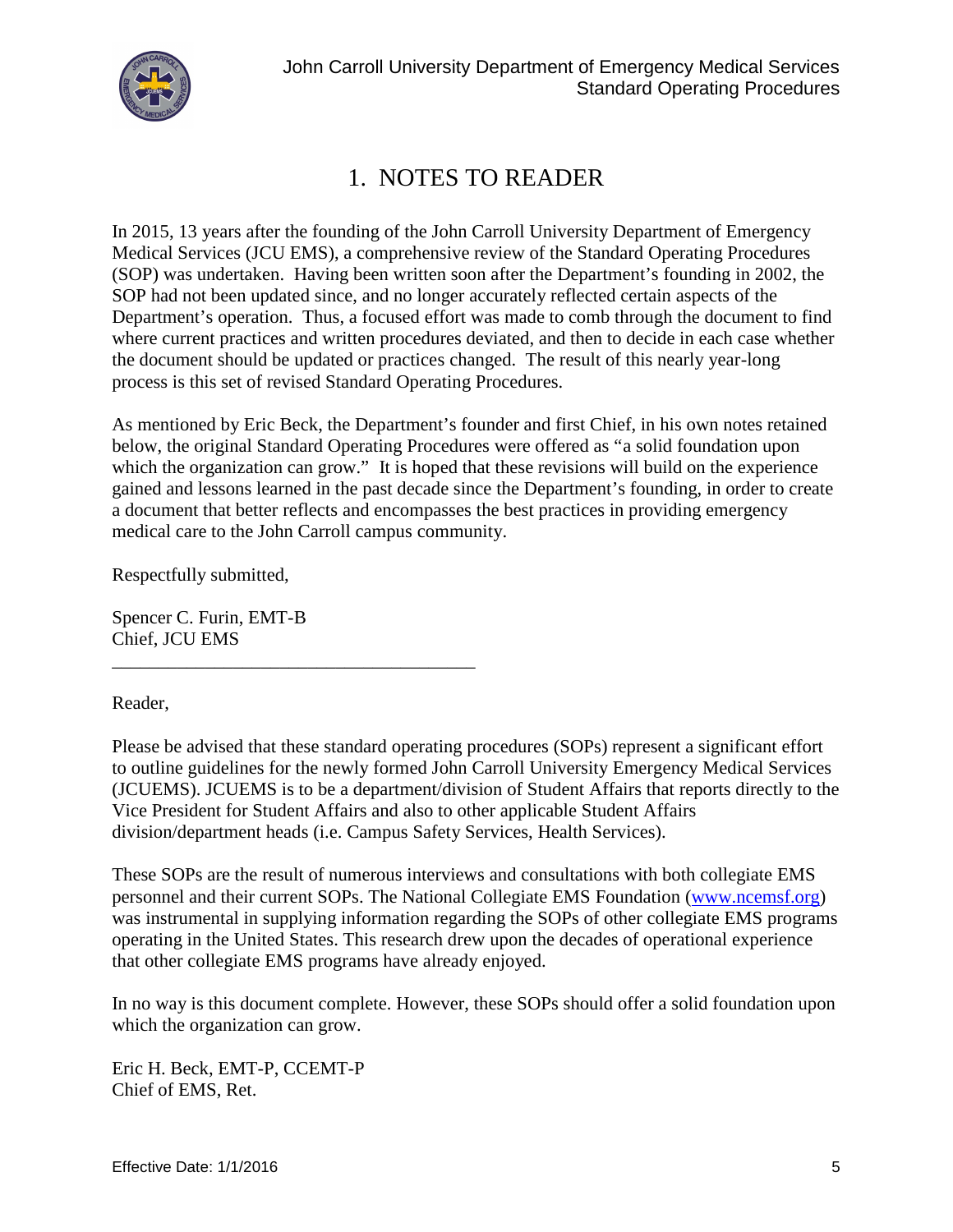

# 2. INTENT AND PURPOSE

The John Carroll University Department of Emergency Medical Services Standard Operating Procedures (SOP) are guidelines that should be used by all JCU EMS personnel when responding and operating at the scene of an emergency incident while on duty. The goal of these procedures is to outline a structure for dealing with all incidents regardless of size and scope. It should be noted that there are uniform approaches to common incidents.

These procedures are not expected to encompass every situation that will be encountered. Situations where difficulties are encountered will be dealt with in a case by case basis through departmental notices, which shall be considered addenda to this document and treated as such. Departmentals will thus be added to this progressive document. The Departmentals section of the SOP will give an area for on-going, day-to-day, guidelines that are not otherwise categorized by the SOP.

These standard operating procedures provided a framework that can be adapted and applied universally to most incidents. In reality some scenarios will deviate from the norm, in such situations, prudent judgment and common sense should dictate the course of action. In general, the department expects these SOP's to be followed.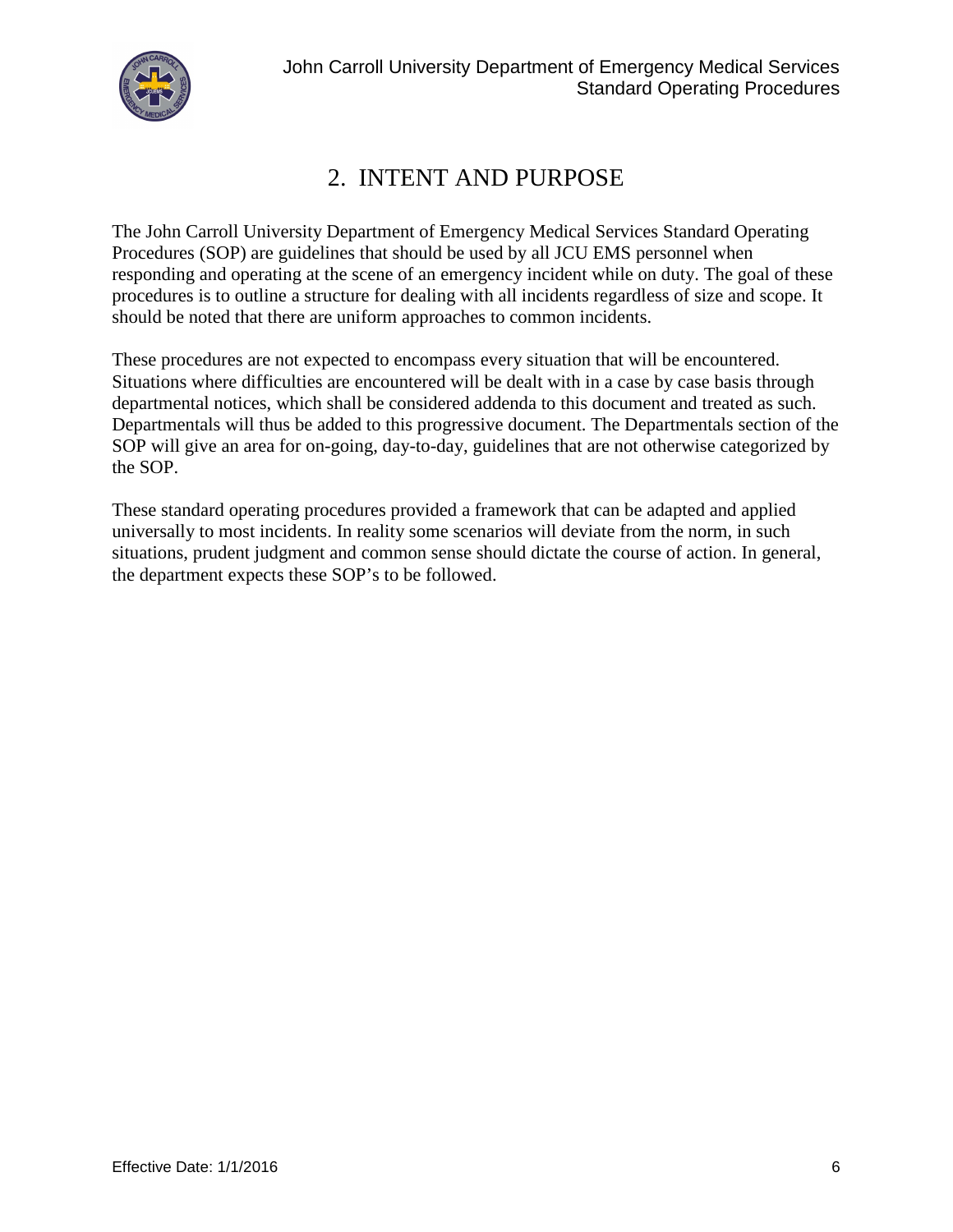

### 3. JCU EMS MISSION STATEMENT

To strive in all efforts to improve the health and safety of the John Carroll University campus through quality, caring pre-hospital emergency medical services, community education, staff training and development.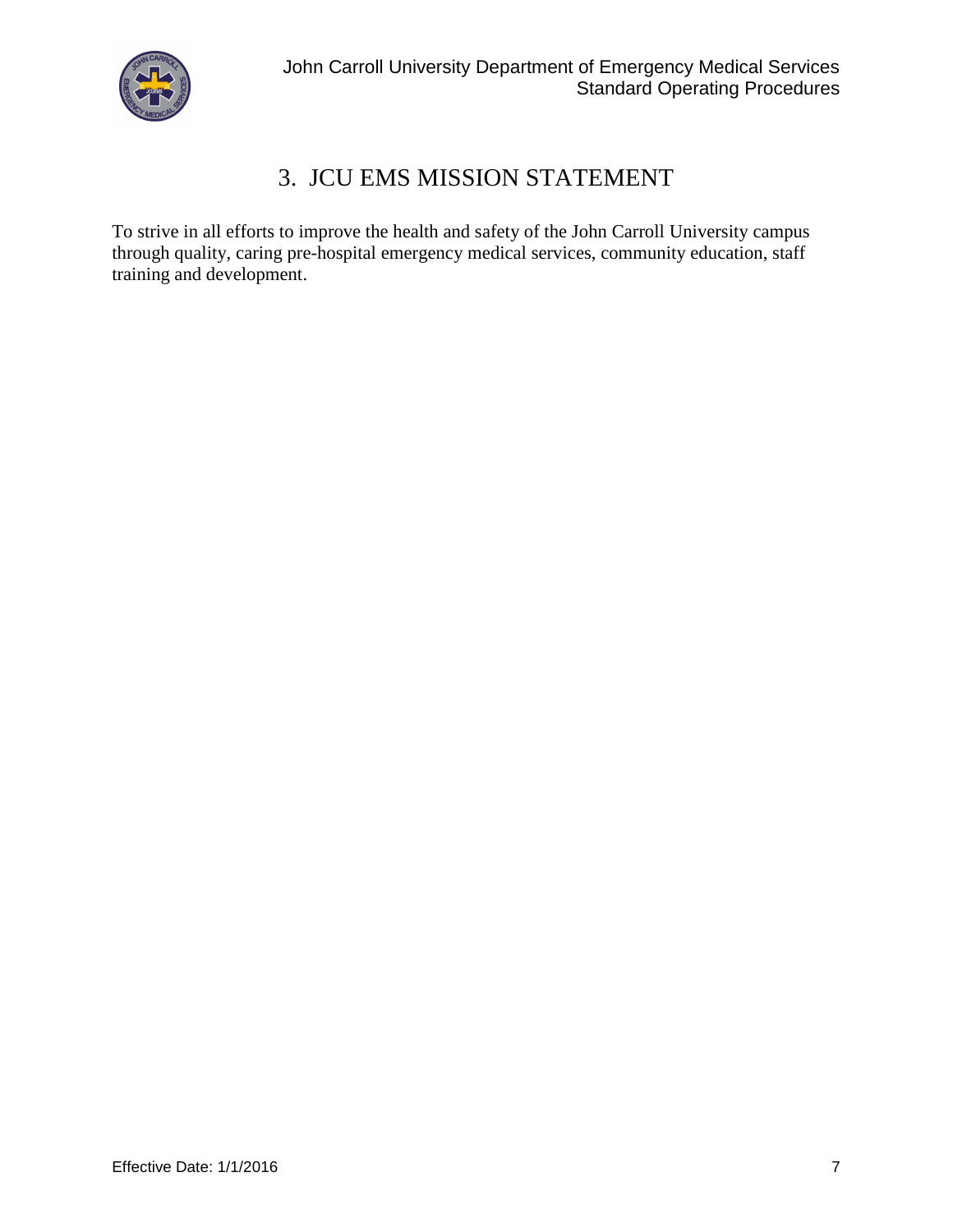

# 4. LEGAL COMPLIANCE

JCU EMS will comply in good faith, with all applicable local, state and federal laws (of University Heights, Ohio). Specifically, JCU EMS will comply with applicable provisions of Ohio Revised Code section 4765 and Ohio Administrative Code section 4765 whereas itpertains to the operations of JCU EMS as a volunteer, non-transporting, basic life support, emergency medical services organization. Where applicable, JCU EMS will follow rules adopted by the Division of Emergency Medical Services of the Ohio Department of Public Safety and the Ohio State Board of Pharmacy. The Medical Director of JCU EMS will provide advice and assistance in complying with all laws and rules governing the operations of JCU EMS.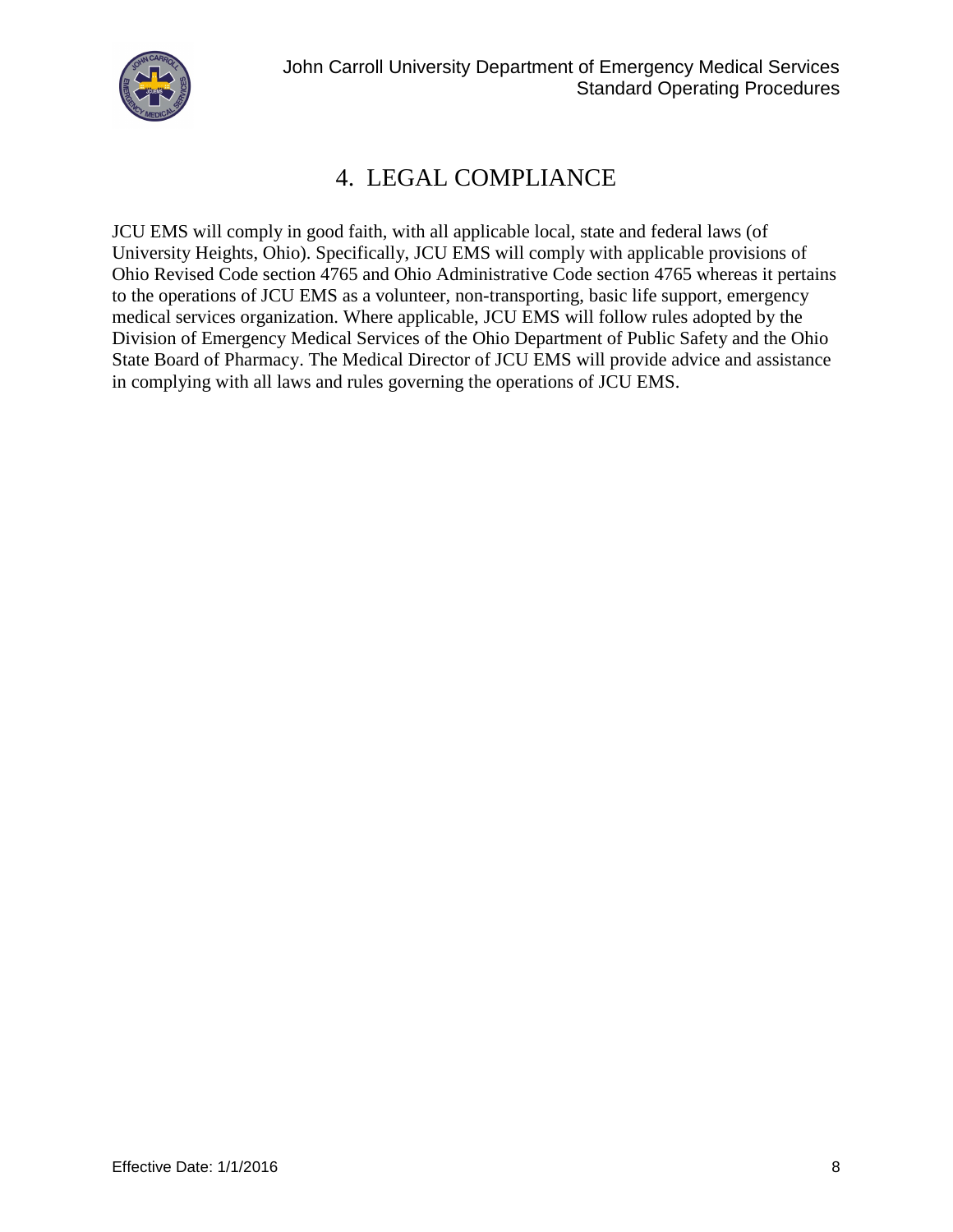

## 5. FURTHER REVISIONS TO THESE STANDARD OPERATING PROCEDURES

It is understood that these Standard Operating Procedures are a living document and will more than likely need to be changed or updated throughout the Department's future. As such, the procedure outlined here describes how this document is to be amended.

Minor revisions and changes regarding the day-to-day operations of the Department may be issued under the executive authority of the Chief through the issuance of Departmental Notices. Such Notices shall serve as official addendum to this document.

Any member of the Department may contest a revision made by the Chief via Departmental Notice. In such cases, the Notice shall be presented to the Executive Board. The Executive Board shall either approve or deny the proposed revision with a simple majority vote. The Chief shall not vote in this decision. The Deputy Chief may vote only in order to break a tie.

Major revisions affecting multiple sections and/or resulting in a republication of the entire document shall be presented to the Executive Board for approval, following the same procedure as is outlined above. The suggested new edition of the Standard Operating Procedures will then be sent to the JCU EMS Advisor for approval and official adoption.

All revisions and/or changes to these Standard Operating Procedures shall consider the advice of the John Carroll University Office of Legal Affairs.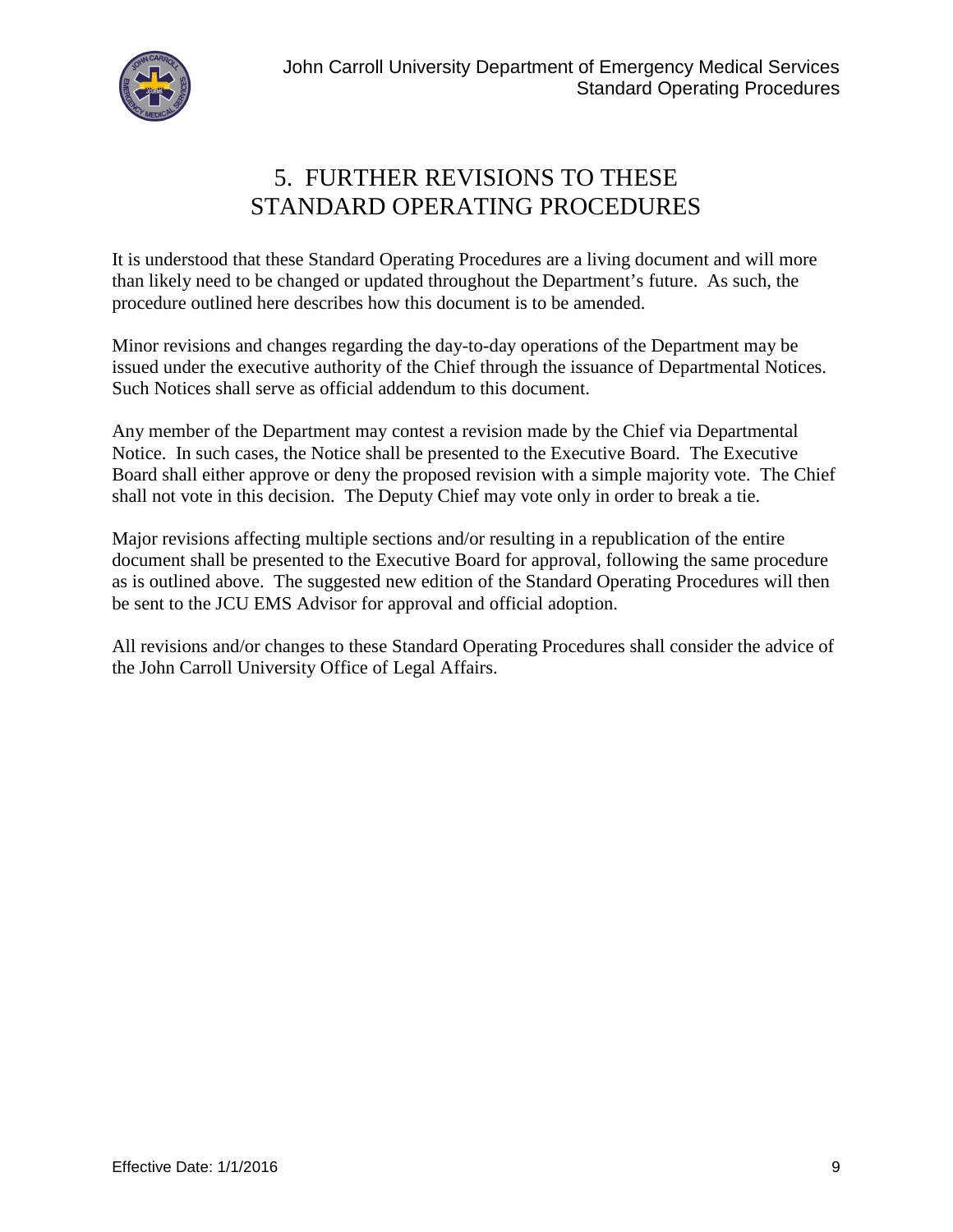

# SECTION II:

Personnel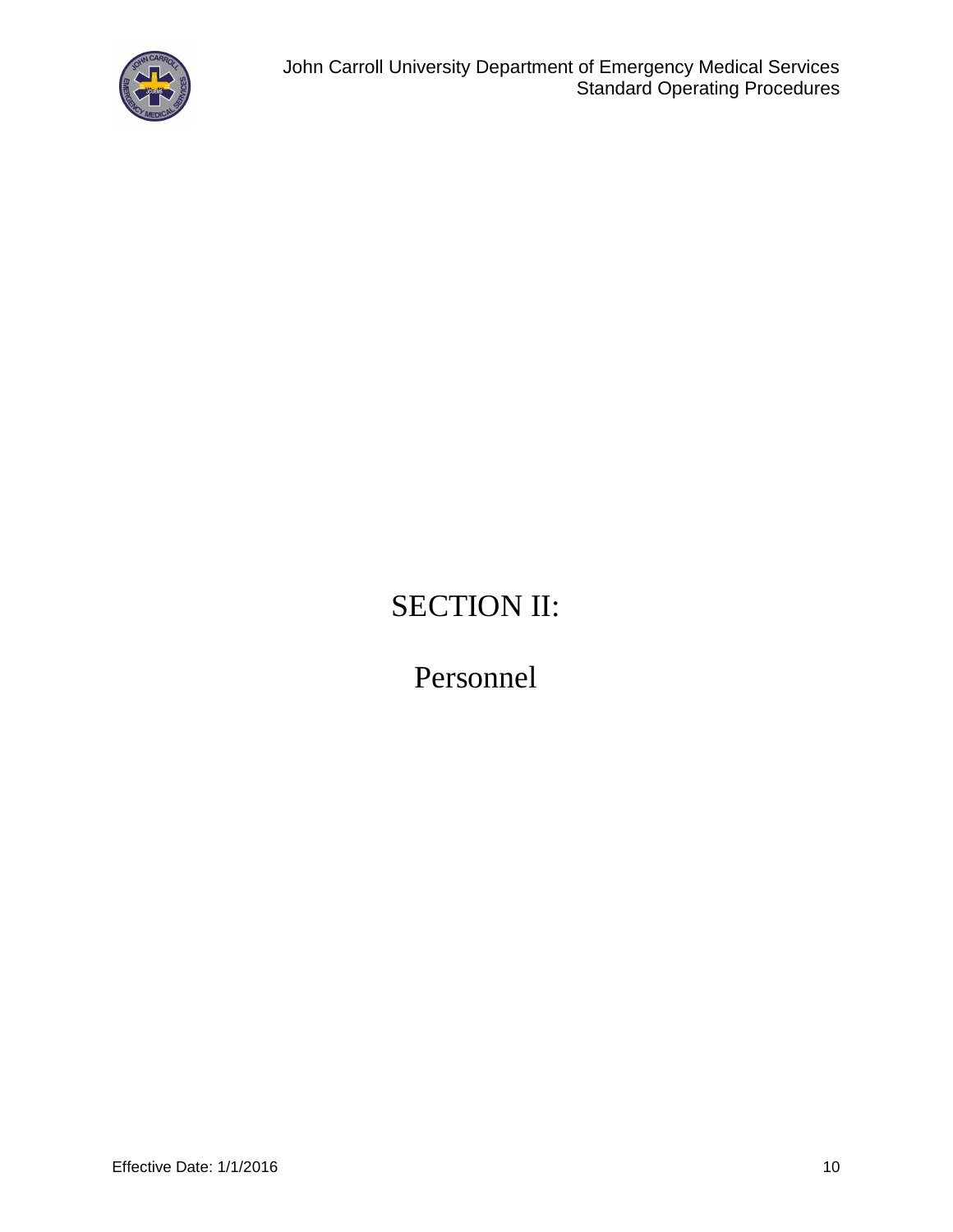

## 1. CHAIN OF COMMAND AND DUTY REQUIREMENTS

The Chain of Command for JCU EMS will follow the order of JCU EMS Advisor, Chief, Deputy Chief, EMS Supervisors (Shift Officer/Department Duty Manager), and finally Responder (EMT-P, EMT-I, EMT-B, EMR levels)

### **CHIEF**

- Must be trained to at least the EMT-Basic level.
- Must meet all requirements and fulfill all duties of Shift Officer and Responder positions (listed below).
- Will work directly with John Carroll University Police Department (JCUPD) Liaison to oversee JCU EMS.
- Will work directly with Student Health and Wellness Center.
- Will work directly with University Heights Fire Department (UHFD).
- Will work with EMS Supervisors to ensure proper care can be provided in the most efficient manner.
- Maintains the right to appoint an acting Chief in his/her absence.
- Will oversee all functions of organization to ensure proper care to all patients.
- $\bullet$  Will ensure all proper Department paperwork is in order, including annual renewal of licensure with the Ohio State Board of Pharmacy.
- Maintains the right to determine a responder's inability to function in JCU EMS.
- Is the responsible party for daily administrative and operation aspects of JCU EMS.
- $\bullet$  Is selected according to the procedure outlined below for a term of one (1) year beginning in January.

### DEPUTY CHIEF

- Must be trained to at least the EMT-Basic level.
- Must meet all requirements and fulfill all duties of Shift Officer and Responder positions (listed below).
- Will work directly with the Chief to oversee JCU EMS.
- Will maintain volume of paperwork as well as assume organizational duties for both departmental and Executive Board meetings.
- $\bullet$  Is selected according to the procedure outlined below for a term of one (1) year beginning in January.

### CAPTIAN (EXECUTIVE BOARD MEMBER)

- Must be trained to at least the EMR level, while EMT-B is preferable.
- Must meet all requirements and fulfill all duties of Responder position (listed below).
- Will work directly with the Chief and Deputy Chief to oversee JCU EMS.
- Will be appointed by Chief and Deputy Chief to position for a term of one (1) year beginning in January.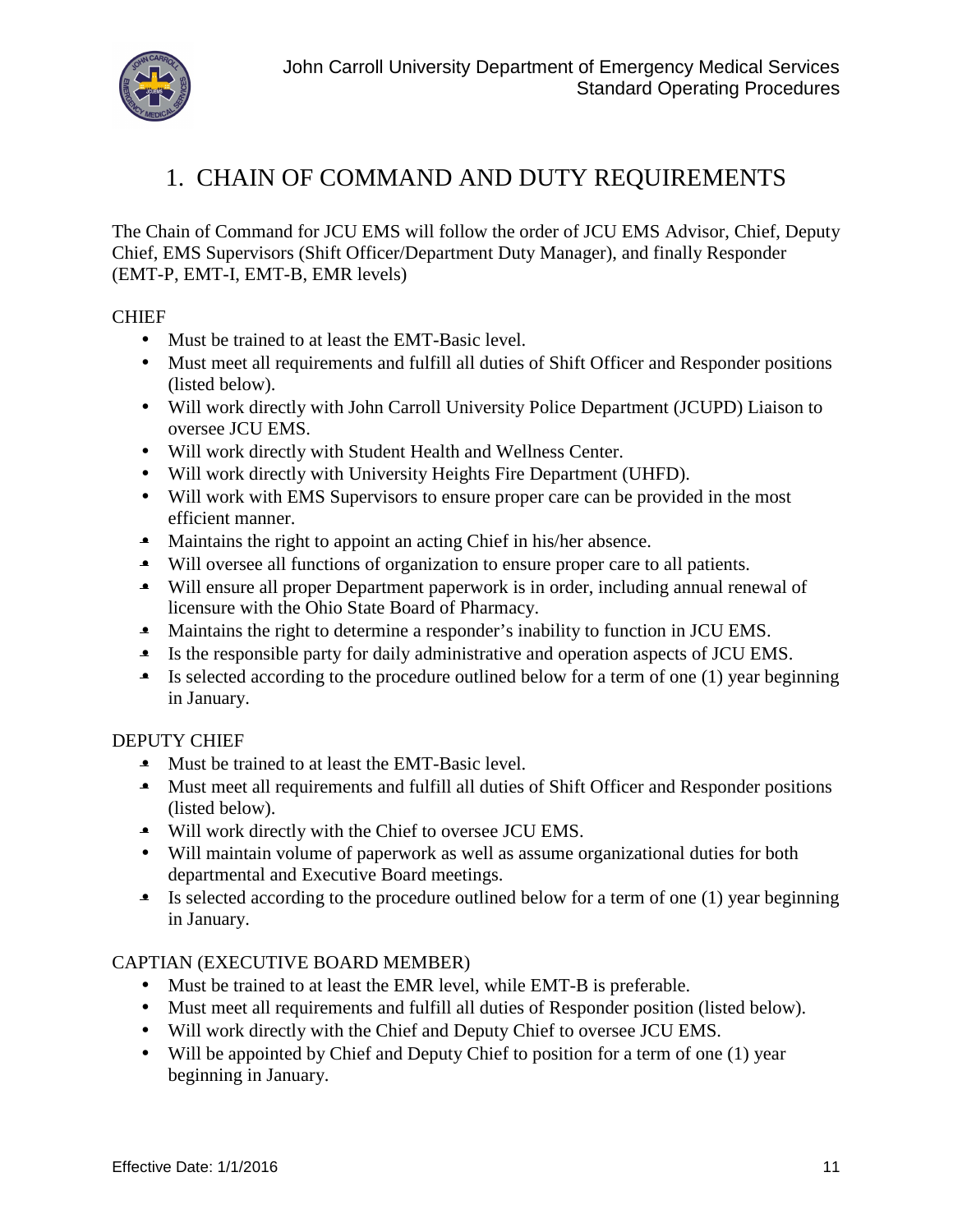

- Will work directly with EMS Supervisors to ensure policy adherence and proper care to patients.
- Will act in the capacity of a Responder or Supervisor and must adhere to all rules applying to the Responder and the Supervisor while on duty.
- Can act as an acting chief only in the absence of the existing Chief, and only by request of the Chief.
- Is responsible for ensuring that all members of JCU EMS follow all medical direction and administrative direction laid out in the Standard Operating Procedures and protocols.
- Will be in charge of a specific subject area of Department administration (e.g. Membership, Training, PR/Communication, Scheduling, or Equipment) and must maintain appropriate records, documentation, and direction regarding all responders and functions in accordance with SOPs and protocols. Specific assignments and overall number of Captains to be determined by Chief and Deputy Chief.
- The Chief, Deputy Chief, and Captains of the Department shall collectively constitute the JCU EMS Executive Board.
- Will carry out any and all duties as assigned by the Chief.

### SHIFT OFFICER

- Must be trained to at least the EMT-Basic level.
- Must meet all requirements and fulfill all duties of Responder position (listed below).
- Will work directly with the Chief to oversee JCU EMS.
- Will work directly with Captains to ensure policy adherence and proper care to patients.
- Will work directly with Responders as a shift supervisor.
- Will supervise shifts during the week and is in charge of all patient care, documentation, and problems and concerns while on duty.
- Is responsible for determining if transport by UHFD is necessary and requesting UHFD backup if indicated.
- Will act in the capacity of a Responder and Supervisor and must adhere to all rules applying to the Responder and the Supervisor while on duty.
- Is responsible for ensuring that all members of JCU EMS follow all medical direction and administrative direction laid out in the Standard Operating Procedures and protocols.
- Will carry out any and all duties assigned by Chief, Deputy Chief, and/or Captains.

### $RESPONDER<sup>1</sup>$

- Must have completed the proper training and State of Ohio certification at the EMR, EMT-B, EMT-I, or EMT-P levels. Must work aminimum of one shift per week for a minimum of two semesters.
- Will be on callwith at least a shift supervisor.
- Must follow all medical direction as laid out in protocols.

<sup>&</sup>lt;sup>1</sup> Throughout this document, the term "Responder," when written with a capital "R," indicates the position in the Department with no supervisory responsibilities. When written with a lowercase "r," "responder" is used as a generic term to describe any member of JCU EMS.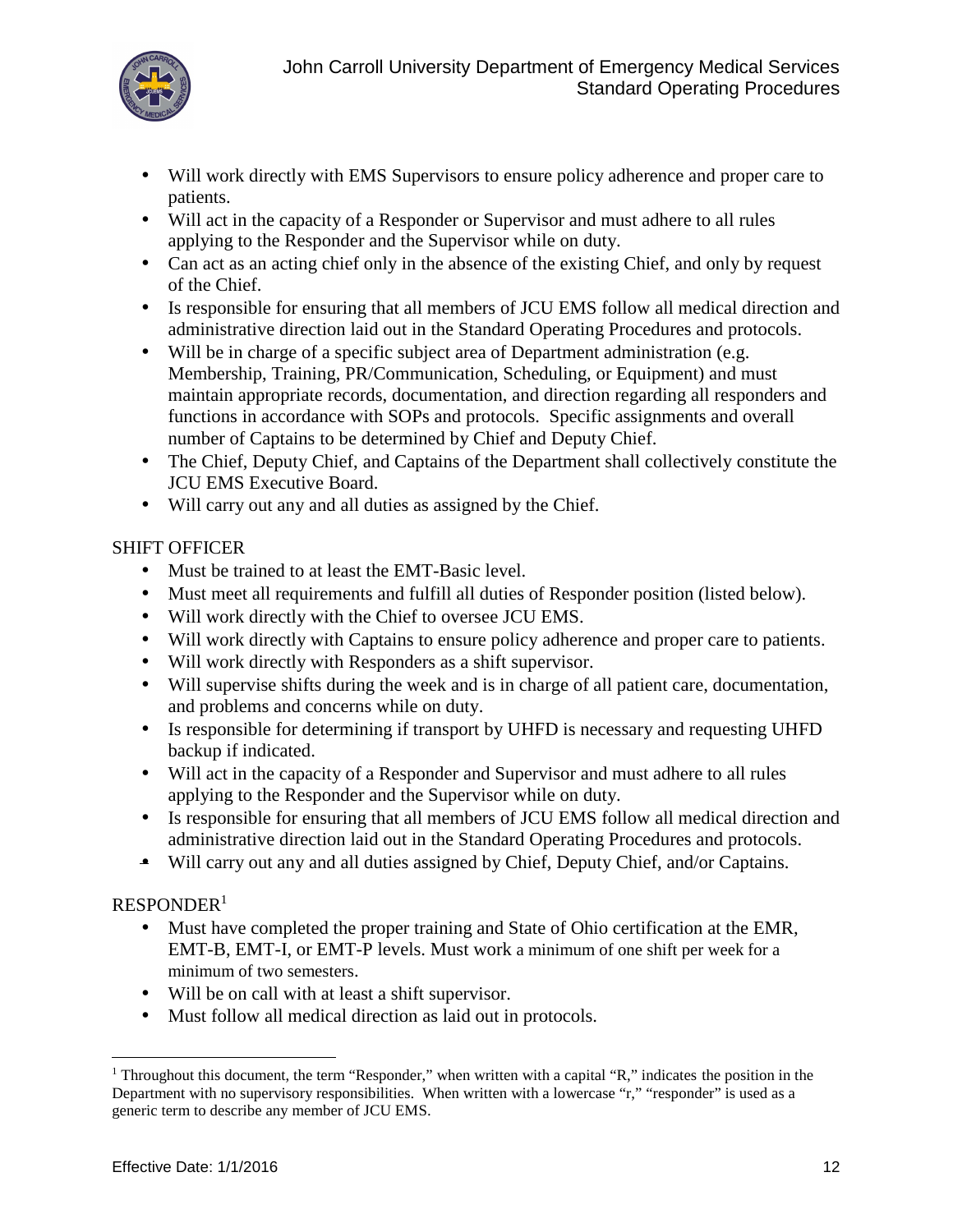

- Must follow all administrative Standard Operating Procedures.
- Is responsible for ensuring that all calls are properly documented.
- Must report to shift supervisor in case of problems or concerns.
- Must respond to all calls during his or her shift while on calland is responsible for all equipment taken to the call.
- Must be properly relieved by University Heights Fire Department. UHFD and the Shift Officer will determine when student Responders may clear the scene.
- Will carry out any and all duties assigned by EMS Supervisor, Captain, Deputy Chief, or Chief.

### RESPONDER IN TRAINING (RIT)/RIDE-ALONG

- Non state-certified individual assists with administrative duties as well as equipment movement and communication.
- May aid with distribution of supplies and documentation purposes.
- Must be active in an EMR/EMT class.
- May only be "extra" on shift that already has State of Ohio certified practitioners scheduled.
- Not considered able to provide care.

### DEPARTMENT RANK STRUCTURE

The Department Rank structure is listed below in order of descending seniority. Ranks shall be assigned to members of the Department according to the following:

- Chief selected for a term of one (1) year according to process outlined below.
- Deputy Chief selected for a term of one  $(1)$  year according to the process outlined below.
- Captain member of the Executive Board, appointed for a term of one  $(1)$  by the Chief and Deputy Chief.
- Lieutenant beginning 6th or 7th semester of service with the Department. Former Chiefs and Deputy Chiefs will revert back to the rank of Lieutenant after their term is completed.
- Sergeant beginning 4th or 5th semester of service with the Department. Former Captains will revert back to the rank of Sergeant after their term is completed.
- Responder First Class beginning 2nd or 3rd semester of service with the Department.
- Probationary Responder beginning 1st semester of service with the Department.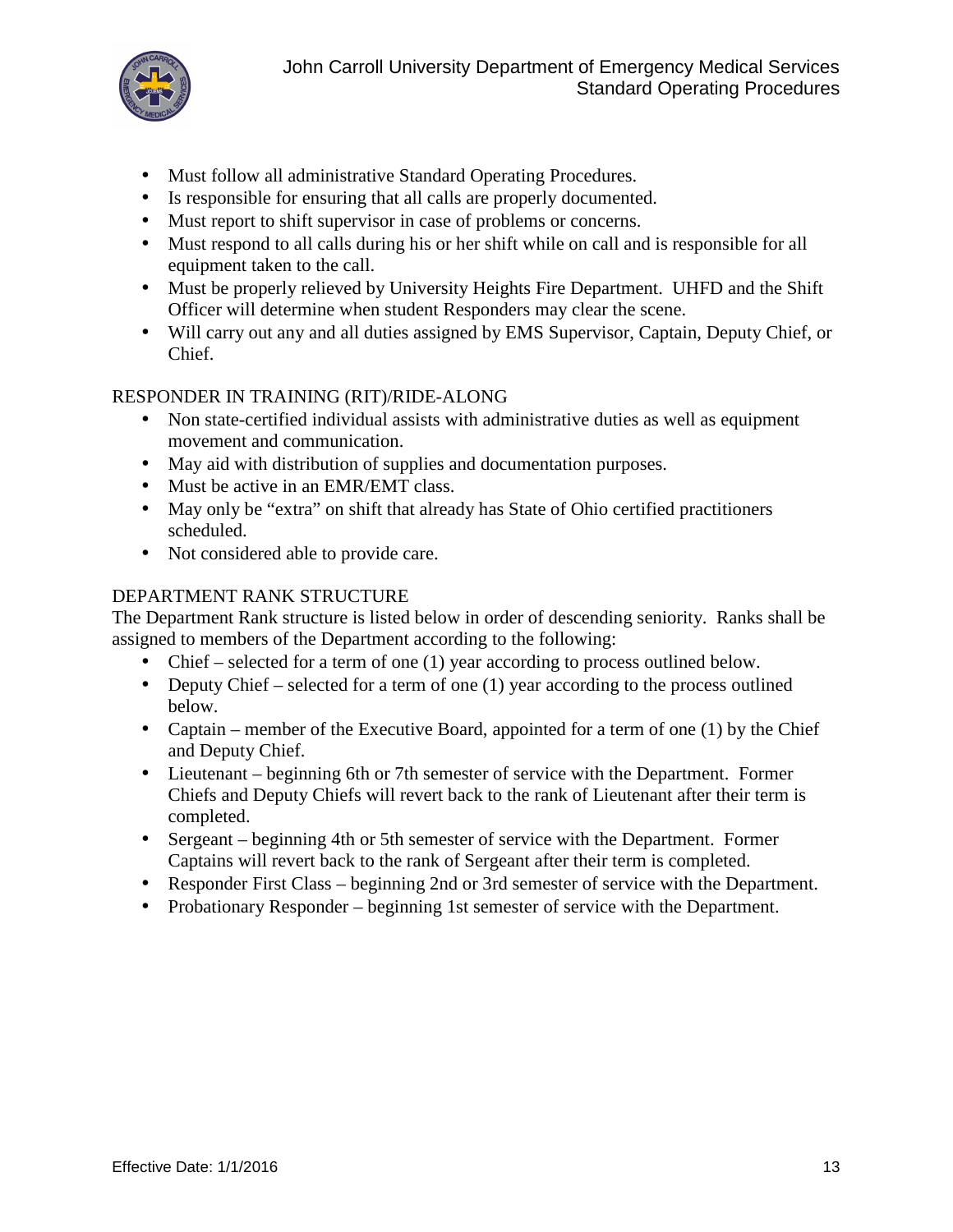

## 2. CHIEF AND DEPUTY CHIEF SELECTION PROCESS

The current Deputy Chief shall be responsible for coordinating the selection process, unless he or she is participating in the selection process as a candidate. In this case he or she shall appoint an impartial designee (preferably a graduating senior) to administer the selection process.

- The Chief and Deputy Chief shall inform the Department of the beginning of the selection process in the first week of October.
- Eligible responders wishing to apply for the positions shall submit two copies of a formal Letter of Intent, one addressed to the Chief and Deputy Chief of JCU EMS and one addressed to the Chief and Deputy Chief of JCUPD. This is to be received on or before the last general Department meeting in the month of October.
- Candidates shall present a brief (two minutes or less) speech to the entire Department at the last general meeting in the month of October.
- Candidates shall be responsible for contacting, coordinating, and completing interviews with the following persons before the end of November:
	- o Chief of JCUPD
	- o Deputy Chief of JCUPD
	- o Director of the Student Health and Wellness Center
	- o JCU EMS Medical Director
	- o JCU EMS Executive Board
	- o Two JCU EMS alumni (preferably former Chief and/or Deputy Chief, to be selected by current Deputy Chief)
- Candidates shall complete a written examination to prove competence as an EMT before the end of November.
- The final decision will be made at a meeting with the Chief and Deputy Chief of JCU EMS and the Chief and Deputy Chief of JCUPD. This decision will be made no less than five (5) days before the Department's end-of-semester banquet in December.
- Candidates shall be informed of the decision no less than three (3) days before the Department's end-of-semester banquet. Candidates are not to inform anyone of the results until they are made public.
- The decision will be publicly announced at the Department's end-of-semester banquet.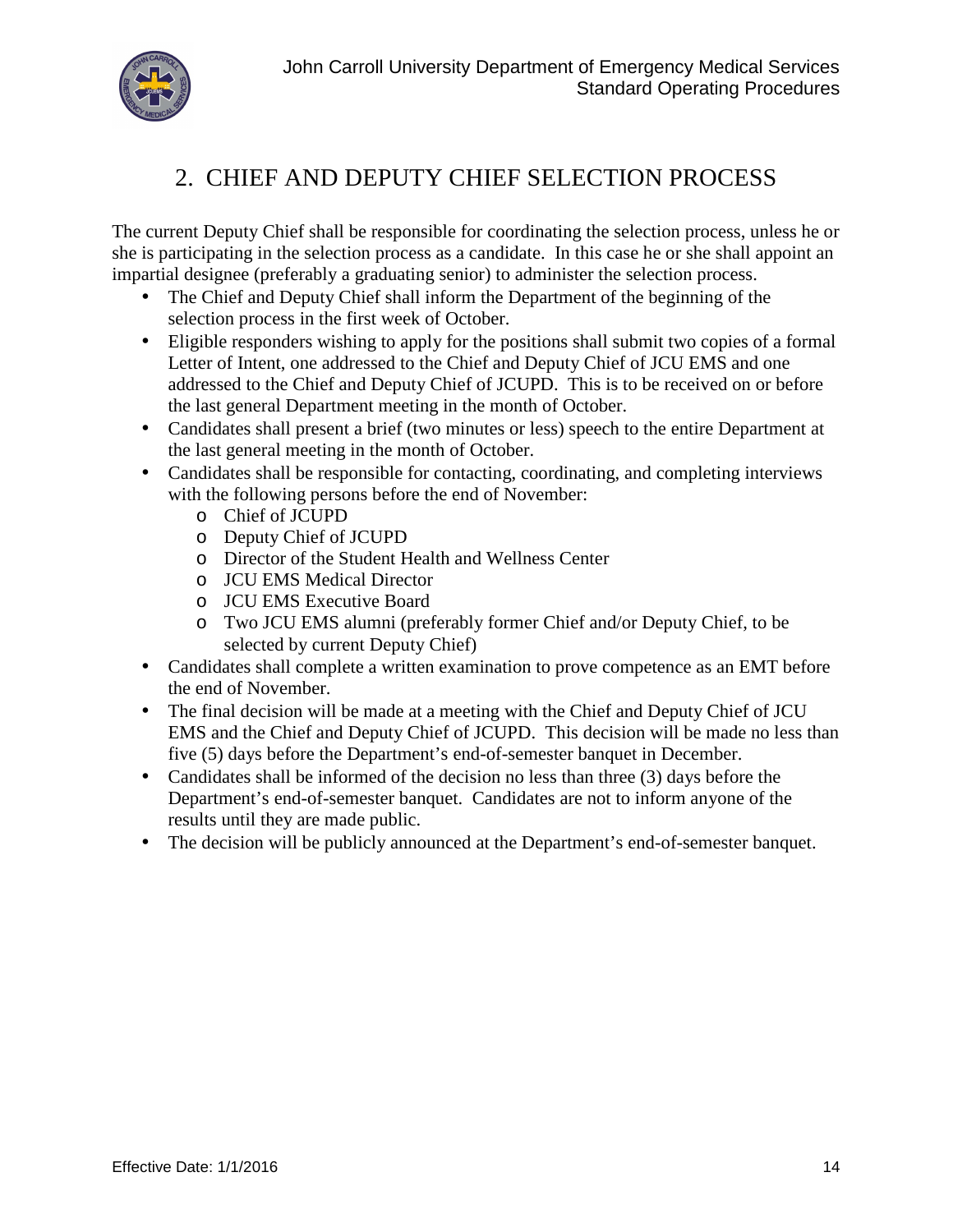

### 3. SUPERVISOR RESPONSIBILITIES

### DEPARTMENT DUTY MANAGER (DDM)

- Arrive to open duty key lockbox.
- Obtain DDM key ring from JCUPD guard shack and DDM radio.
- Call in-service as 898.
- Maintain radio communication with Shift Officer and shift personnel.
- Respond at request of Shift Officer or at personal discretion to EMS calls.
- Respond and assume EMS command of a major incident (e.g. MCI) if senior to Shift Officer on duty.
- Check in with each Shift Officer during the course of the shift.
- Will handle disciplinary issues as they arise.
- Will approve amendments in minimum/maximum shift staffing.
- Will assist SO to fill shift in event of no call/no show.
- Will serve as departmental liaison to medical director during shift.
- Maintain departmental compliance with SOP and EMS protocols.
- Assure safety of all on-duty EMS staff.
- The DDM is a non-essential position and is eligible for elimination based on current Department staffing, as determined by the Chief and Deputy Chief.

### SHIFT OFFICER (SO) – ON-DUTY SUPERVISOR

- Arrive to open Station.
- Obtain duty key ring.
- Obtain SO radio.
- Call in-service assuming 800.
- Conduct turn-over with out-going Supervisor.
- Conduct turn-over with out-going Responders as needed.
- Assure opening responsibilities are completed.
- Assure readiness of shift and resources.
- Assign EMS personnel to respond to calls.
- Assure appropriate paperwork and radio traffic is completed.
- Notify Chief, Deputy Chief, and/or DDM in event of personnel or department problem.
- Maintain departmental compliance with SOP and EMS protocols.
- Assure closing responsibilities are completed.
- Assure safety of all on-duty EMS staff.
- Will additionally assume allduties and responsibilities of the DDM when none is present.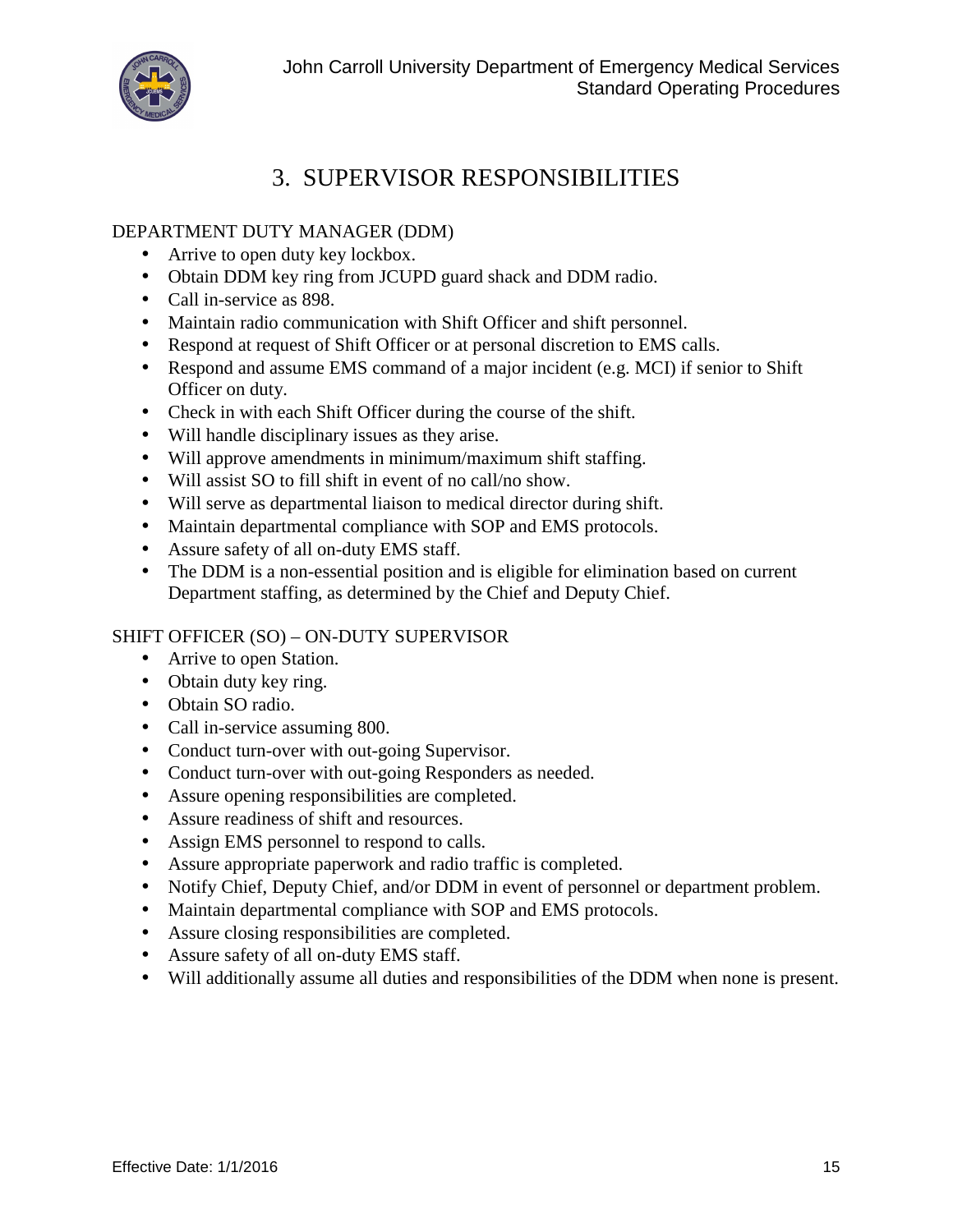

# 4. RESPONDER QUALIFICATIONS AND ABILITIES REQUIREMENT

- Has obtained a high school diploma or GED and is at least 18 years of age.
- Is a current student, alumnae, or faculty member of John Carroll University.
- Possesses and maintains a valid Ohio Department of Public Safety, Division of Emergency Medical Services, First Responder, or EMT-Basic, or higher certification.
- Possesses and maintains a valid American Heart Association Basic Life Support for the Health Care Provider certification (or equivalent).
- Possesses and maintains a valid driver's license.
- Ability to communicate well in both verbal and written forms.
- Hears and listens well.
- Ability to lift, carry, balance, manipulate and operate tools, equipment, instruments, implements to the specifications, standards, etc., of the manufacturer or the JCU EMS Patient Care Protocols.
- Ability to interpret written, oral and diagnostic forms of instructions.
- Ability to use good judgment and remain calm in high stress situations.
- Ability to work effectively in a variety of environments, including the out of doors and areas with loud noise and a high volume of people.
- Ability to function effectively through an entire shift or assignment.
- Ability to calculate simple weight and volume ratios and read small print both under life threatening time restrictions.
- Ability to read and understand English language manuals, texts and maps.
- Ability to converse and comprehend English effectively.
- Accurately discern and interpret directions, signage, locations and landmarks.
- Ability to appropriately interview the patient, bystanders and witnesses.
- Ability to document in writing, all relevant information in a prescribed format.
- Good manual dexterity, with ability to handle tools, implements etc. in order to perform all tasks related to the duties of a JCU EMS Responder.
- Ability to walk, run, bend, stop and crawl on uneven terrain.
- Ability to withstand varied environmental conditions such as extreme heat, cold, moisture, dryness, etc.
- Ability to work in a low-lighted confined spaces and potentially hazardous environments.
- Must have proof of appropriate immunizations on file with Student Health and Wellness Center including the Hepatitis B Vaccination or appropriate wavier declining Hepatitis B Vaccination.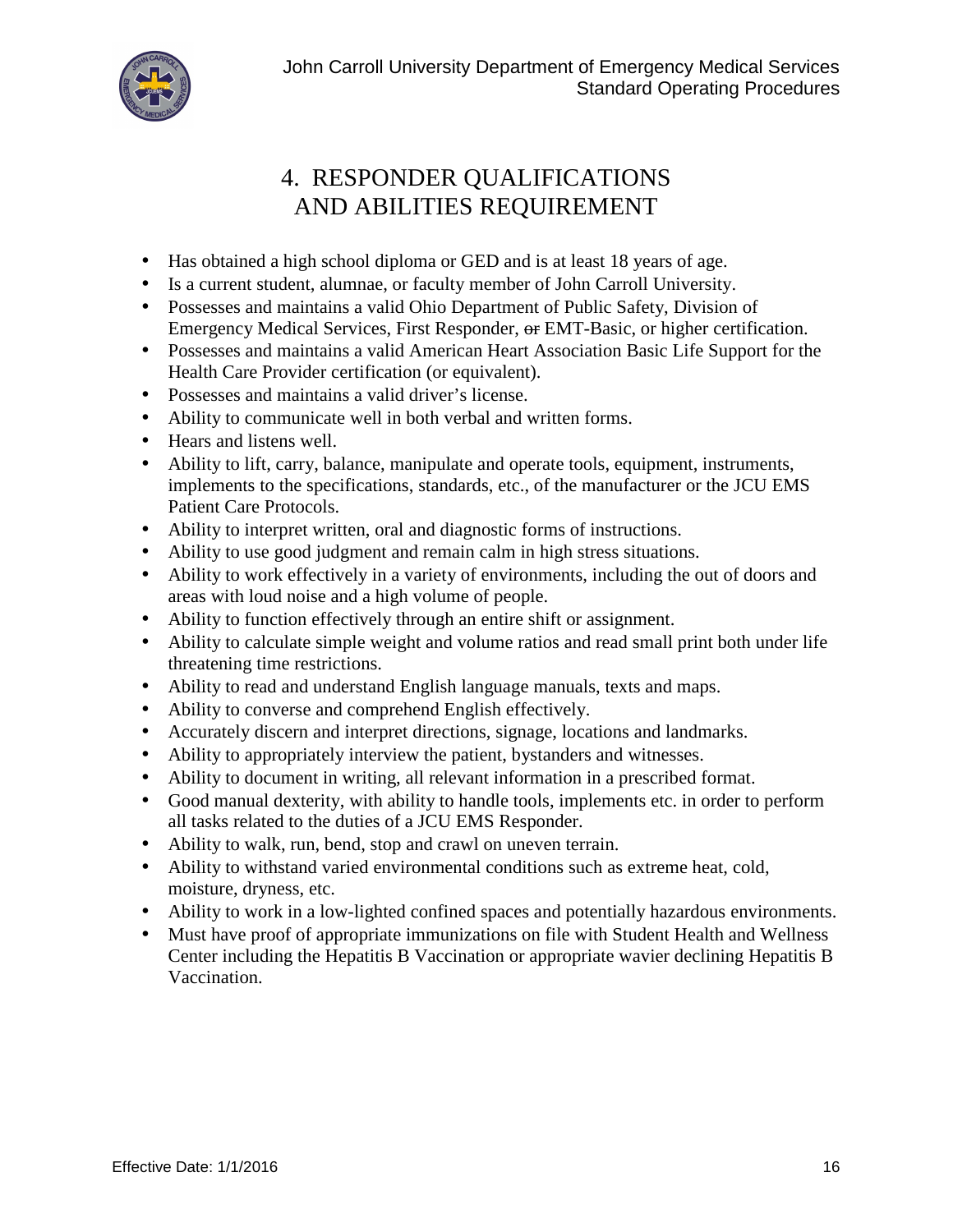

## 5. RESPONDER SKILLS REQUIREMENT

- Patient assessment, including physical examination and First Aid and Basic Life Support including airway management, ventilatory support, circulatory and shock management, clinical assessment, orthopedic care, medication administration, obstetrics, medical and trauma care and patient extrication and safety.
- Recognizes the need for special or additional assistance, including ACLS, ambulance transport, aero medical transport, patient extrication, rescue or other services.
- Acts in best interest of patient.
- Physician contact, patient transfer and referral, transfer of care and follow up.
- Telecommunications, radio communications and dispatch of resources.
- Information gathering, reporting and documentation according to established procedures.
- Inspection, inventory, maintenance, preventative maintenance and cleaning of facilities, work areas, scenes, supplies and equipment.
- Safety awareness and reporting.
- Understands and performs appropriately under emergency response plans, including disaster and Multiple Casualty Incident (MCI) operations and management.
- Infection control, biohazardous material identification, clean up and disposal.
- Basic identification of hazardous atmospheres, scenes, materials and incidents.
- Clerical duties may include filing, distribution, computer operations, typing and data entry.
- Understands, supports and follows Standard Operating Procedures and Patient Care Protocols. Attends mandatory meetings, training and education, etc.
- May assist other personnel with their duties.
- Must remain alert, helpful and courteous at all times.
- Promotes a professional environment.
- Performs other duties as assigned, ordered, needed or required.
- Maintains a positive attitude and reflects a positive image of JCU EMS throughout the campus.

### NOTICE:

This position may be exposed to blood, body fluids, other potentially infectious materials and communicable diseases.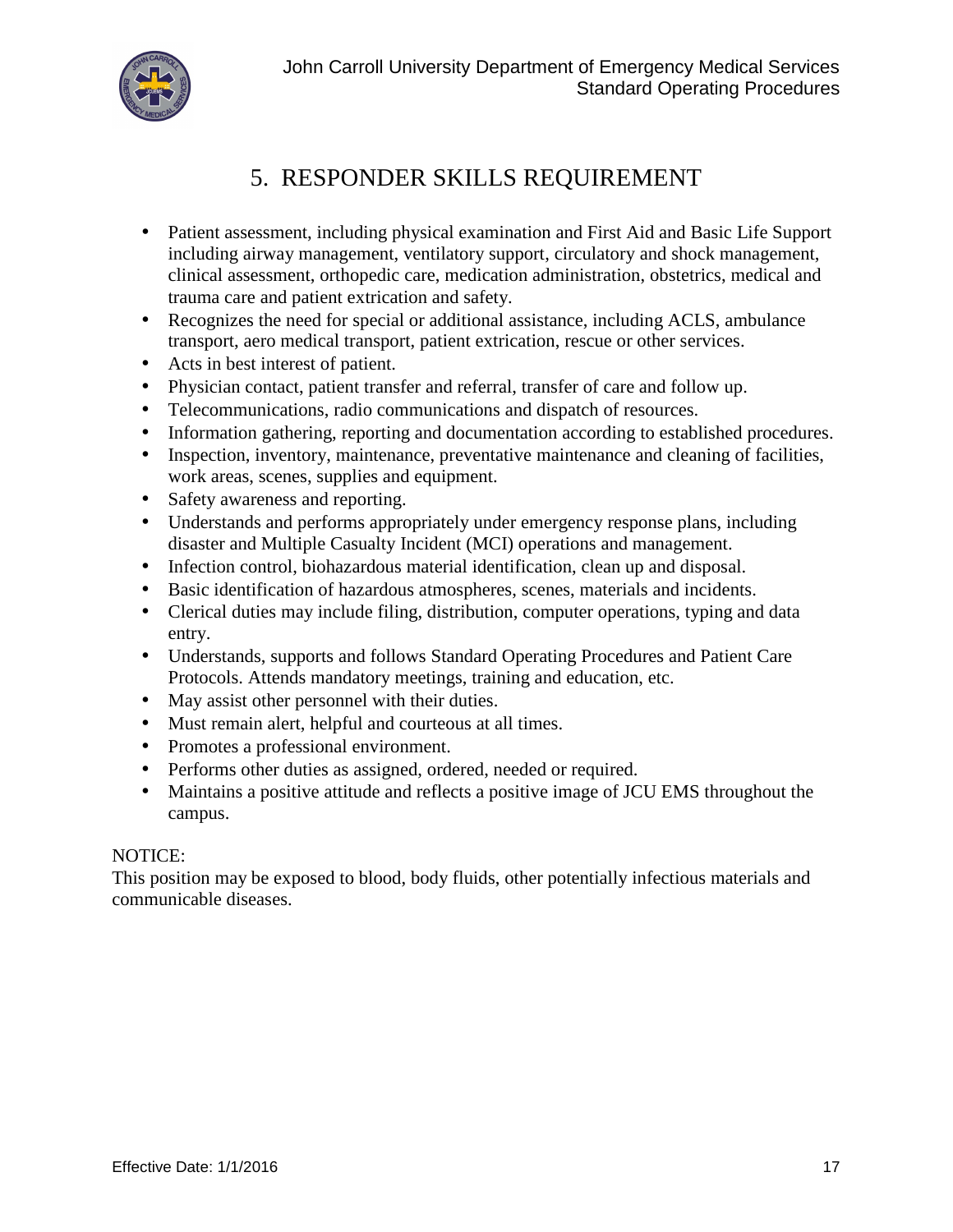

## 6. TRAINING REQUIREMENT

Before a responder may practice as a member of JCU EMS, he/she:

- Must have completed and passed official EMS course (EMR, EMT-B, EMT-I, or EMT-P) level) and demonstrated proficiency in all testing and practical areas with respective instructor.
- Must have completed and passed appropriate National Registry of Emergency Medical Technician exam.
- Must have the appropriate, up-to-date Ohio Department of Public Safety, Division of Emergency Medical Services certifications on file in the JCU EMS office.
- Must have read, understood, and signed all protocol/SOP guidelines.
- Must have completed vital signs practice worksheet.
- Must have appropriate medical tests and immunizations up-to-date (or applicable waivers) prior to first day of operation.
- Has demonstrated proficiency in medical practicals and adherence to policy in accordance with NREMT, Medical Direction and JCU EMS guidelines.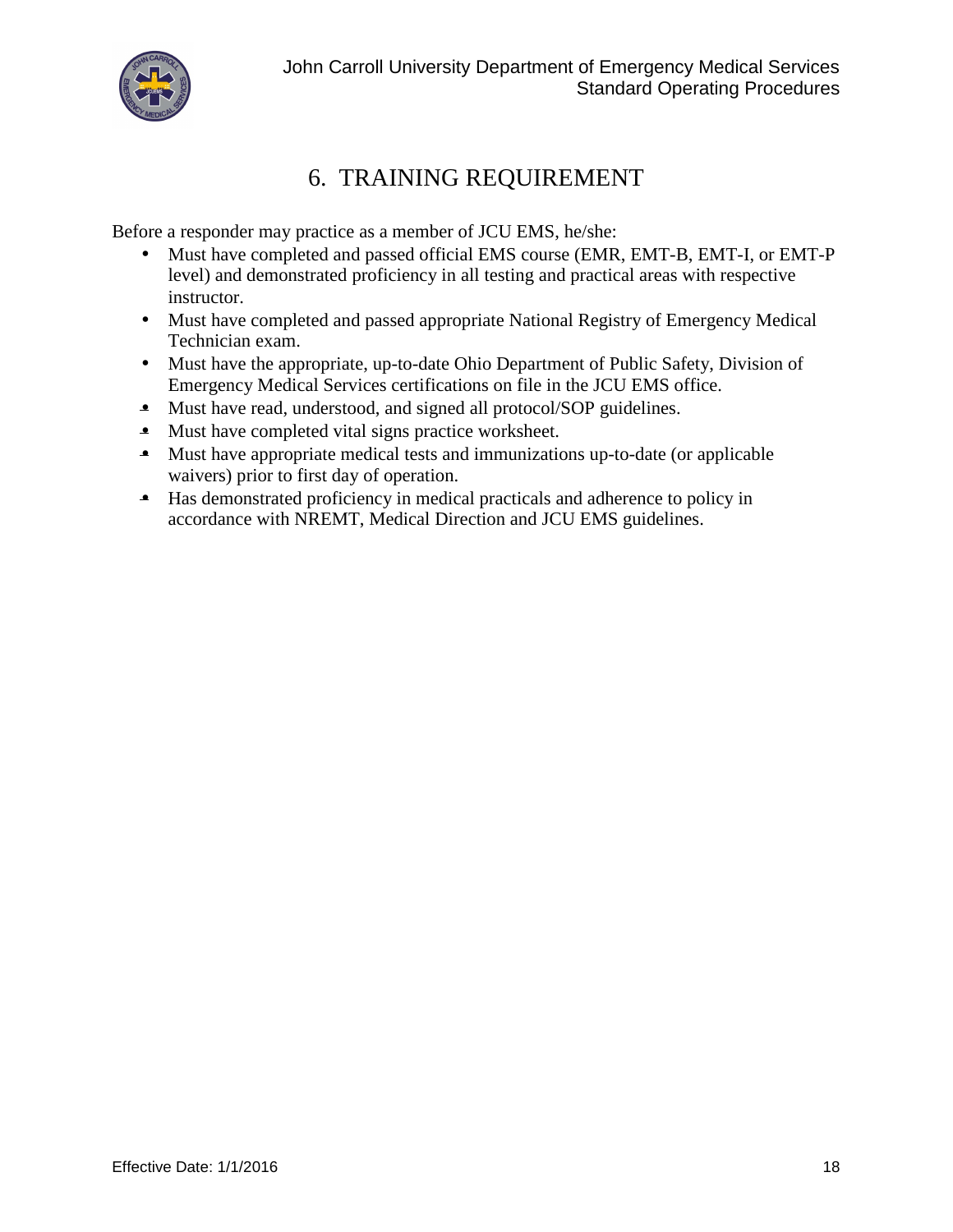

## 7. POST-ORIENTATION REQUIREMENT

### CONTINUING EDUCATION

- All JCU EMS responders are required to adhere to the Ohio Department of Public Safety, Division of Emergency Medical Services guidelines for continuing education requirements in order to maintain certification. Failure to comply will result in removal from program.
- In order for a JCU EMS responder to maintain position within the organization, he/she must successfully complete 8 hours of continuing education per academic school year (2 semesters). Failure to comply will result in removal from program.
- JCU EMS responders may obtain continuing education hours by attending state approved medical lectures and/or refresher courses.
- Any other forms of continuing education hours must be authorized by Training Officer and/or JCU EMS Chief.
- Any and all continuing education hours must be kept properly documented and verified by Training Officer. Upon furnishing of continuing education hours, a certificate of completion must accompany the hours claim, and a syllabus on lecture outline may be required upon request.

### SEMESTER REQUIREMENT

- Each semester, each member of the JCU EMS organization must participate in at least one audited scenario.
- Days on which audits will be placed are under the discretion of the Quality Control Officer and/or the other supervisors.
- The scenario will be overseen by an evaluation staff consisting of the Quality Control Officer or his/her designee, and one Supervisor at the EMT-B level.
- Each responder should be audited as part of a two- or three-person team, consisting of the duty crew normally assigned to each shift if practical. The level of the scenario chosen should be in accordance with the level of care JCU EMS provides.
- The Quality Control Officer will create a scenario which he/she sees fit.
- Following the scenario, the audit team will constructively critique the performance of the duty crew.
- The audit team will fill-out an evaluation form and discuss the performance with the duty crew. The evaluation will then go the Quality Control Officer for verification and then the Chief for finalization.
- All evaluations will be kept in the Quality Control Officer's file and a copy in each responder's personal service file.
- Audits are simply meant to provide in-service training and evaluation of responders in this organization. This is not a testing scenario. The evaluations will only be seen by the Chief, Deputy Chief, Quality Control Officer, and members of the audit team for each scenario.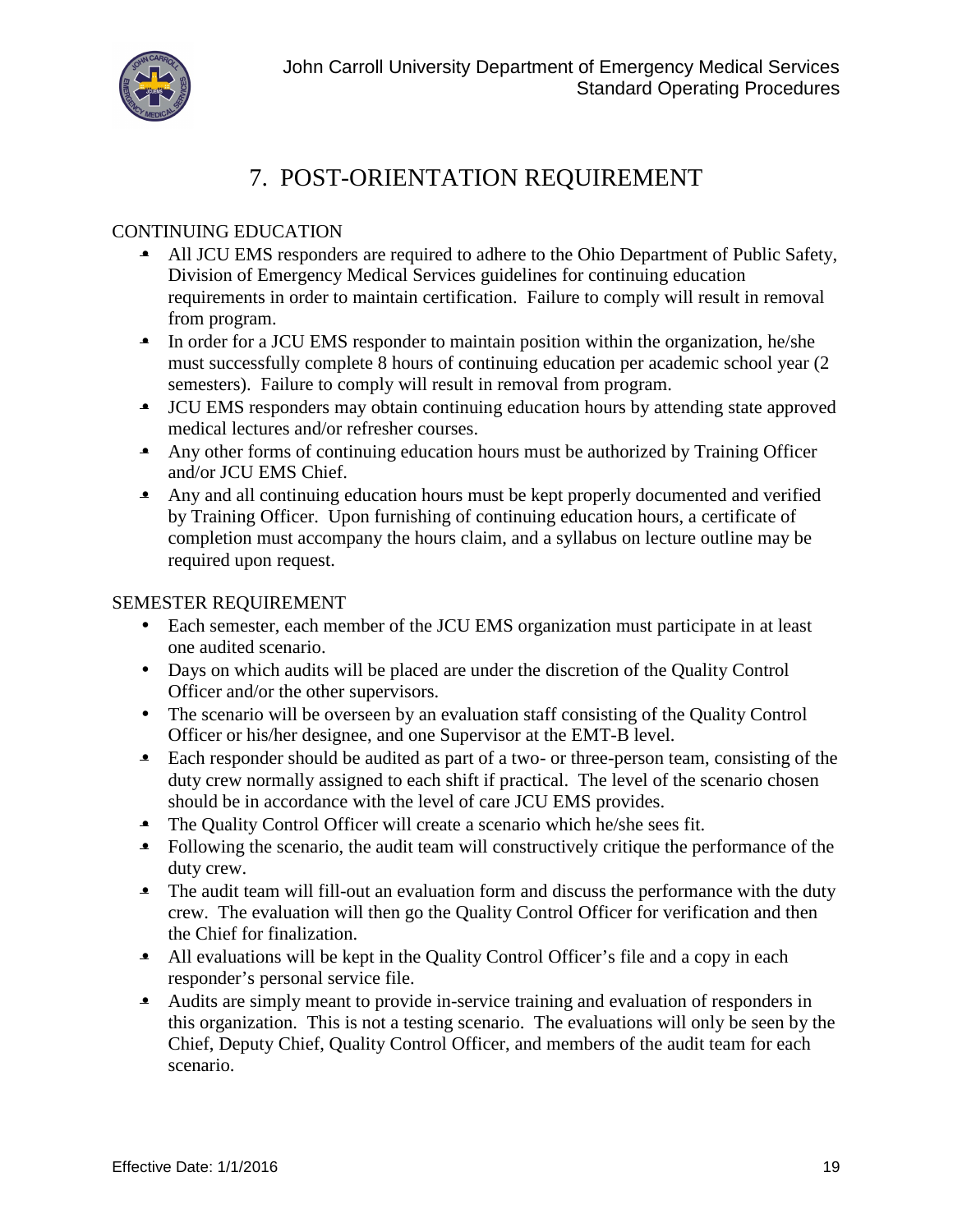

### 8. FITNESS FOR DUTY: JCU EMS DRUG & ALCOHOL POLICY

### PURPOSE

Being members of JCU EMS we must maintain a strong commitment to provide a safe and efficient environment for members and patients alike. JCU EMS is a job that requires spilt second decision making that could ultimately affect the life and death of a patient. One of the major factors that could impair the judgment of a member would be the use of illegal drugs and alcohol. It is harmful to the member and could be extremely harmful and disruptive to patient care and normal operating procedures. Therefore, the lawful use of alcohol and the unlawful manufacturing, distribution, possession, or use of a controlled substance or alcohol is prohibited in the JCU EMS office, when a member is on duty, or when it will affect the member's ability to perform his/her duties. JCU EMS and John Carroll University reserves the right to take appropriate action to enforce this policy. In addition, it is expected that JCU EMS members abide by State of Ohio and federal laws concerning these issues.

Violations of this drug and alcohol policy can result in disciplinary action up to and including termination of membership.

#### **DEFINITIONS**

- *illegal drugs* means any controlled substance or drug, the sale, possession, or consumption of which is illegal. The term includes prescription drugs not legally obtained and prescription drugs not being used in a manner, combination, or quantity prescribed.
- *legal drugs* include prescription drugs and over-the-counter drugs which have been legally obtained and are being used in the manner, combination, or quantity for which they were prescribed or intended.
- *positive alcohol / drug test*means that the member has ingested a drug which causes the member's threshold level to be above the Federal Department of Health and Human Services (DHHS) guidelines. A member's blood alcohol level is in violation if above a .001. We have a zero tolerance policy.

#### **POLICIES**

- The use of alcohol is prohibited by any JCU EMS member while on duty or while performing JCU EMS business. Possession of open or closed containers or consumption of alcohol is prohibited in the JCU EMS office.
- The unlawful manufacture, distribution, dispensation, possession, or use of a controlled substances is prohibited.
- Except as provided below, use or being under the influence of any legal drug by any member while on-duty or while performing organization business is prohibited to the extent that such use or influence may affect the safety of the member, co-worker, patient, or the general public, the member's ability to function as an EMT, EMR or representative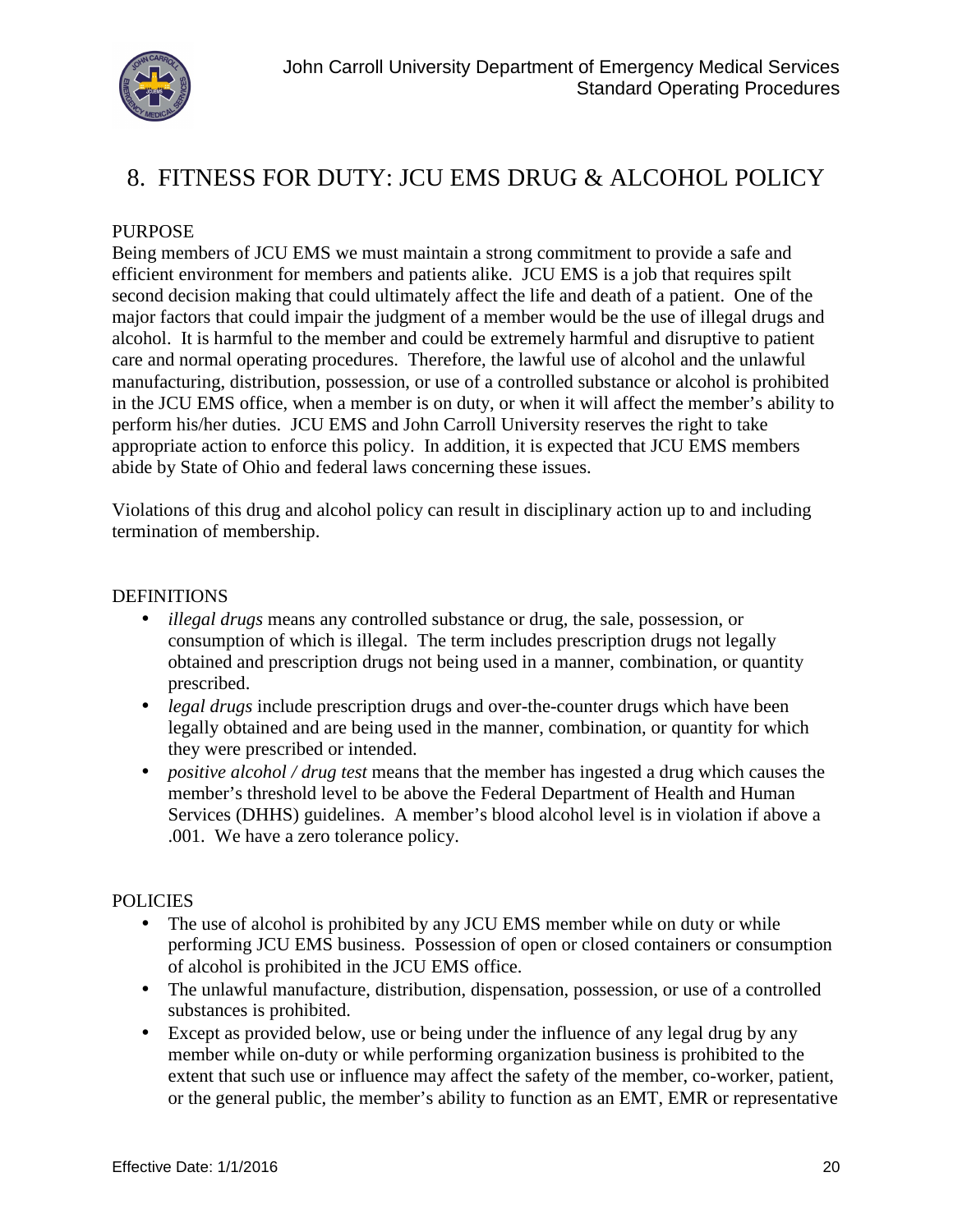

of JCU EMS. A member under the influence of a legal drug has an obligation to inquire about and determine whether the legal drug he or she is taking may or will affect his or her ability to safely and effectively perform prescribed duties as a duty crew member. If drug has a questionable effect on a member, he or she must get a letter from a physician as to the possible side effects. Judgment will be made by the Chief of JCU EMS.

- Off-duty possession or use of drugs and/or alcohol is also prohibited to the extent that such possession or use adversely relates to JCU EMS legitimate interests or to the ability of the member to efficiently and safely act as a duty crew member. In general, alcoholic beverages should not be consumed within eight (8) hours of taking duty.
- Any member who has observed or has personal knowledge that another member is under the influence, using, or possessing drugs or alcohol in violation of this policy must make a good faith report to the Director of JCUPD, JCU EMS Chief and/or the Shift Supervisor.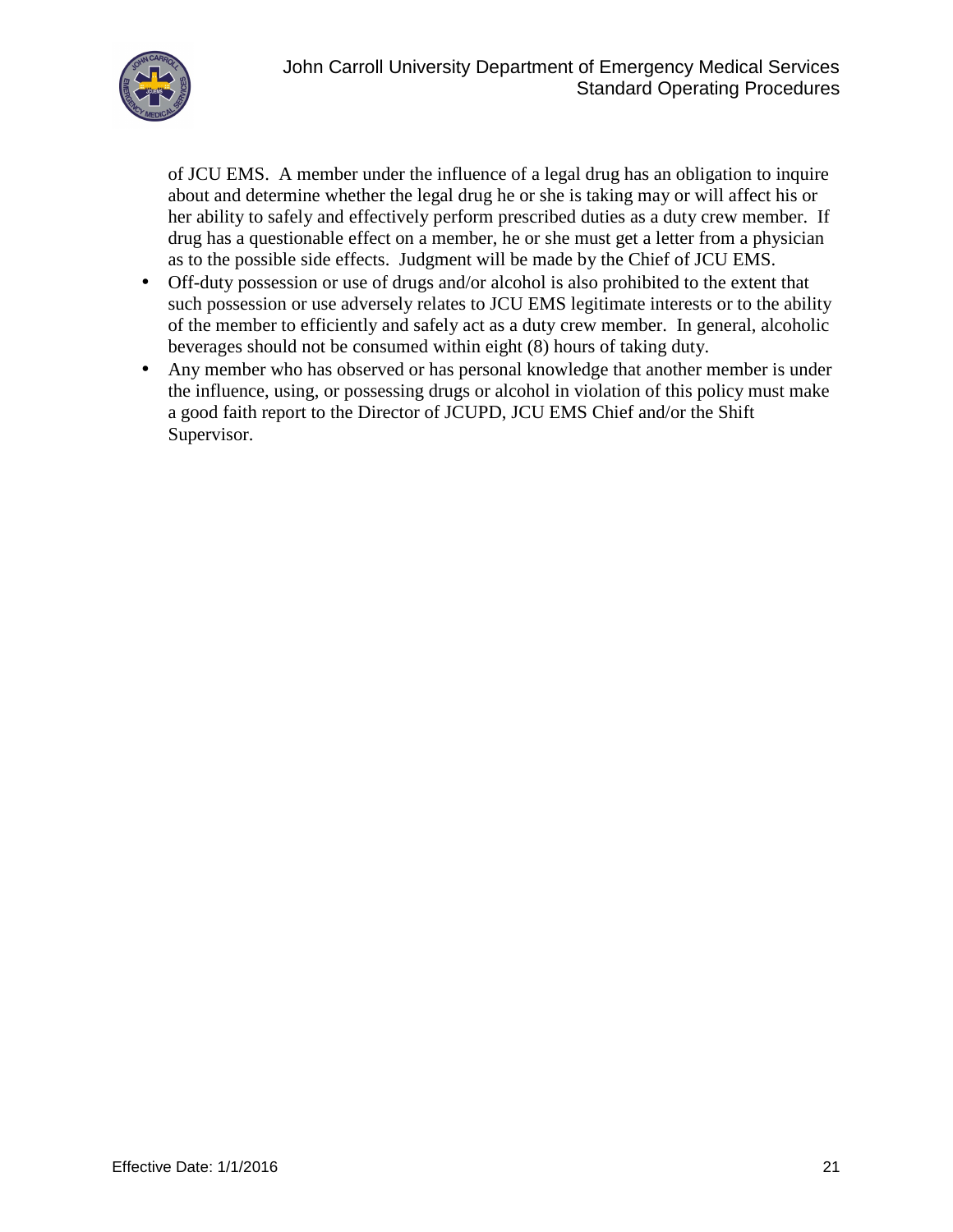

### 9. MEMBERSHIP PERSONAL RIGHTS AND RESPONSIBILITES

#### MEMBER CONSENT

A member's consent to a medical examination and drug and alcohol testing is required as a condition of a membership and a member's refusal to consent may result in disciplinary action. Consent to a medical examination and testing includes a member's obligation to fully cooperate. Upon request, a member must promptly complete any required forms and releases and promptly provide a sample for testing.

#### DISCIPLINARY ACTION

Violations of the Membership Personal Rights and Responsibilities SOP shall result in immediate suspension of the violating member and initiation of judiciary process to be determined by the Chief of JCU EMS. Members shall remain on suspension until the results of the drug/alcohol test have been obtained.

#### STRESS/FATIGUE

In the event that any duty-crew member is under emotional or physical stress or is too fatigued to effectively perform his or her functions as a duty-crew member, the member should not take duty. This includes taking duty after long, or all-night, study sessions.

#### INJURIES IMPAIRING DUTIES

Any injury to a member of JCUE MS that could possibly impair his/her ability to function effectively and efficiently as a duty crew member shall render the member unable to take duty. The member may not return to duty without written permission following a physical examination from a physician. In the event of an injury that will render the member unable to work for an extended period of time, he/she should request an extended leave of absence from the Chief of JCU EMS.

#### ON DUTY CONDUCT

At all times while on-duty, while wearing a JCU EMS uniform, or while conducting JCU EMS business, all members should conduct themselves in a professional and responsible manner.

#### ON DUTY ATTENDANCE AT SOCIAL FUNCTIONS

Duty-crew members may attend any social function, as long as there is no possibility that the duty-crew member could be construed as drinking alcoholic beverages. Duty crew members are prohibited from attending parties where alcohol is the main focus of the function. At no time should a duty crew member be present when illegal substances are in use unless directly related to a call for service.

#### OFF DUTY CONDUCT

At no time should an off-duty member respond to a JCU EMS call unless specifically requested. If an off duty JCU EMS member happens upon a scene of a medical emergency he or she should contact JCUPD dispatch at x1234 to alert JCU EMS duty crew. Upon arrival of the duty crew,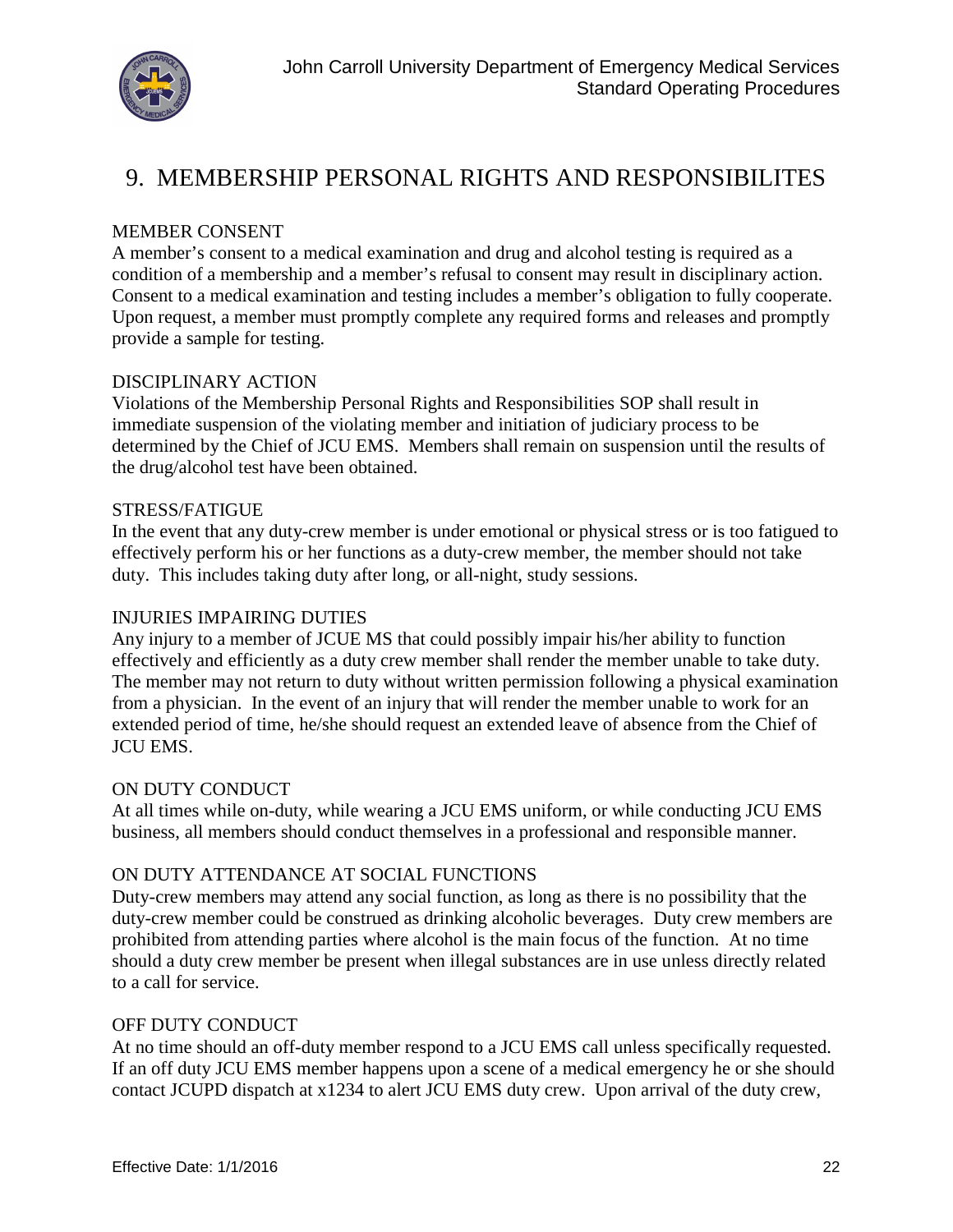

he or she may ask a member of the crew if any additional assistance is necessary. The off-duty member must be in a condition to act in the capacity requested. Off-duty members must be in compliance with the drug/alcohol policy of these protocols.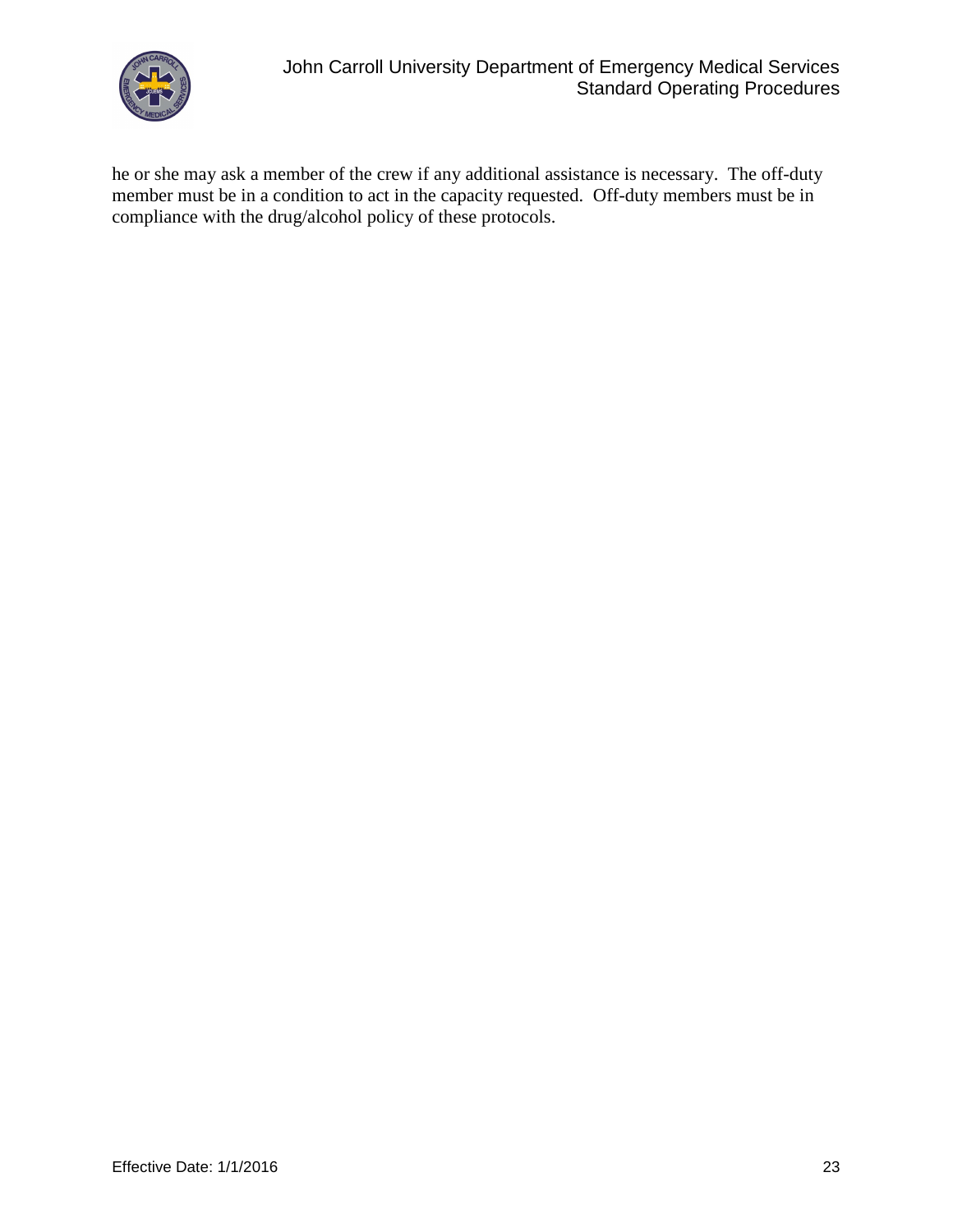

### 10. GRIEVANCE/DISCIPLINARY PROCEDURE

### GROUNDS FOR DISCIPLINARY ACTION

Any violations of these SOP, insubordination, or any act of unprofessional behavior shall be grounds for disciplinary action. The Medical Director, Faculty Sponsor, or Chief in conjunction with JCU EMS Executive Board, may, on his/her own initiative, suspend a member, with cause, until a Judiciary Board can form and render a decision regarding further disciplinary action. This suspension shall only be a suspension from shifts. The member must be notified of the suspension verbally as soon as possible followed by a written notification within two (2) business days of the suspension.

### FILING OF COMPLAINTS

Any member who wishes to file a complaint shall do so in writing to the Chief of JCU EMS. Upon receiving the complaint it must be brought forth to the necessary Supervisors. A full evaluation of the complaint will be complied and the necessary actions will be taken. If necessary a Judiciary Board will be formed to deal with the formal complaint.

### FORMATION OF A JUDICIARY BOARD

Upon violation of published protocols, the Chief and Deputy Chief shall form a Judiciary Board to investigate the complaint and take appropriate actions. The Judiciary Board shall consist of three Supervisors, one EMT Responder and one EMR Responder. The Chief of JCU EMS shall preside over the Board and only vote in case of a tie. The Chief of JCU EMS will randomly select the Board and if no one volunteers, the Chief may appoint members at his/her discretion. No member of the original complaint shall be eligible to sit as a Board member. The Board will determine the form of the meeting at the next JCU EMS meeting and render a decision by the second general meeting thereafter.

### DISCIPLINARY ACTION TAKEN BY THE JUDICIARY BOARD

It is the responsibility to the Judiciary Board to review this evaluation and to take one or more of the following actions:

- No action.
- Verbal reprimand.
- Written reprimand.
- Probation.
- Suspension.
- Dismissal.
- Other action deemed appropriate.
- NOTE: Violations of the JCU Handbook will be reported to the Office of Judicial Affairs. JCU reserves the right to take appropriate action.

The Judiciary Board will use a majority vote to decide upon appropriate disciplinary action. All votes will be confidential and not be published. The results of the investigation shall be presented to the membership at the next general meeting as deemed prudent by the Judiciary Board.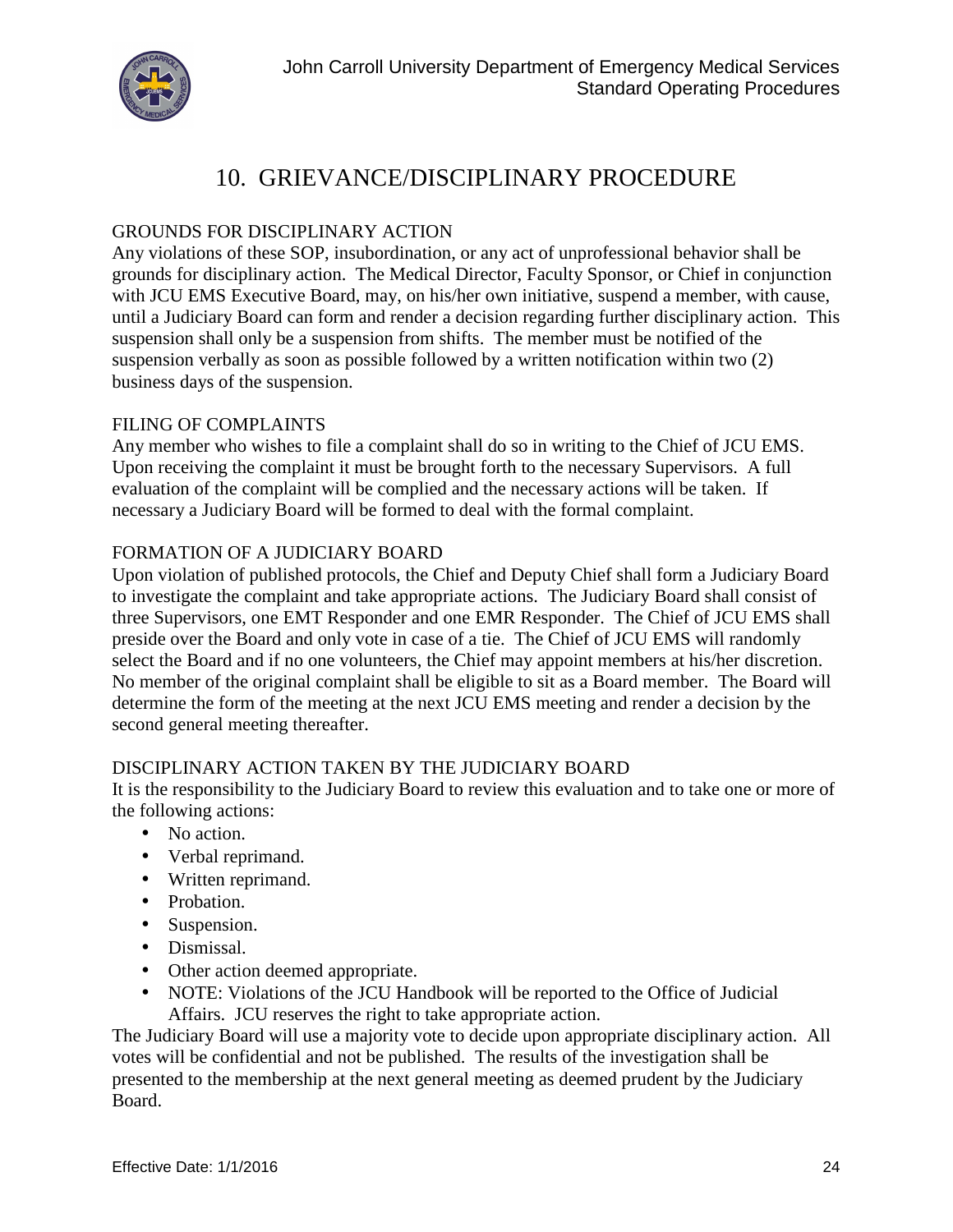

### RIGHT TO APPEAL

A member of JCU EMS who receives a disciplinary action has the option/right to appeal the Board's decision. It shall be heard by the active members of JCU EMS. It is the responsibility of the group to determine whether these are a valid basis for appeal and render one of the following decisions:

- Nullification of disciplinary action.
- Modification of disciplinary action.
- Endorsement of disciplinary action.
- Return the case to the Judiciary Board for further consideration.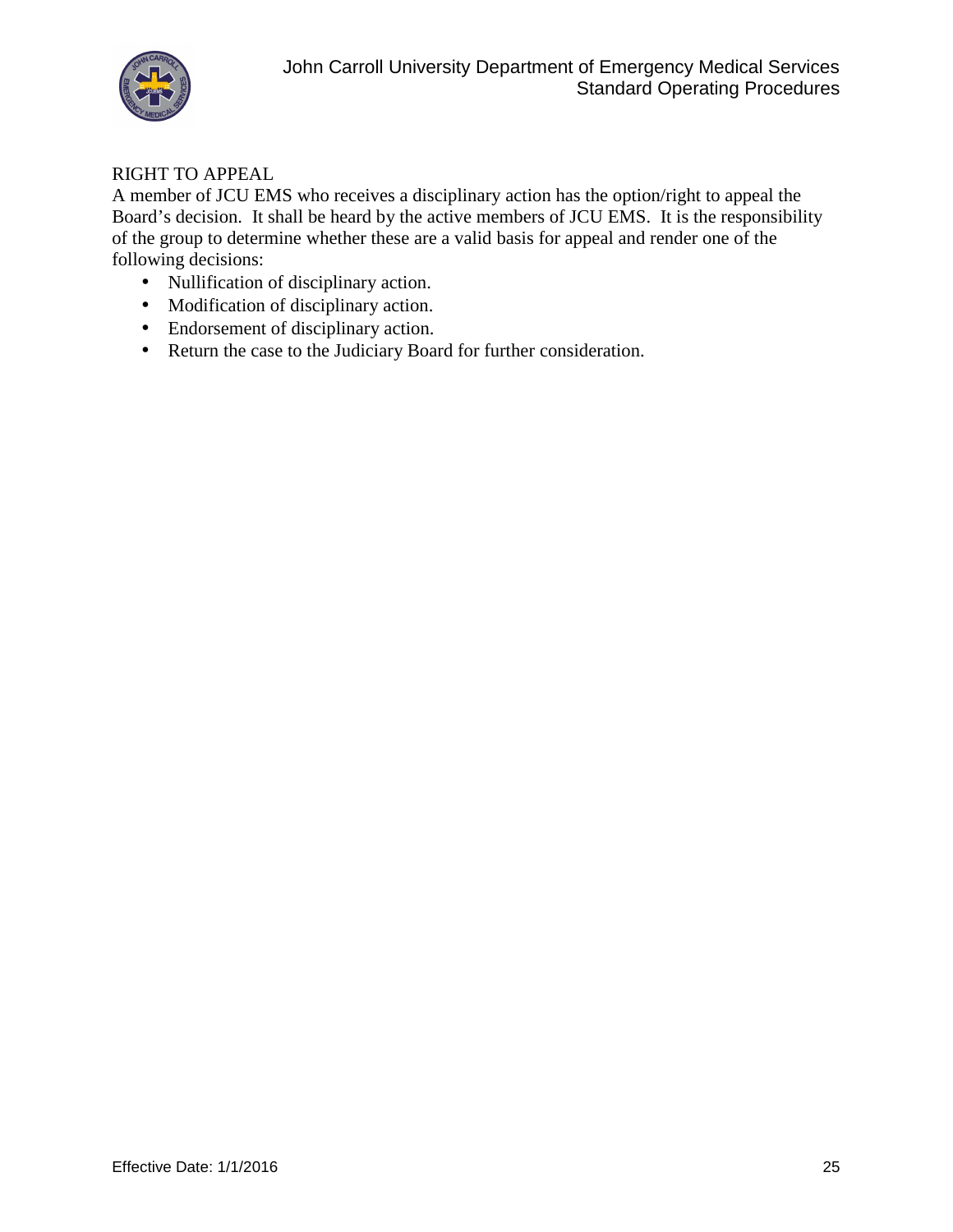

### 11. PERSONAL SERVICE FILES

The Human Resources Officer will assemble and maintain a Personal Service File in Station 2 for each active responder in the Department. Personnel files will be retained for ten (10) years after a responder leaves the Department.

Each Personal Service File shall contain a copy of each of the following:

- Initial JCU EMS application.
- Captains' notes from Executive Board acceptance interview.
- Signed Responder in Training Agreement
- AHA BLS for Healthcare Providers CPR card.
- NREMT Certification card.
- State of Ohio Division of EMS Certification card.
- Signed Oath of Office.
- Signed Responder Volunteer Service Agreement.
- Signed Responder Confidentiality Agreement.
- Signed Responder Acknowledgement of Standard Operating Procedures.
- Certificates from any continuing education completed.
- Any Department awards or commendations.
- Any Notices of Disciplinary Action and subsequent Appeals.
- Any Attendance Reports.
- Letter of Intent for application as Chief (if applicable).

A Department responder has the right to view or copy any item in his or her Personal Service File. He or she may request a copy by contacting the Human Resources Officer.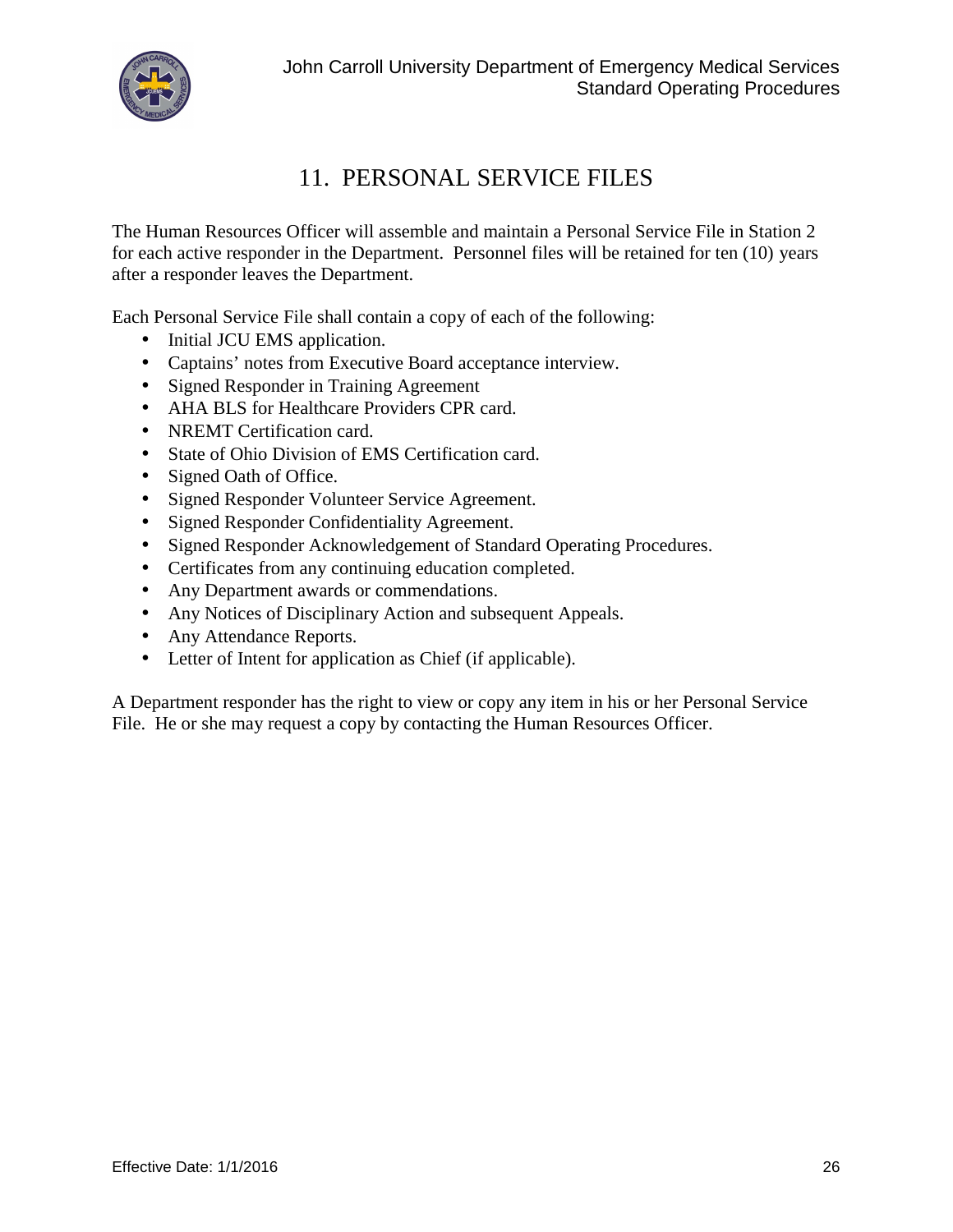

# SECTION III:

# Administration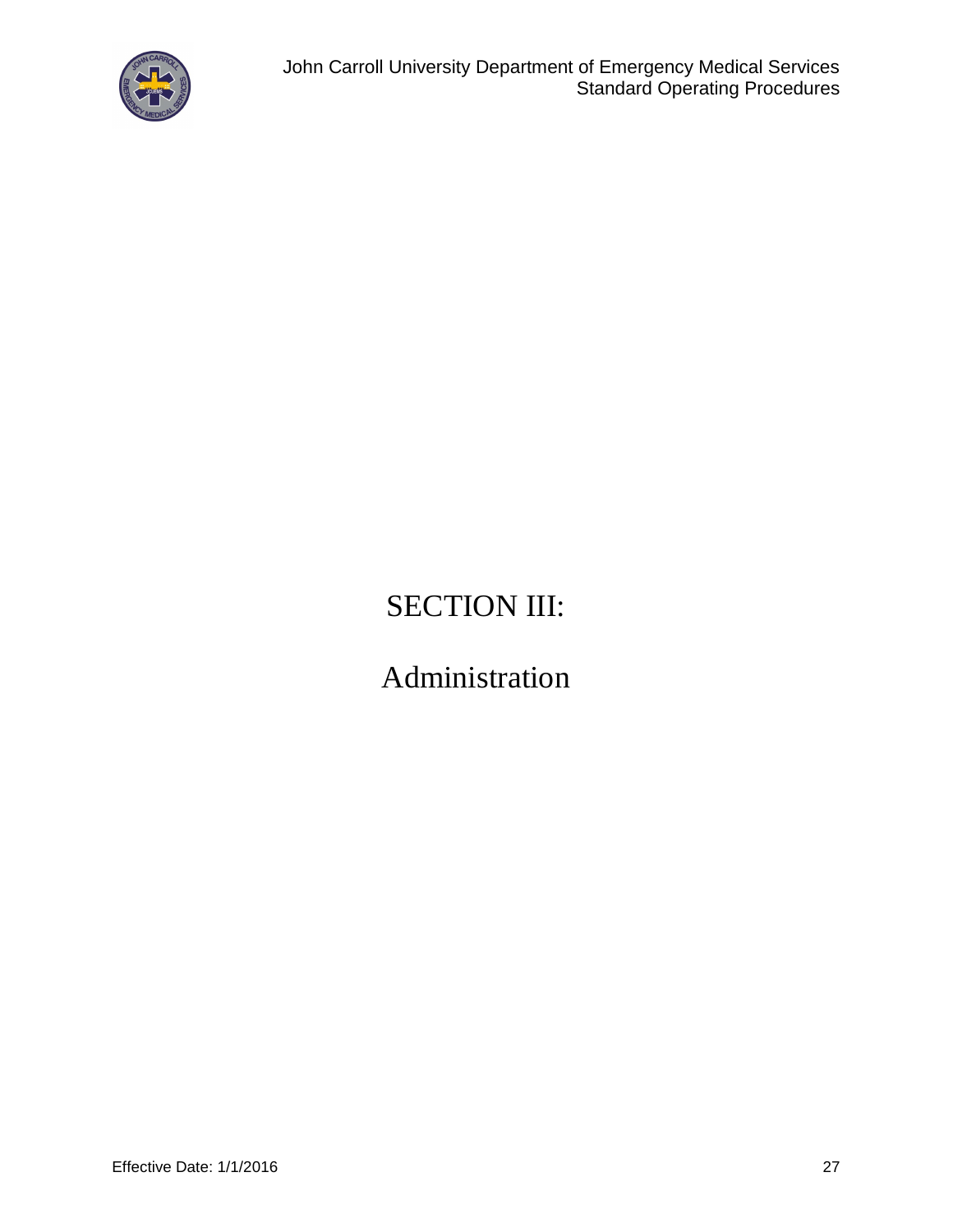

### 1. SCHEDULING

Purpose: To assure a proper and timely response to the scene of any call received, and to allow for flexibility of scheduling to accommodate the busy schedules of our responders.

- While it is understood that shift structures will vary depending on various circumstances from semester to semester (e.g. number of active responders in the Department), the intent of the Department shall always be to provide as much coverage as is practically possible. At a minimum, shifts will run from 1700 to 2300 hours Sunday through Thursday, and from 1900 to 0700 hours Friday and Saturday nights.
	- o Coverage times may and should be expanded if practically possible, but shifts shall not begin earlier than 1500 hours or end later than 0700 hours in order to accommodate the fact that responders are primarily students of the University.
	- o The exact number of shifts per week and their duration shall be established by the Chief, Deputy Chief, and Scheduling Officer at the beginning of each semester.
- During these hours there will be a minimum of two responders on duty. These will include a minimum of one Supervisor and one EMT on duty unless there are extenuating circumstances whereas there would still be a minimum of two Responders on duty where at least one is an EMT.
- All Responders and the Shift Officer on duty are required to respond to a call. They are required to stay on the campus of John Carroll University. The DDM shall respond to calls at his or her discretion or at the request of the Shift Officer. He or she must stay within five (5) minutes' walking distance from the campus of John Carroll University.
- All responders must work a minimum of one shift per week. In addition, all responders will be required to take weekend night shifts on a rotating basis. The scheduling sheet will be filled out on a semester basis for all shifts.
- Requests for permanent shift changes during the semester must be received and cleared by the Scheduling Officer. Proper documentation of the change must be filled out completely and signed off by the same Scheduling Officer. A temporary shift trade request form must be filled out and signed by any Supervisor. The Responder trading shifts is in charge of informing the two affected Supervisors of the change. It is up to the Responder trading shifts to find a replacement.
- If a Responder does not report for duty at his or her scheduled time, it is the responsibility of the DDM (or Shift Officer if no DDM is on duty) to find a replacement and fill in for him or her until an appropriate replacement arrives.
- In cases where no suitable replacement can be found in a reasonable amount of time, the Shift Officer shall cancel the shift and inform the Chief and JCUPD dispatch.
- In cases of illness or inability to report due to unforeseen circumstances, the Supervisor for the shift must be notified at least one hour before duty. The person calling off should attempt to find a proper replacement but the Supervisor on duty is ultimately responsible for finding one.
- In the case of absence or lateness, the Supervisor on duty is responsible for seeking out the person in question or finding a replacement. The Supervisor then must fill out an attendance report detailing the nature of the attendance violation.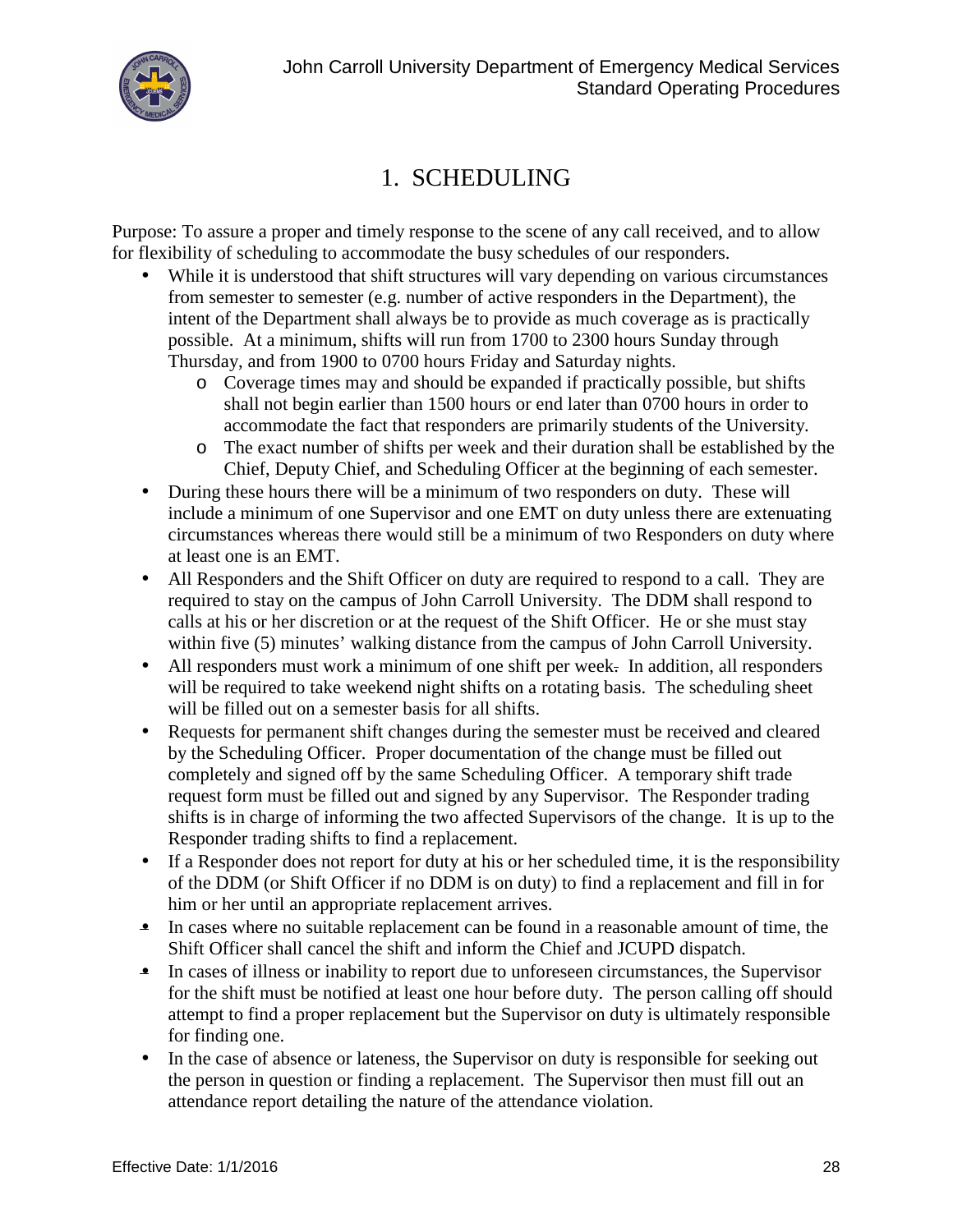

## 2. SUPPLIES AND EQUIPMENT

### USE

- All supplies and equipment are to be used in a manner consistent with the responder's level of training and following all medical protocols set forth by the JCU EMS Medical Director.
- Each responder shall take a radio and equipment bag while on duty for a shift.

### STORAGE

- All supplies and equipment will be stocked according to the most updated inventory checklist.
- At the end of the last shift of the day, all equipment bags will be returned to Station 1 and secured in the appropriate area. All  $O_2$  tanks will be secured and turned OFF whenever not actively being used to deliver oxygen to a patient.

### INVENTORY AND REPLACEMENT

- At the beginning of the first shift of each day, the on duty members will perform a detailed inventory of the content of their equipment bag and document this inventory using the provided check sheets.
- All supplies, equipment, and medications will be checked to ensure that adequate quantities are available, all equipment is available in a clean and proper working order and that no expiration dates have passed.
- All mechanical and electronic equipment, including oxygen delivery devices and the AED will be checked at the beginning of the first shift of each day to ensure working order. The status of this equipment and the remaining pressure in the oxygen tank shall be recorded in the shift log.
- Items not found or found to be expired and/or defective during the inventory must be restocked. If they are unable to be restocked, it must be noted on the log sheet.
- Expiration dates will be noted in the shift log during the bag inventory. All expired items will be discarded and replaced.
- Reusable equipment and supplies will be cleaned, disinfected, and restocked immediately following patient use.
- Items labeled with an expiration date consisting of only the month and year will be considered expired on the first day of the month (e.g. if expiration date is 02/02, the item is considered expired on 02/01/02).
- No other JCU EMS-owned equipment may be removed from the office without prior authorization from the on-duty Supervisor or the Equipment Officer, except in an emergency or for use on a call.

### DRUG STORAGE AND RECORD KEEPING

 All dangerous drugs must be secured using provided tamper-evident locks with access limited to EMS personnel based on their certification status except for sealed, tamper evident solutions labeled for irrigation use. All registrants shall provide effective and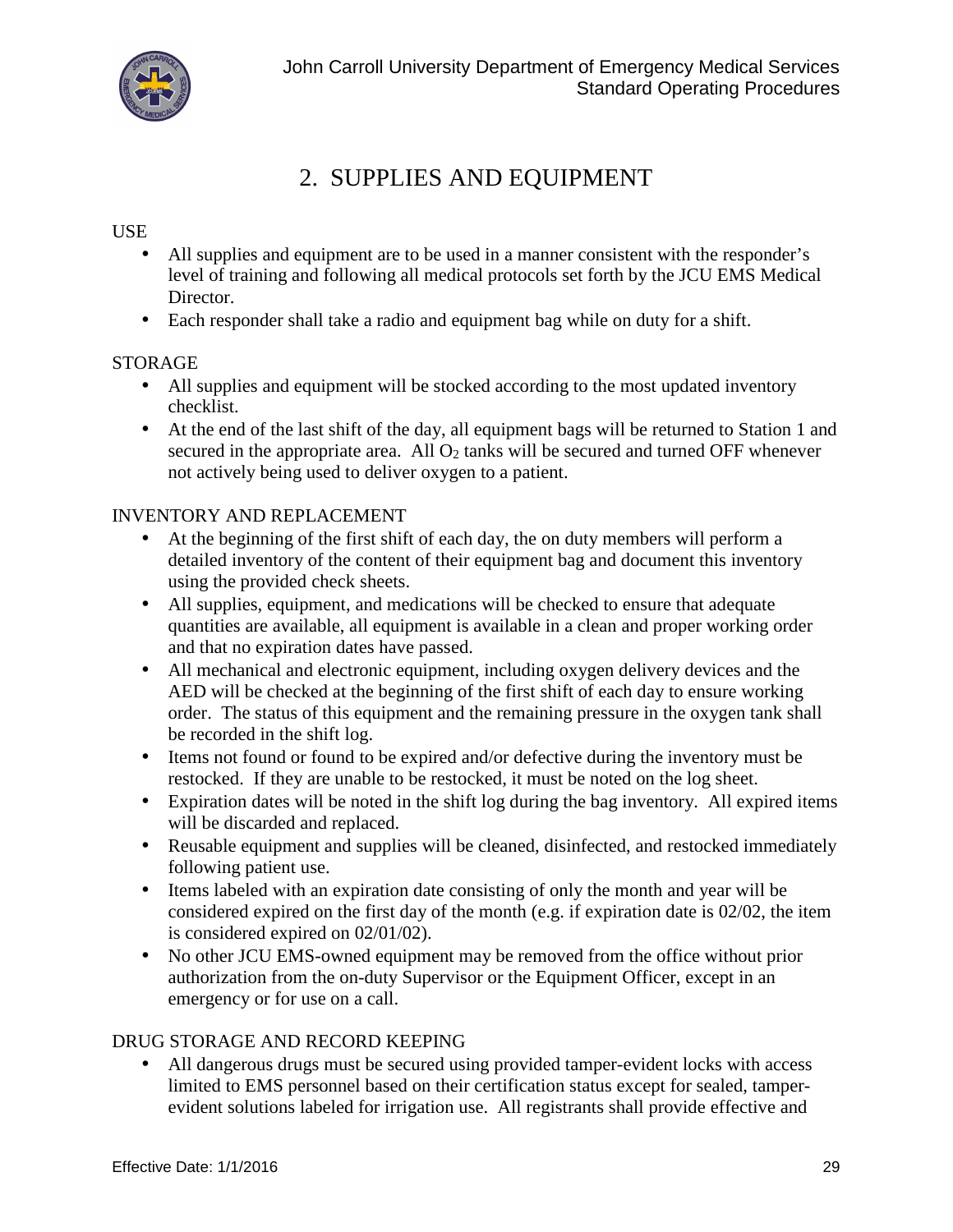

approved controls and procedures to deter and detect theft and diversion of dangerous drugs.

- Administration of dangerous drugs by an EMS responder is limited to the scope of practice, as determined by the State of Ohio Emergency Medical Services Board, for the individual's certification level and the protocols as established by the Medical Director or when the individual is acting within their certification level pursuant to direct prescriber's orders received over an active communication link.
- All dangerous drugs will be maintained in a clean and temperature-controlled environment.
- Any dangerous drug that reaches its expiration date is considered adulterated and must be separated from the active stock to prevent possible administration to patients.
- Any non-controlled dangerous drug that is outdated may be returned to the supplier where the drug was obtained or may be disposed of in the proper manner.
- Any controlled substance that is outdated may be returned to the supplier where the drug was obtained.
- Any loss or theft of dangerous drugs must be reported upon discovery, by telephone, to the Ohio State Board of Pharmacy, local law enforcement and, if controlled substances are involved, to the Drug Enforcement Administration. A report must be filed with the Ohio State Board of Pharmacy of any loss of theft of the vehicle or storage cabinets containing dangerous drugs used by the EMS organization.
- Any dangerous drugs showing evidence of damage or tampering shall be removed from stock and replaced immediately.

### REPORTING PROBLEMS

- The Equipment Officer shall immediately be made aware of all equipment and supply problems if it is critical to the operation of the shift. This includes the inability to restock any piece of equipment due to lack of resources.
- All other problems will be noted in writing to the Equipment Officer.
- Unreturned equipment will be the financial responsibility of the member who received it, unless that member can show that the equipment was used or damaged accidentally in the performance of JCU EMS duties.
- All equipment issued to a member must be returned upon demand of the Equipment Officer, Chief, or on-duty Supervisor.
- The Equipment Officer shall govern all equipment replacements. Every equipment purchase will go through the Equipment Officer, Chief and/or the designated faculty advisor.

### REFILLING OXYGEN TANKS

- It is the responsibility of the duty crew to notify the DDM each time oxygen gas is administered to a patient. The DDM, in conjunction with the Shift Officer, will inform the Equipment Officer, who then needs to:
	- o Contact University Heights Fire Department (UHFD) and confirm going there to refill the tank. The Equipment Officer should then take the oxygen tank to the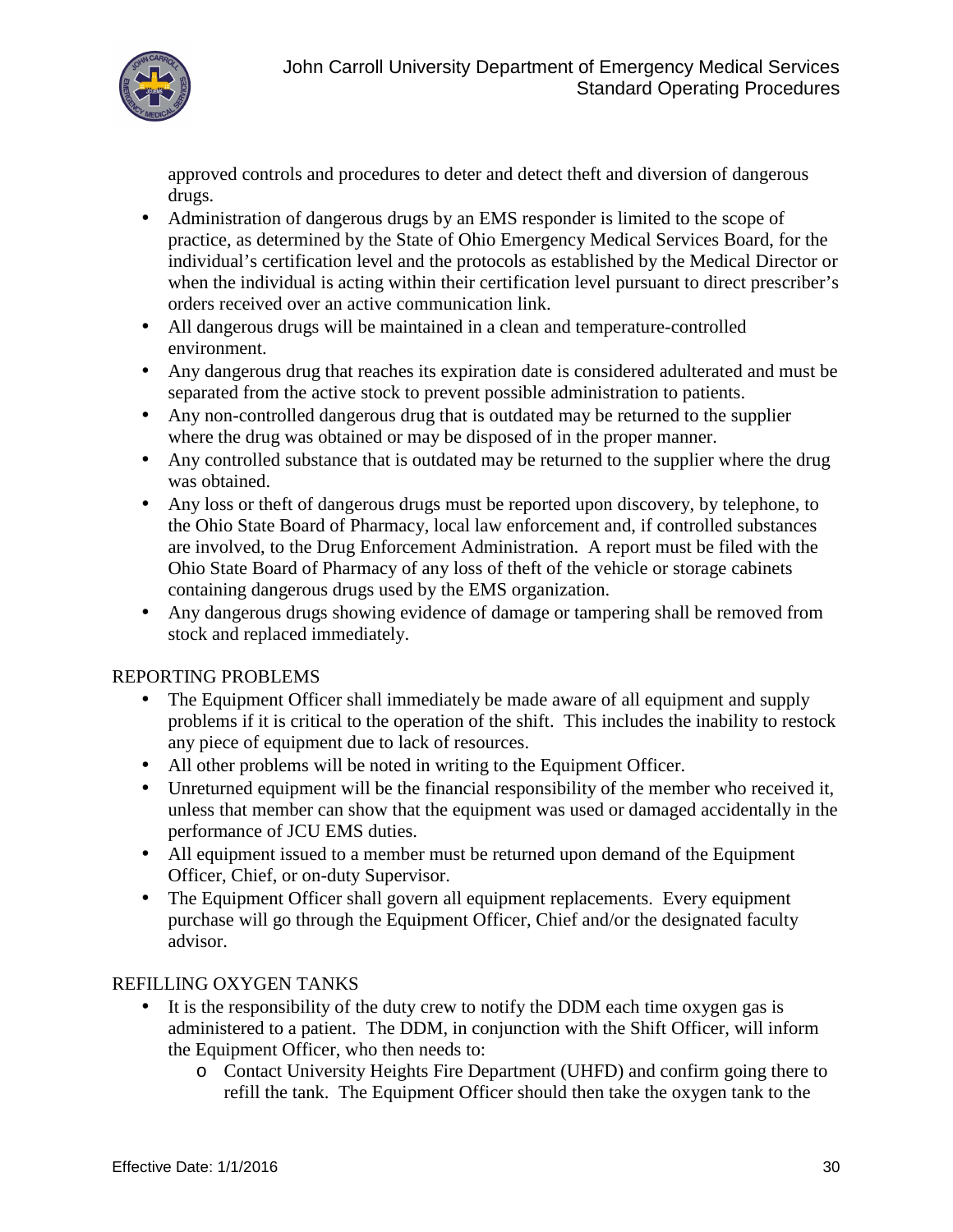

University Heights Fire Department and refill it, with help from one of the firefighters on duty. This should be done within two (2) business days if at all possible.

- If UHFD is busy and would prefer the tanks to be refilled at another time other arrangements will be made.
- At no time should two oxygen tanks be left empty.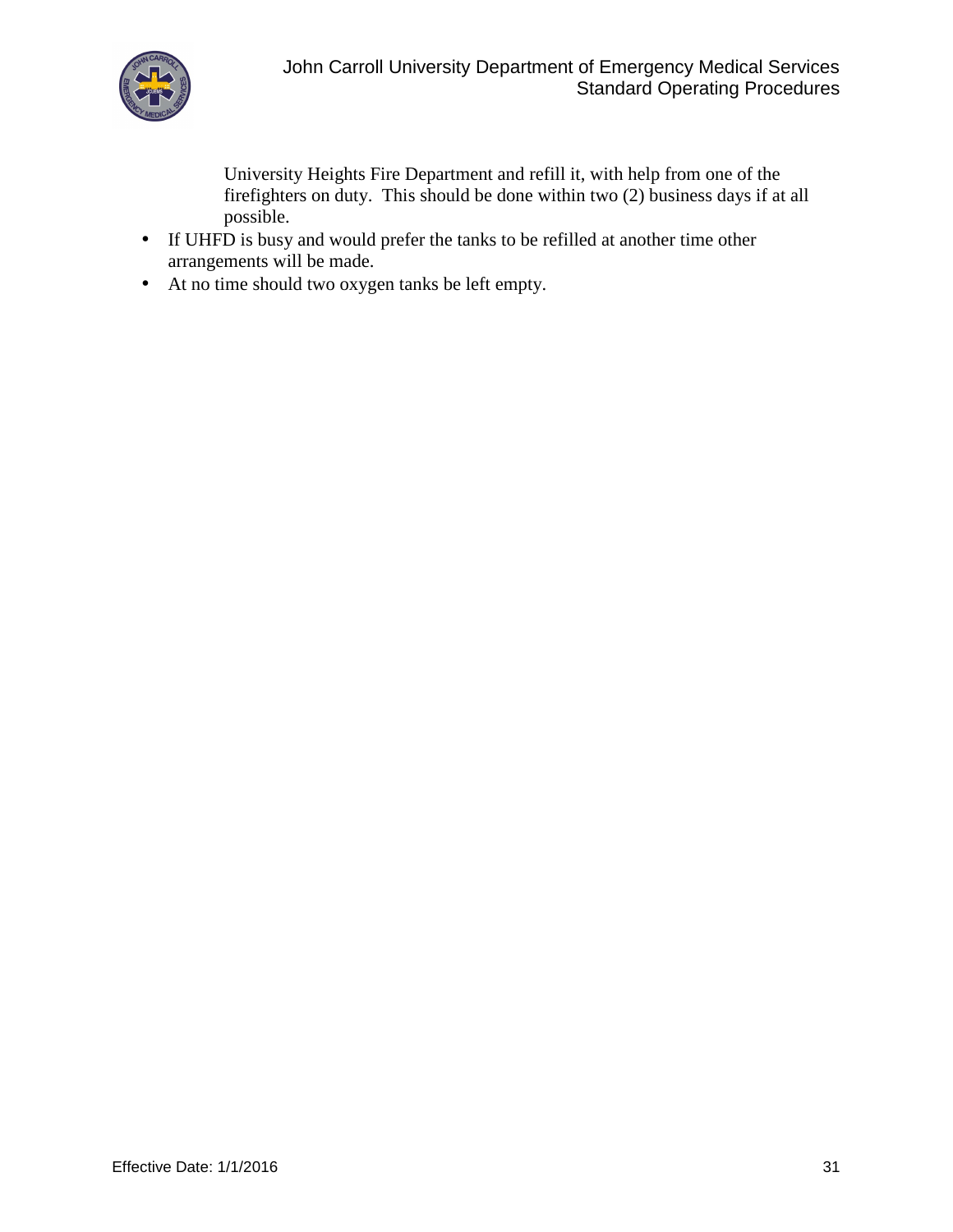

## 3. CONSERVATION AND ECONOMICAL PRACTICES

All attempts should be made for each person to become more environmentally responsible by using the following guidelines.

- Protect the environment. Attempt to eradicate any action that has the potential to induce harm to the environment or work areas.
- Make sustainable use of renewable natural resources. Recycle where available by using appropriate containers.
- Limit the amount of waste produced.
- Dispose of waste into appropriate containers.
- Limit energy consumption. Turn off lights and appliances when not in use.
- Attempt to minimize health and safety risks in your work environment.
- Dispose of materials identified as hazardous or harmful to the environment by proper means.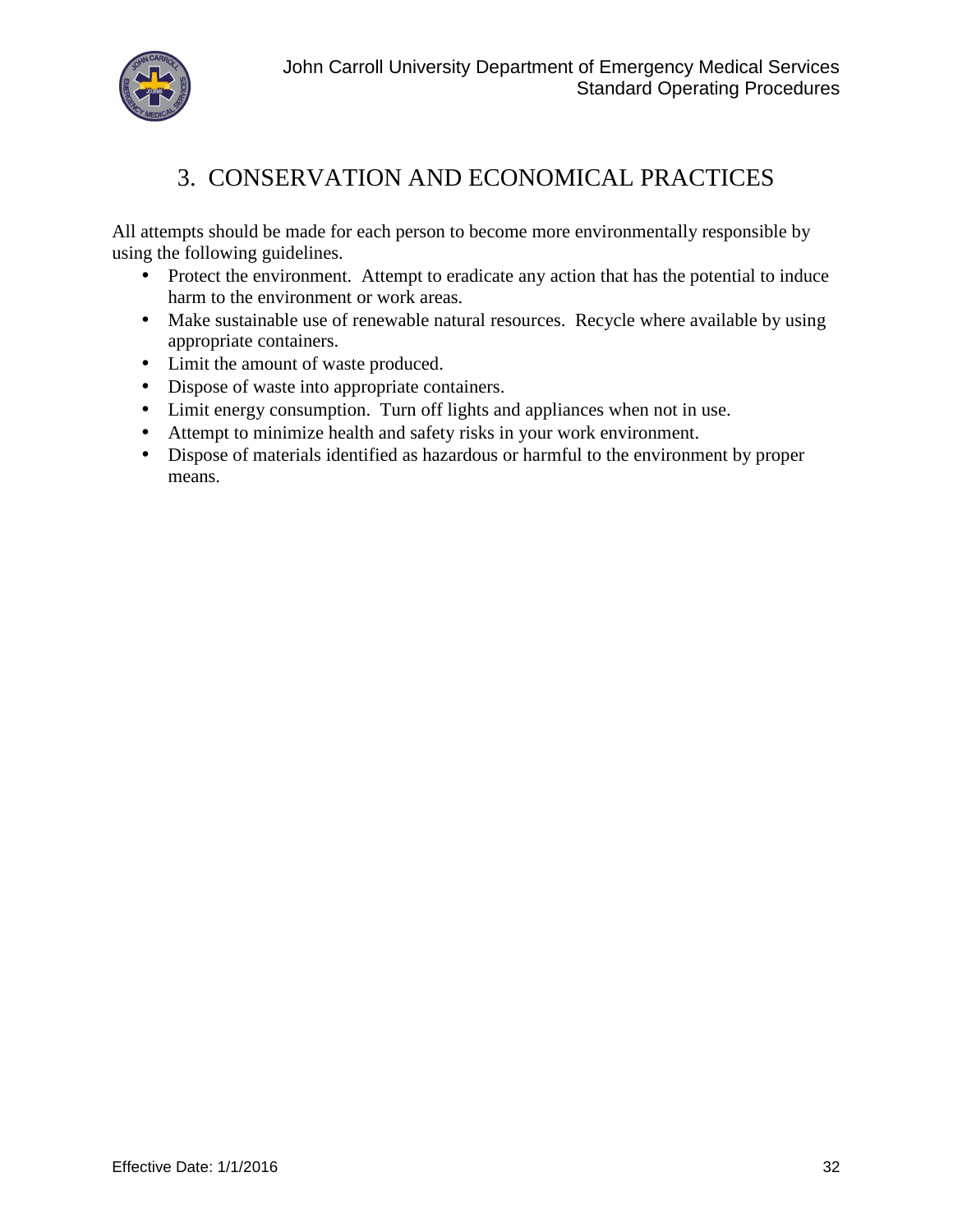

### 4. UNIFORM

All JCU EMS responders must be properly clothed in the following manner while on duty:

- Button-up uniform shirt for day shifts (shifts ending on or before 2300 hours) or JCU EMS uniform t-shirt or sweatshirt for night shifts (shifts ending sometime the following morning, usually at 0700 hours).
	- o The uniform shirt must have allbuttons, with the exception of the collar button, buttoned; responders must have the shirt tucked in at all times.
	- o White, navy blue, gray, and black is are the only permissible shirt colors for underneath the uniform.
	- o In the winter months, responders may wear a long sleeve shirt underneath their uniform shirt, provided it is white, navy blue, gray, or black with no visible markings.
- The pants must be dark blue BDU or EMT pants; white or any other colors are not permissible; shorts are not permitted.
- A black belt must be worn.
- Black sturdy shoes are required. Boots are recommended.
- Socks must be worn.
- A watch with easily-visible seconds display or hand must be worn.
- A pen must be carried at all times as part of the uniform.
- Approved outwear items are: JCU EMS sweatshirt, embroidered job shirt, or uniform coat.
	- o Hats and/or gloves are permitted in winter months provided that they are in keeping with the professional appearance of the uniform and do not detract from the responder's ability to render quality patient care.

The DDM shall be permitted to wear the uniform modified as follows:

- Should be worn at all times while acting as DDM.
- The DDM may wear an EMS uniform t-shirt, sweatshirt, or job shirt as his or her outermost layer for both day and night shifts. The DDM may wear jeans instead of uniform pants.

The optional Dress Uniform may be worn at formal JCU EMS functions (such as the end-of semester banquet) or when representing the Department in an official capacity. It shall consist of the following:

- Button-up uniform shirt.
- Navy blue dress or uniform pants.
- Solid color navy blue necktie.
- Black dress shoes.
- Black belt.
- Socks must be worn.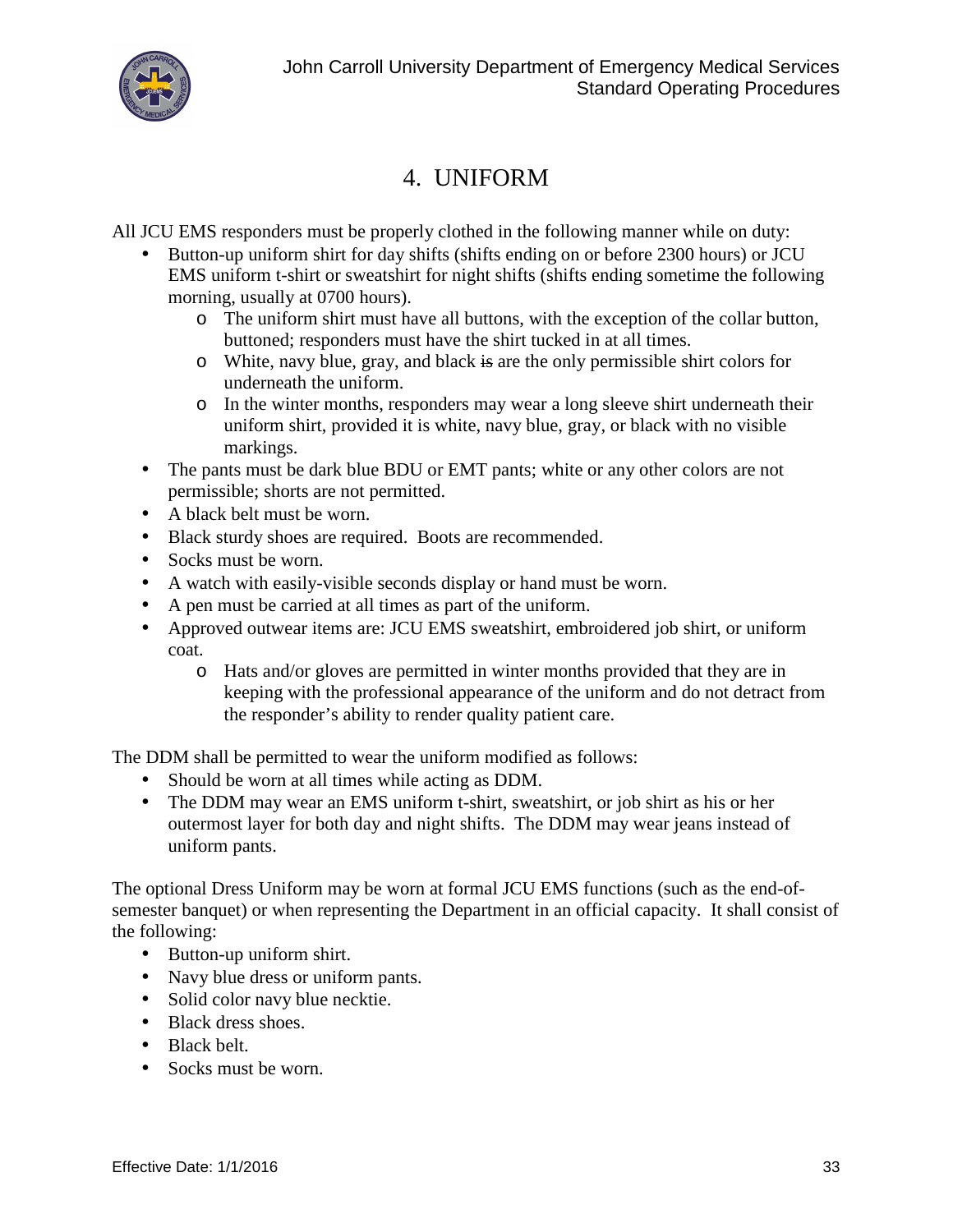

Responders may request exceptions to these uniform guidelines for religious reasons, and reasonable accommodations shall be granted by the Chief and Deputy Chief so long as said accommodations still allow the responder to be clearly identified as an on-duty member of JCU EMS and do not inhibit the safety of the responder, his or her ability to render quality patient care, or the professional image of the Department.

The JCU EMS uniform is a privilege. It stands for our department and can instill confidence on scene. Therefore, persons other than on-duty responders must not wear the uniform shirt.

The uniform must always be clean, neat and look presentable. We cannot be trusted if we look disheveled when we arrive for a call. In general, we want to present a tasteful and professional appearance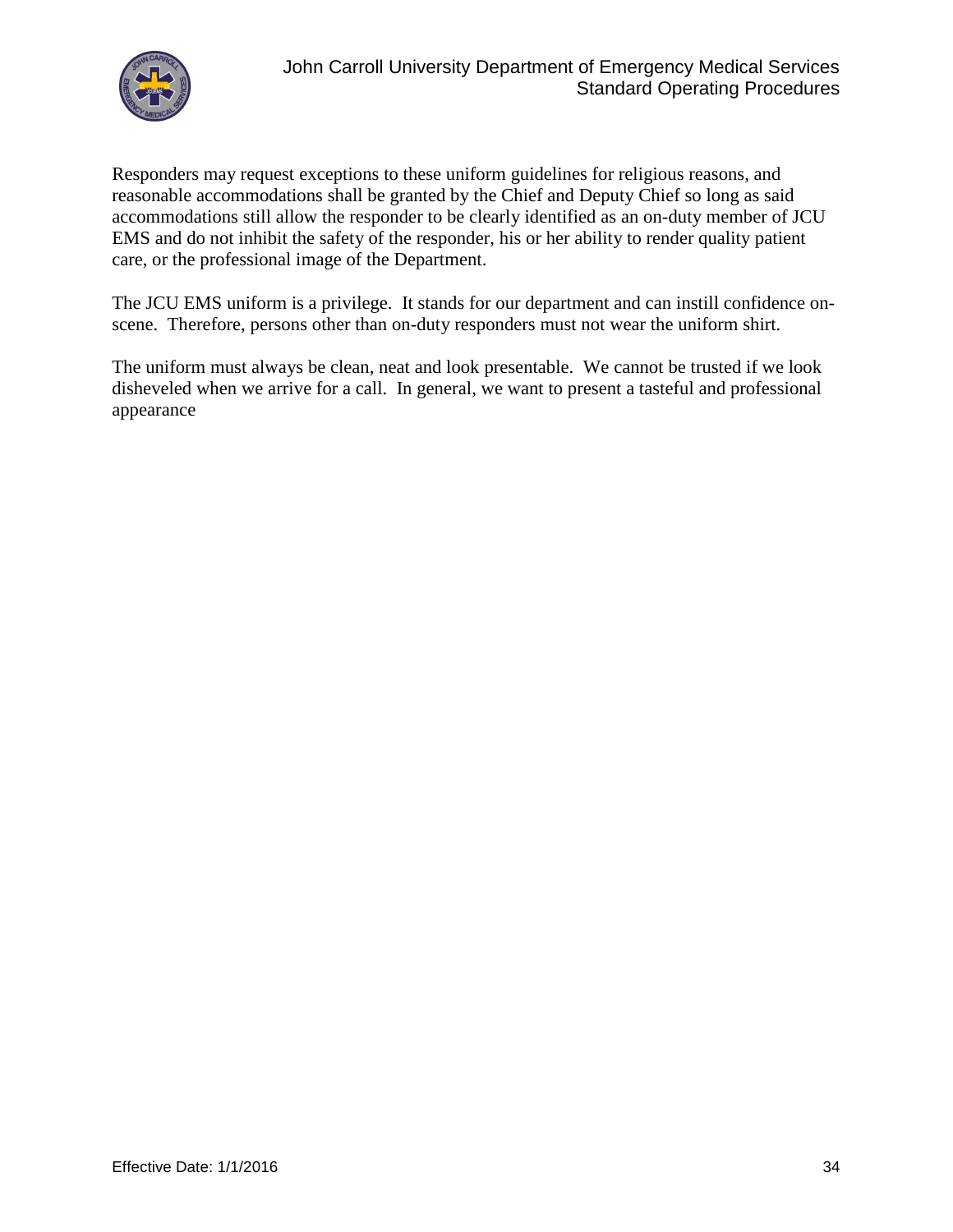

## 5. GROOMING STANDARDS AND PROFESSIONAL APPEARANCE

The following personal hygiene requirements must be met upon arriving for duty. The on-duty Supervisor has a right to not allow a Responder to work if he or she feels that the appearance is unprofessional.

- No excessive or offensive makeup.
- Jewelry must be minimized; no distracting jewelry (e.g. dangling earrings).
- Fingernails and skin must be well kept.
- Hair must be maintained in a position that does not interfere with patient care and/or present an image unbecoming to JCU EMS.
- Personal hygiene must be maintained.
- No overwhelming perfumes or lotions are to be worn or used on duty.
- Gum chewing is prohibited while interacting with patients or the public.
- Smoking and other tobacco products are not to be used while on duty.

The above list is a partial list. The Supervisor will enforce, apply and expand upon these standards at his or her discretion.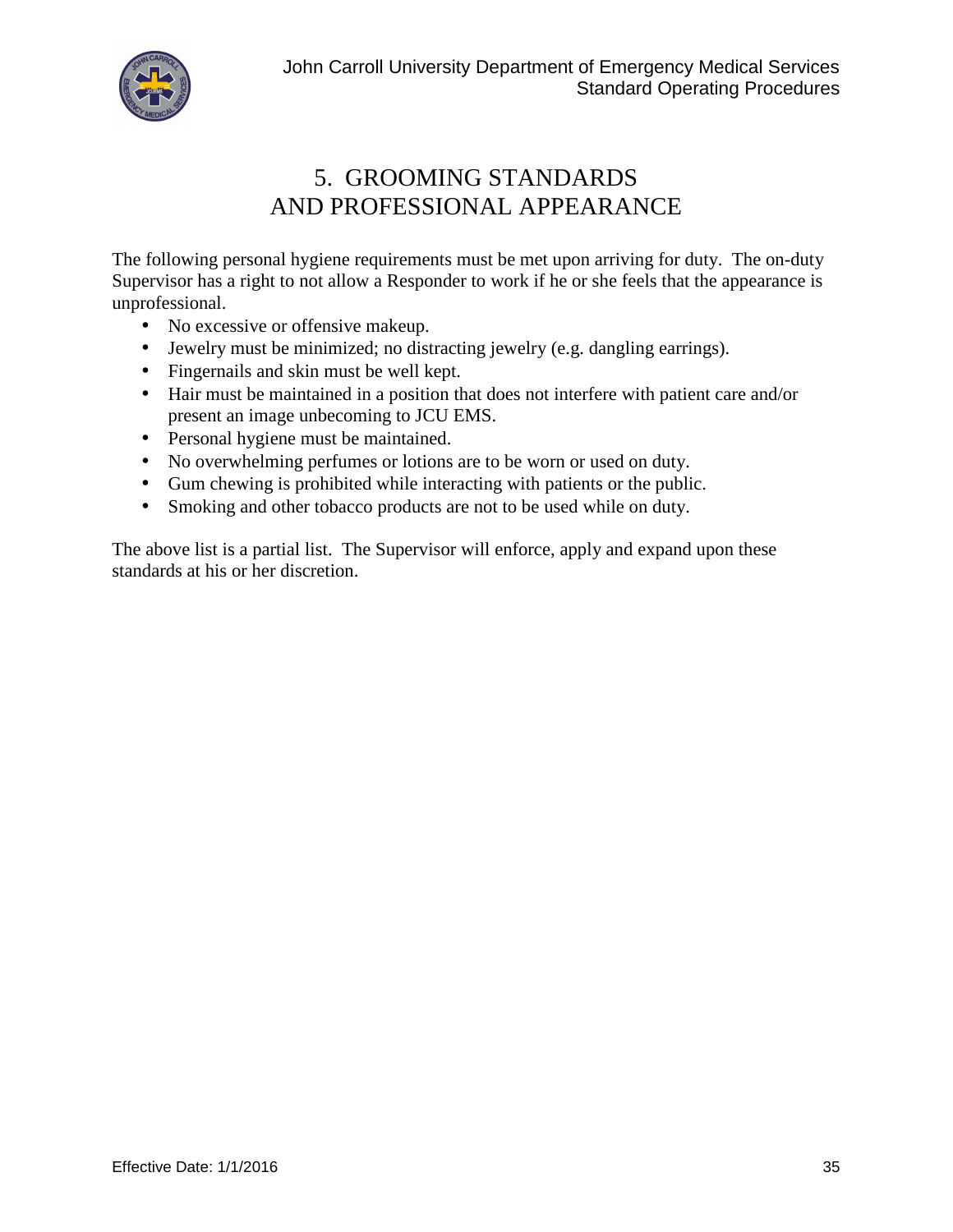

## 6. DOCUMENTATION AND PATIENT CARE REPORT **MAINTENANCE**

All patient care documentation (PCRs, treatment logs and releases) will be kept on file with JCU EMS.

Patient care documentation will be maintained in locked file cabinets in Station 2, accessible only to the Chief and in secure electronic form, locally stored on the PC in Station 1.

JCU EMS documentation and patient care report maintenance will be overseen by the Director of the JCU Student Health Center. It is to be understood that the JCU Student Health Center adheres to all local, state and federal laws regarding the storage and maintenance of patient care and medical documents.

Requests for patient care documentation can only be made in writing to JCU EMS. All documentation to be released to the patient and only to the patient, or his or her parent or legal guardian if a minor, upon request, must first be reviewed by the JCU EMS Medical Director for approval. The JCU EMS Chief will be responsible for overseeing these events.

JCUPD may also retain patient information for internal reporting purposes so long as the local, state and federal laws of patient confidentiality are not breached.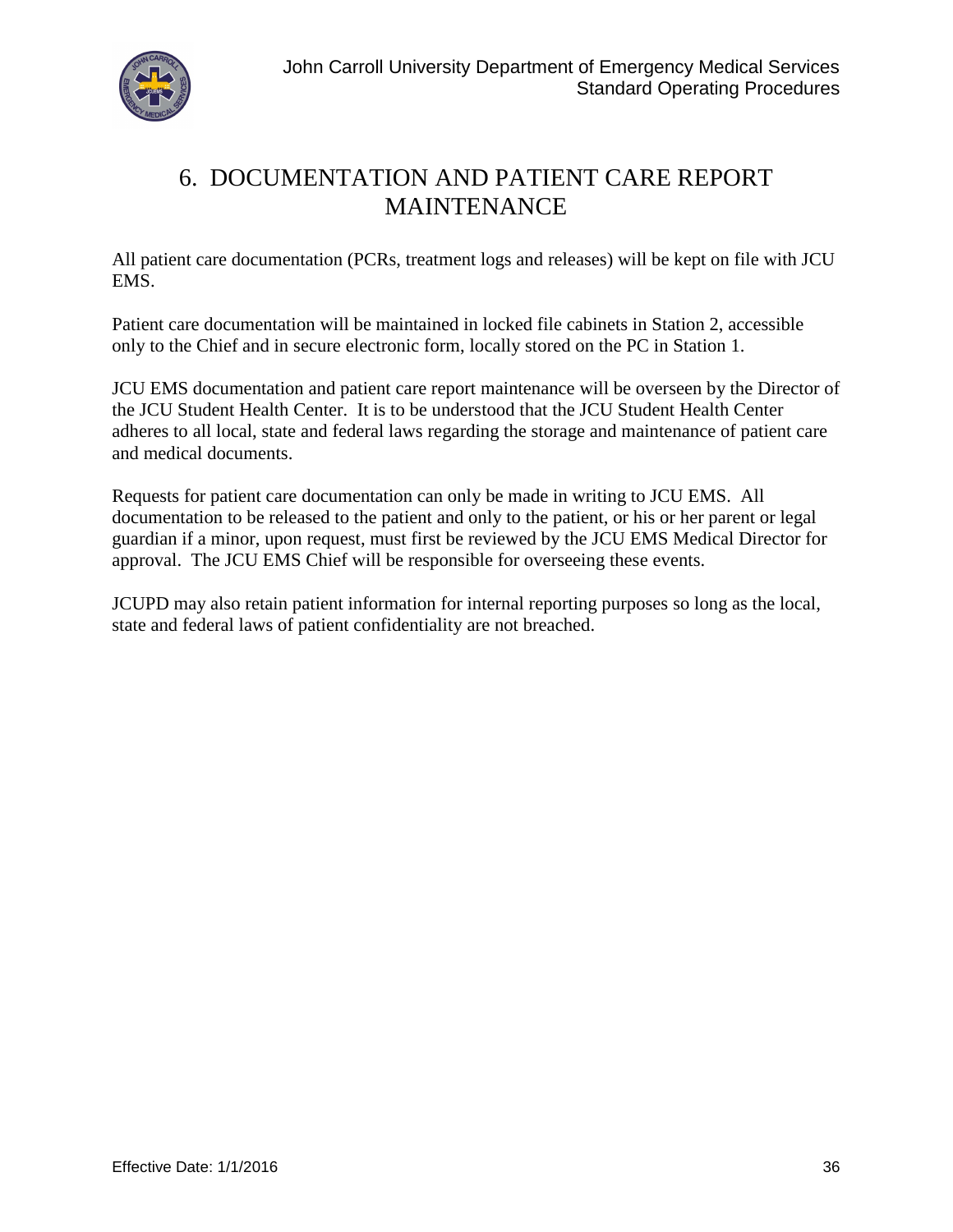

## 7. QUALITY ASSURANCE AND PERFORMANCE IMPROVEMENT

To assist in ensuring our EMS professionals provide the appropriate standard of patient care on a consistent basis, we have implemented a Quality Assurance and Performance Improvement Program. The program is designed to evaluate the patient care and documentation performed by our EMS providers. This is done through a retrospective review and analysis of patient care documentation.

All JCU EMS Patient Care Reports (PCR) and patient care documentation will be reviewed for accuracy, completeness and compliance with current patient care protocols and standards.

### SHIFT SUPERVISOR CHART REVIEW

- Prior to the end of each shift, the Shift Supervisor shall review all PCR and other patient care documentation completed during his or her tour of duty for accuracy, completeness and compliance with current patient care protocols and standards. The documenter shall make any required changes to documentation prior to the end of the shift.
- The goal of all reviews will be performance improvement.

### CHART REVIEW

- On a weekly basis or as necessary, the JCU EMS Chief shall complete a Chart Review for every incident. A weekly summary report (with confidential patient information withheld) shall be sent to the Chief, Deputy Chief, and Shift Supervisors of JCUPD and the Director of the Student Health and Wellness Center.
- Chart Reviews will also be performed by the JCU EMS Physician Medical Director at least once a semester. Incidents or PCRs that in the opinion of the JCU EMS Chief, Deputy Chief, and/or Quality Assurance Officer is worthy of review shall be forwarded to the Medical Director with all confidential information removed.
- The goal of all reviews is performance improvement.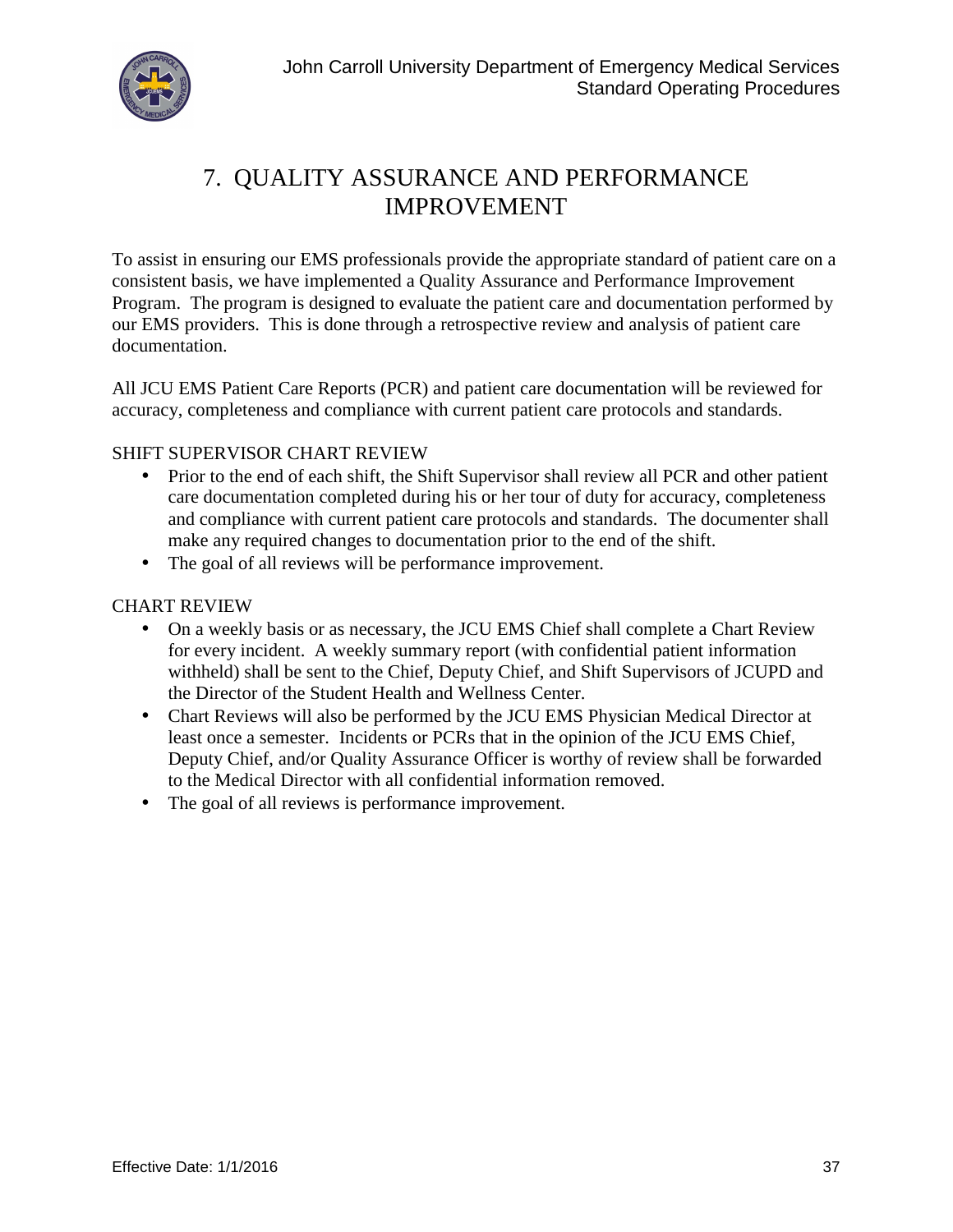

# SECTION IV:

**Operations**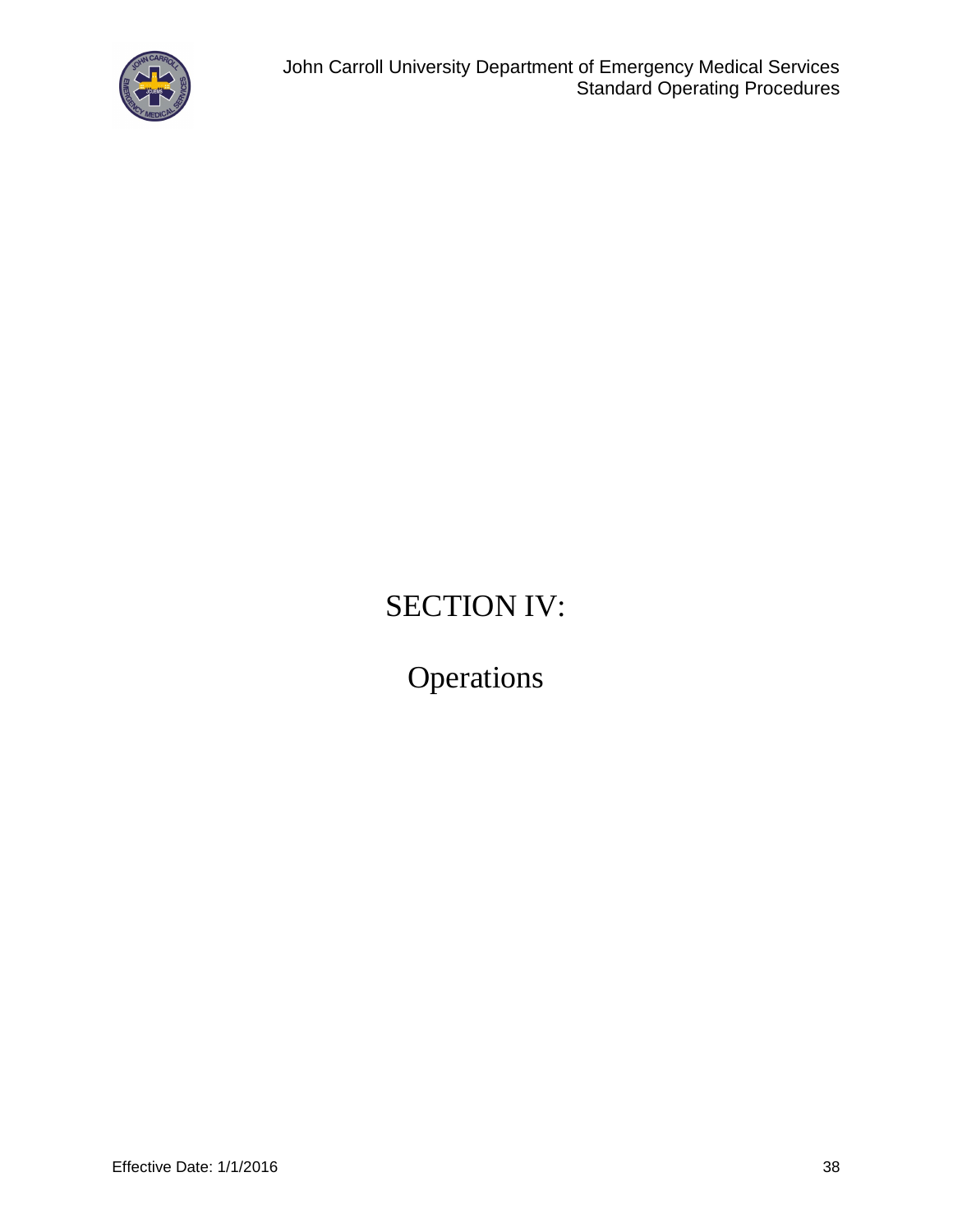

### 1. GENERAL RESPONSE

JCU EMS will comply with all of John Carroll University Police Department (JCUPD) instructions (i.e. scene safety and emergency response). JCUPD will maintain the incident command, or overall authority, for an emergency on the JCU campus. JCU EMS will function under the command of JCUPD.

Medical aspects of the emergency are the responsibility of JCU EMS untilrelieved by UHFD. Under the ORC and OAC, the highest trained EMS provider has medical authority at the scene of an emergency. Non-medical personnel should not make medical decisions.

In the event of non-EMS personnel at the scene of the emergency (i.e. a bystander physician, a Student Health Center nurse, RN, or an athletic department athletic trainer, ATC) the JCU EMS Patient Care Protocols will be employed to determine the authority of the party in question. It is the hope of JCU EMS that all agencies involved in emergency care work together in the patient's best interest.

- In situations in which an unclear call is placed and the Office of Residence Life or JCUPD have requested JCU EMS personnel to assess the situation, JCU EMS shall determine if an ambulance needs to be called. If appropriate, JCU EMS will request that University Heights Fire Department be called.
- If an on-duty JCU EMS responder happens upon an emergency situation in which a call to JCUPD has not been made, the responder has the duty to inform JCUPD of the situation and assess the situation (per the medical protocols) and determine if a call to UHFD is in order.
- In the case of emergencies at special events where JCU EMS has a Special Events Crew on stand-by, responders will first assess the emergency situation (per the medical protocols), followed by making an informed decision on the necessity of requesting University Heights Fire Department. If needed, the request will be made to UHFD.
- In general, a request for outside response, namely University Heights Fire Department, in special situations like the ones outlined above, is channeled through the on-duty Supervisor and JCUPD dispatch unless an obviously life threatening situation exists.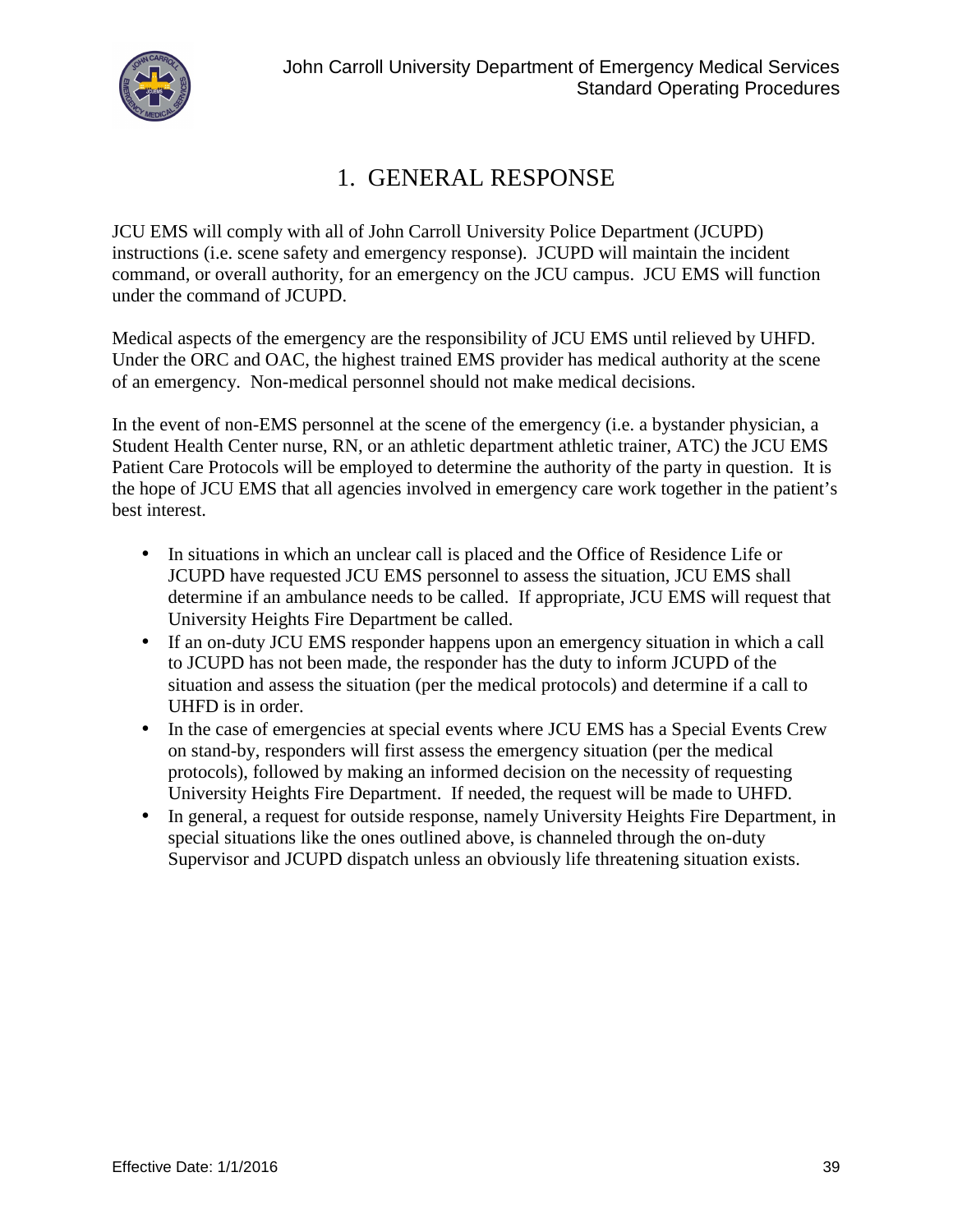

### 2. SCOPE OF PRACTICE

No personnel shall function at a level or provide patient care above that for which they are certified by the State of Ohio, authorized by JCU EMS and the JCU EMS Medical Director.

Emergency Medical Responders will function according to the DOT National Standard Curriculum, the State of Ohio First Responder Protocol and Statutes, the JCU EMS Medical Direction Protocols and the on-line orders of Medical Control Physician.

EMT-Basics will function according to the DOT National Standard Curriculum, the State of Ohio EMT-Basic Protocol and Statutes, the JCU EMS Medical Direction Protocols and the online orders of a Medical Control Physician.

EMT-Intermediates will function according to the DOT National Standard Curriculum, the State of Ohio EMT-Intermediate Protocol and Statutes, the JCU EMS Medical Direction Protocols and the on-line orders of a Medical Control Physician.

EMT-Paramedics will function according to the DOT National Standard Curriculum, the State of Ohio EMT-Paramedic Protocol and Statutes, the JCU EMS Medical Direction Protocols and the on-line orders of a Medical Control Physician.

### NOTICE:

JCU EMS is an emergency medical services organization providing non-transporting, basic life support, emergency medical services. JCU EMS personnel will provide only that level of patient care and treatment and perform only those procedures for which they are trained, certified and authorized.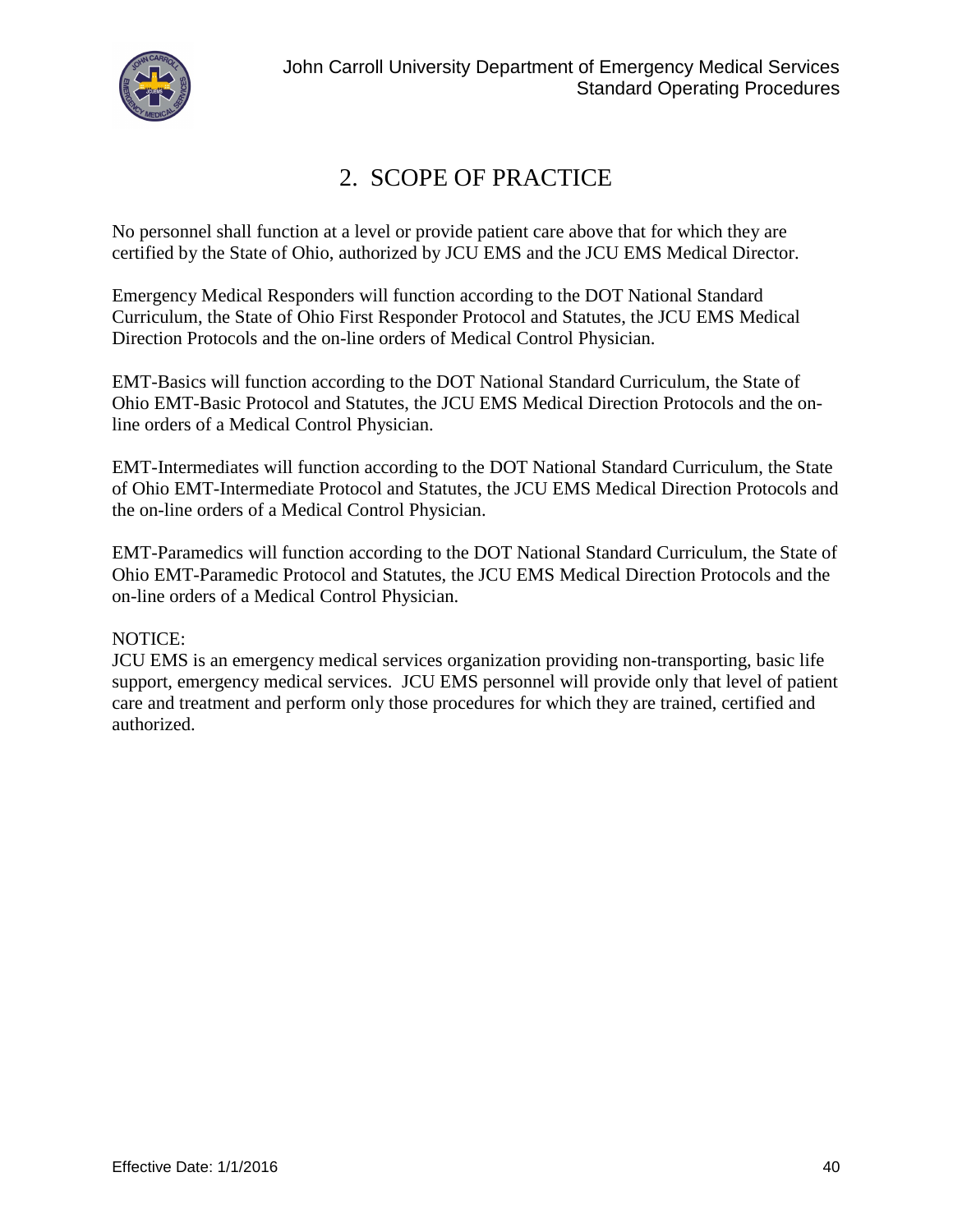

### 3. ON AND OFF DUTY GUIDELINES

- Report for duty as scheduled, on time, in full uniform, fit for duty, unless formally excused from duty.
- Behavior appropriate of a John Carroll Student abiding by the rules of not only the university handbook, but also in a manner befitting a first responder.
- The use of alcohol, prescription medications causing impairment, and other intoxicants that decrease ability within 8 hours of the responders' scheduled shift will not be tolerated.
- Respond to all calls received in a timely and professional manner.
	- o Duty crew responders must remain on the John Carroll University campus for the entirety of the shift.
	- o Duty crew responders are permitted to sleep while on duty provided that they are able to still respond to calls in a timely and professional manner.
	- o Duty crew responders may not shower, swim, use workout facilities, or participate in any other activities that would prevent them from responding to calls in a timely and professional manner while on duty.
- Be courteous, polite, and respectful of not only the Supervisor on duty, but also to fellow responders on duty.
- While on duty members should refrain from profane language, and inappropriate non verbal communication.
- If conflict arises between Responders that they cannot resolve, see the on duty Supervisor.
- If conflict arises between a Responder and the on duty Supervisor seek outside guidance from either another Supervisor or the acting Chief.
- If conflict arises between Supervisors or Responders with the Chief seek outside guidance from the Director of JCUPD.
- Respect and cooperate with JCU Police Department, administration, faculty and staff.
- Render all necessary pre-hospital care and service at the scene of a call.
- Supervisors are in charge during the shifts they are scheduled to work; respect the Supervisor's decisions and cooperate with them along with the Responders on duty.
- All documents written while on duty need to be accurate to best of the responder's knowledge, intentional falsification of documents will result in appropriate disciplinary action.
- Respect and use properly all equipment issued on scheduled shifts. Non-JCU EMS personal should not come in contact with JCU EMS medical equipment unless assisting in a medical emergency and is directed by the responders on duty to do so.
- The responder's first responsibility is to the safety of themselves and their fellow responders. If a situation is not safe, members should not begin medical assistance until appropriate help arrives to control the scene.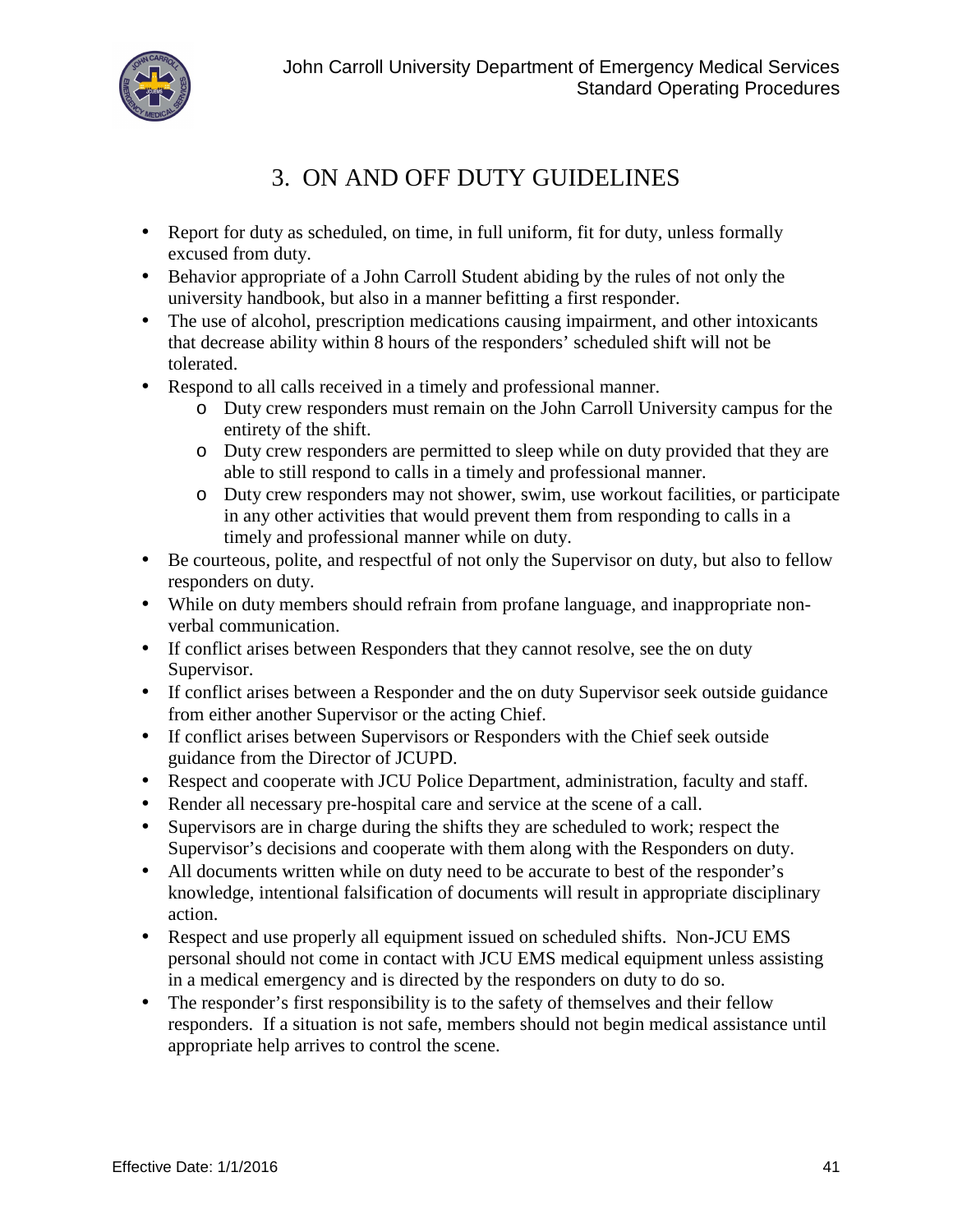

 EMS responders should be conscious of proper Body Substance Isolation (BSI) precautions at all times to protect themselves, along with proper disposal of such materials to protect bystanders as well.

### OFF DUTY GUIDELINES

- JCUEMS members should conduct themselves in accordance with the John Carroll University handbook.
- EMS responders must be respectful in speaking about the department, and uphold its integrity.
- While wearing JCU EMS paraphernalia members should be particularly aware of their conduct in public situations.
- Members will not discuss patient information with the public, strictly adhering to and respecting the aspects of patient confidentiality and the JCU EMS Responder Confidentiality Agreement.
- Participation in illegal activity that JCU EMS is made aware of will be dealt with utilizing the necessary organizational action to protect the organization, its members, and the John Carroll Community.
- If a responder is found to be a danger to him or herself, a danger to others, or unstable JCU EMS will appropriately deem that member fit or unfit for duty at the organizations discretion. After further evaluation and possible treatment the member's participation in the organization can be re-assessed.
- JCU EMS understands that its members are students who have been granted the privilege of serving the university community as EMS providers. Violation of university policies, regardless of when such violations occur, may result in organizational action against a member, up to and including suspension from duty and or removal from JCU EMS. In such cases, JCU EMS will consider the gravity of an offense and its circumstances in light of the effects on JCU EMS's reputation and ability to provide appropriate services to the University community.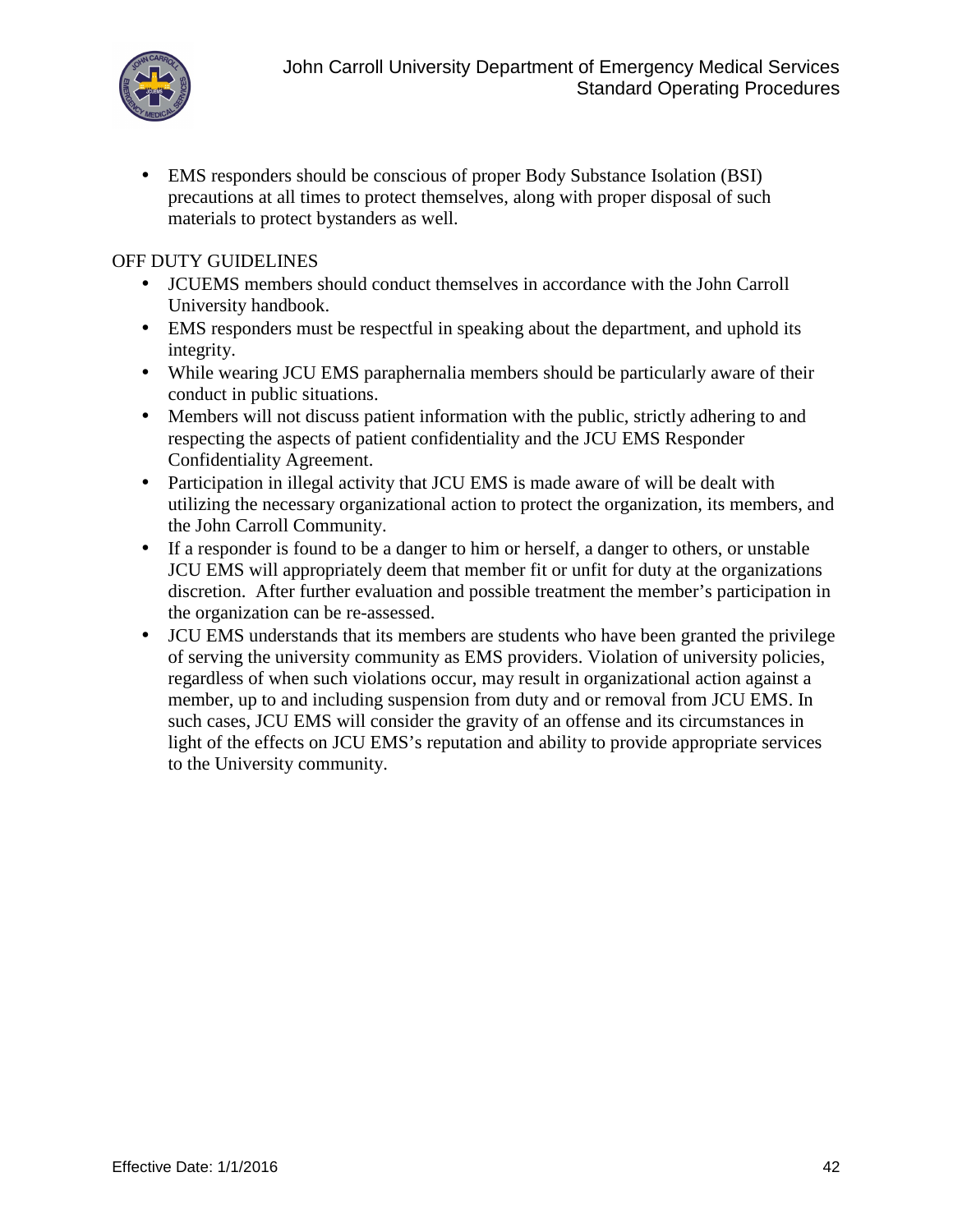

## 4. PUBLIC RELATIONS GUIDELINES

- If a public relation issue arises it should be brought to the attention of the EMS Supervisor on duty, or the Chief if no Supervisor is on duty.
- JCU EMS is an emergency medical service designed to help maintain the wellbeing of the John Carroll Community; as a general rule members will refrain from commentary to the media without authorization.
- Medical information or documentation should not be released to the media or any party without authorization.
- The use of the JCUEMS logo or name in a public relations setting or situation must be authorized by the Chief or Deputy Chief.
- Public relations inquiries should be directed through the chain of command: Responder to Shift Supervisor Shift Supervisor to Chief (and/or Director of JCUPD) Chief to Director of JCUPD (and/or V.P. for Student Affairs).

### NOTE:

 JCU EMS media inquiries will be directed through the chain of command to the JCU Media Relations. JCU EMS public speaking will be conducted only with the advice and authorization of the university's Public Affairs department. Authorization for all public relations scenarios will be granted by the JCU V.P. for Student Affairs (or his/her delegate).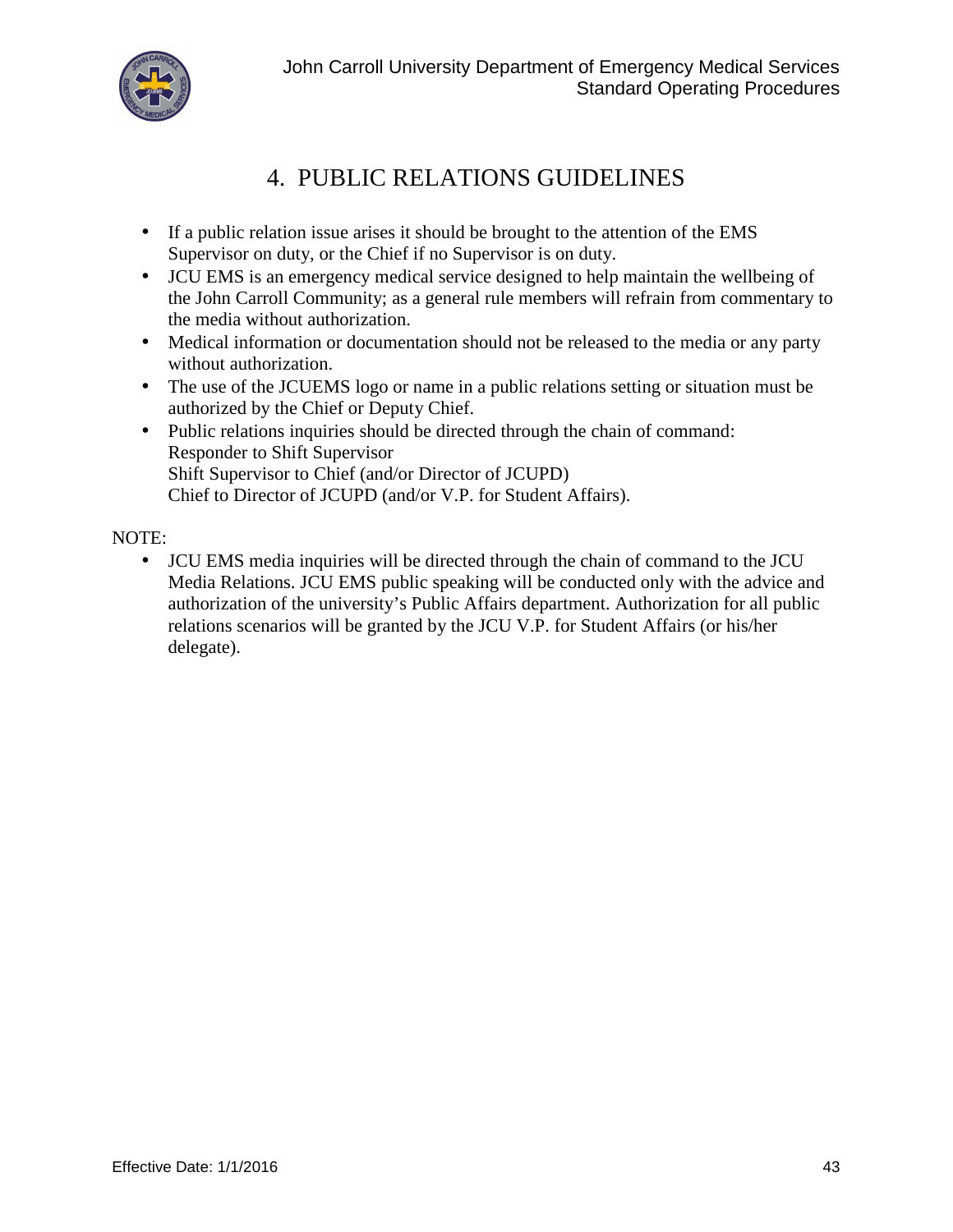

## 5. RADIO AND COMMUNICATIONS PROTOCOL

The JCU EMS radios should be used only for JCU EMS radio chatter. EMS responders should reply to radio chatter in numerical order (e.g. 801 replies before 802, etc). The Shift Officer's running number is always 800. The DDM's running number is always 898. A Responder in Training's running number is always 899. Individual responders' running numbers shall be assigned at the beginning of each semester, starting with the Chief as 801, Deputy Chief as 802, and so on in order of descending rank. When multiple Department members occupy the same rank, they shall be assigned running numbers in alphabetical order by last name. The exception to this is the Executive Board, who shall be assigned running numbers according to specialty.

SIGNING ON: Shift Officer informs dispatch that JCU EMS is in service at the beginning of shift. Responders do not participate. To be performed at the beginning of every shift, even if relieving another on-duty crew. Communications shall adhere to the following format:

SO: 8XX to Base. BASE: Go ahead. SO: 8XX signing on, assuming 800.

RADIO CHECK: Ensures functional communication between dispatch and JCU EMS. To be performed once per shift, preferably between one (1) and two (2) hours from the start of shift. Communications shall adhere to the following format:

SO: 800 to Base, radio check. BASE: You are loud and clear. RESPONDER 1: 8XX, (current location), copy. RESPONDER 2: 8XX, (current location), copy. DDM: 898, (current location), copy.

RECEIVING A CALL: Dispatch informs JCU EMS duty crew of location and nature of call. Communications shall adhere to the following format:

BASE: Base to 800. SO: 800, go ahead. BASE: (brief description of location and nature of call) SO: 800 units enroute to (location of call). REPONDER 1: 8XX, enroute from (current location). REPONDER 2: 8XX, enroute from (current location).

CLARIFICATION OF MESSAGE: Shift Officer or Responder did not copy all or part of original message, and is seeking clarification. Communications shall adhere to the following format:

SO/RESPONDER: 8XX to (recipient), could you repeat (X)?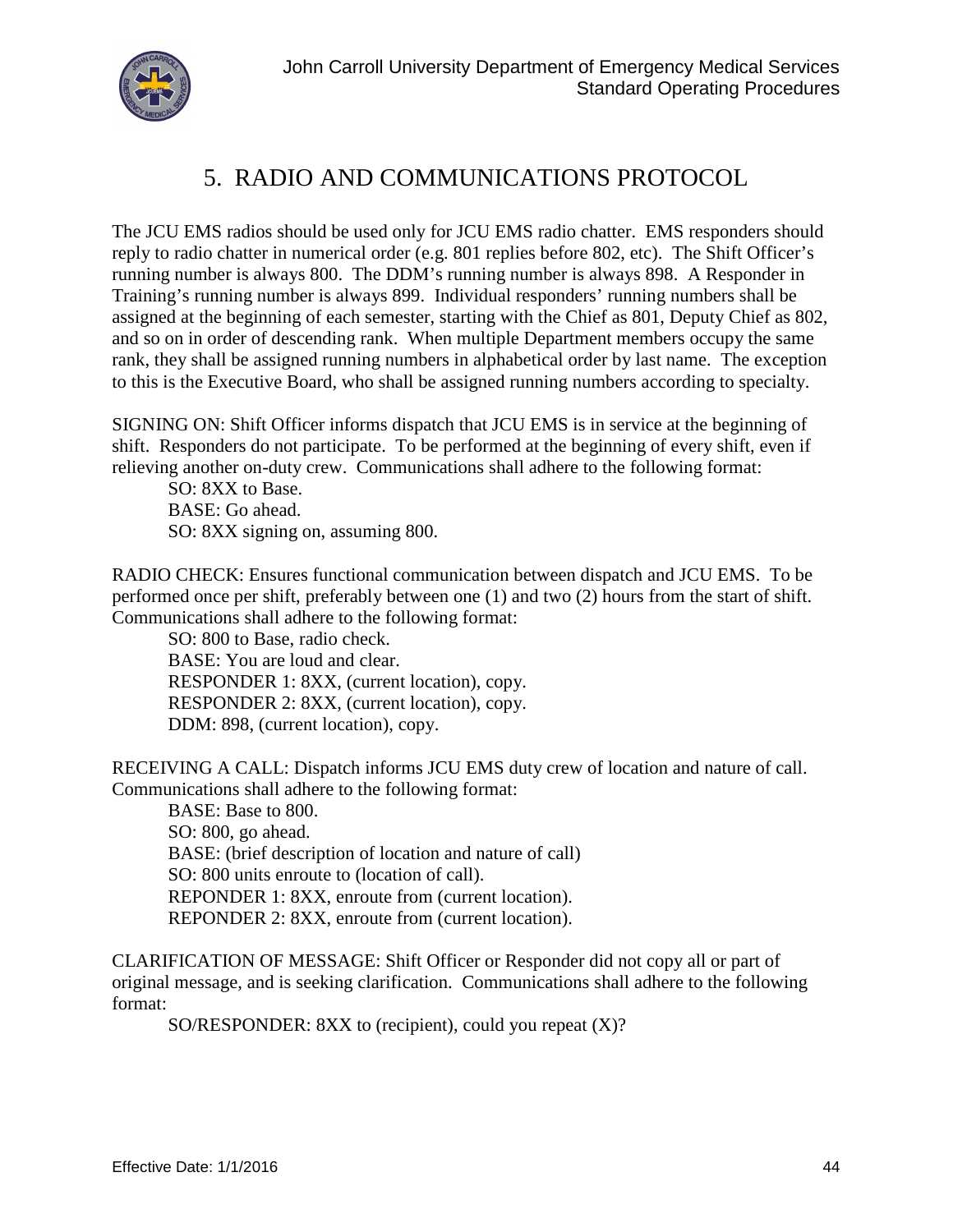

ARRIVAL ON SCENE: Informs dispatch that JCU EMS units have arrived at the location of the call. To be performed immediately upon arrival by the first responder on scene. Communications shall adhere to the following format:

SO/RESPONDER: 800 units on scene. BASE: Copy.

CLEARING THE SCENE: Informs dispatch that JCU EMS has returned to service and is available for another call. To be performed immediately after transfer of patient care or patient release, not to be delayed by transit to the station or report writing. Communications shall adhere to the following format:

SO/RESPONDER: 800 units clear scene. BASE: Copy.

SIGNING OFF SHIFT: Shift Officer informs dispatch that JCU EMS is off duty for the day. Responders do not participate. To be performed only at the end of the last shift of the day. EMS duty crew is officially on call until the end of sign off. Communications shall adhere to the following format:

SO: 800 to Base. BASE: Go ahead. SO: 800 units signing off until (time of beginning of next shift). BASE: Copy.

ENCOUNTERED EMERGENCY: EMS duty crew responder informs dispatch that he or she is in need of additional EMS response. Used when encountering a patient by a means other than standard dispatch through JCUPD. Communications shall adhere to the following format:

SO/RESPONDER: 8XX to Base. BASE: Go ahead. SO/RESPONDER: 8XX requesting additional 800 unit response to (location) for (call).

REQUESTING UHFD ASSISTANCE: Shift Officer requests transport or additional response from UHFD. Shift Officer will inform a JCUPD Officer on scene that transport will be needed. The JCUPD Officer will contact JCUPD dispatch, who will then contact UHFD dispatch to request a squad.

ON-LINE MEDICAL CONTROL: Shift Officer requests additional advice, instructions, or permissions from the JCU EMS Medical Director. Upon request, the DDM will attempt to contact Dr. Arnold Feltoon (JCU EMS Medical Director) through either voice or text message to his pager. If he does not respond within a reasonable time frame, the DDM will attempt to contact Dr. Feltoon via his cell phone. If he is still unreachable, the DDM will contact the South Pointe Hospital Emergency Department. All relevant phone numbers are to be kept in the Shift Officer's clipboard.

RA ATTENDANCE: Office of Residence Life Resident Assistants (RA) carry radios and operate on the same channel as JCU EMS. At approximately 2000 hours each night the Area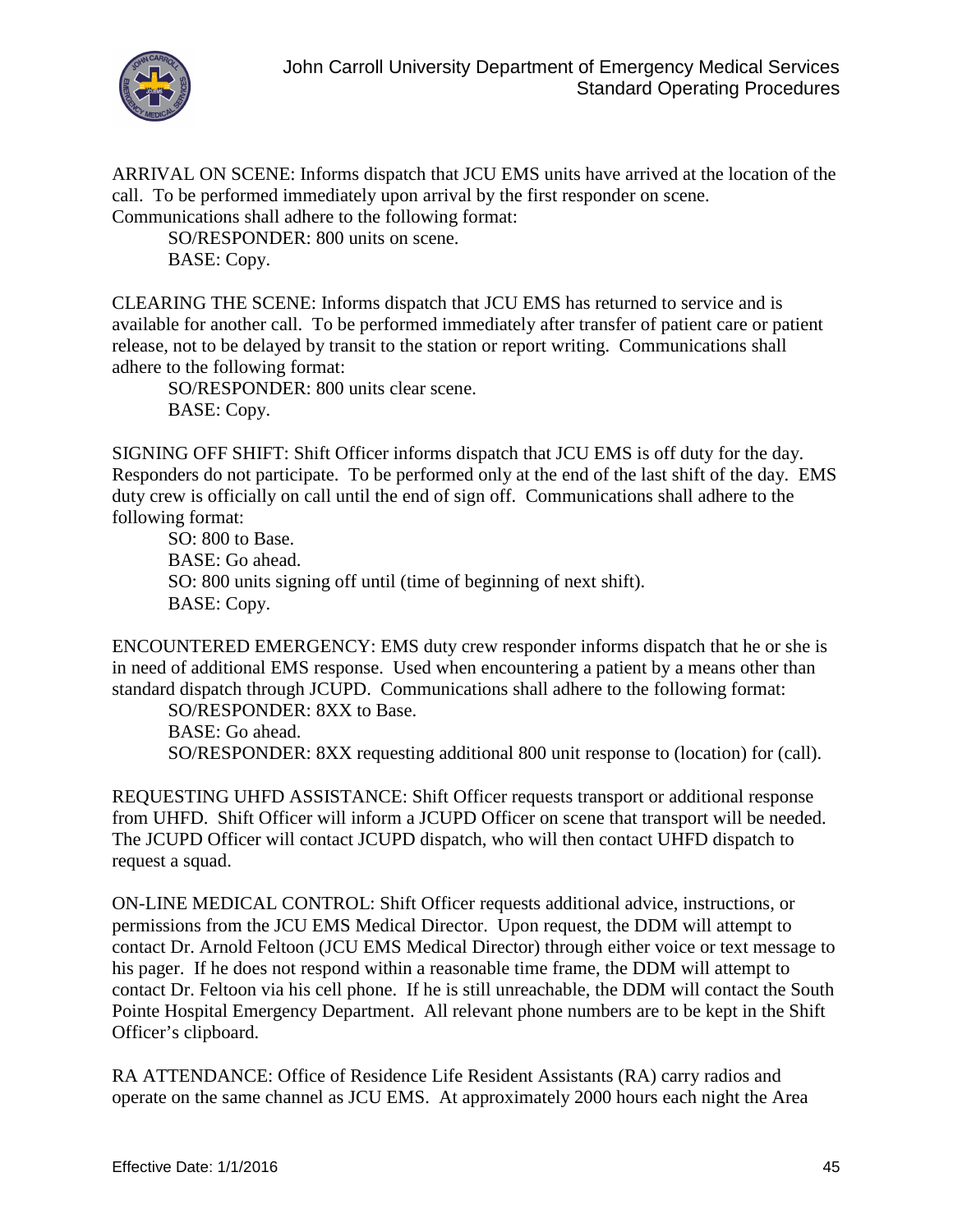

Coordinator (AC) will conduct RA roll call. JCU EMS does not participate. Once roll call has begun, responders should refrain from transmitting on the radios, except in an emergency situation, until roll call is completed. Roll call will end with Base replying "Base copies."

TELEPHONE COMMUNICATIONS: Communications over telephone landline or cell phone, as opposed to the radio. If Base is unavailable or unresponsive to radio communications, the duty crew may contact dispatch at University extensions 1234 (for emergencies) or 4600 (for non-emergencies), or by outside phone at 216-397-1234 or 216-397-4600, respectively. Additionally, times required to be recorded on the Patient Care Report shall be written down by JCUPD dispatch during the course of the call. The Shift Officer will call dispatch from an EMS Station phone following the call to retrieve the times for the report.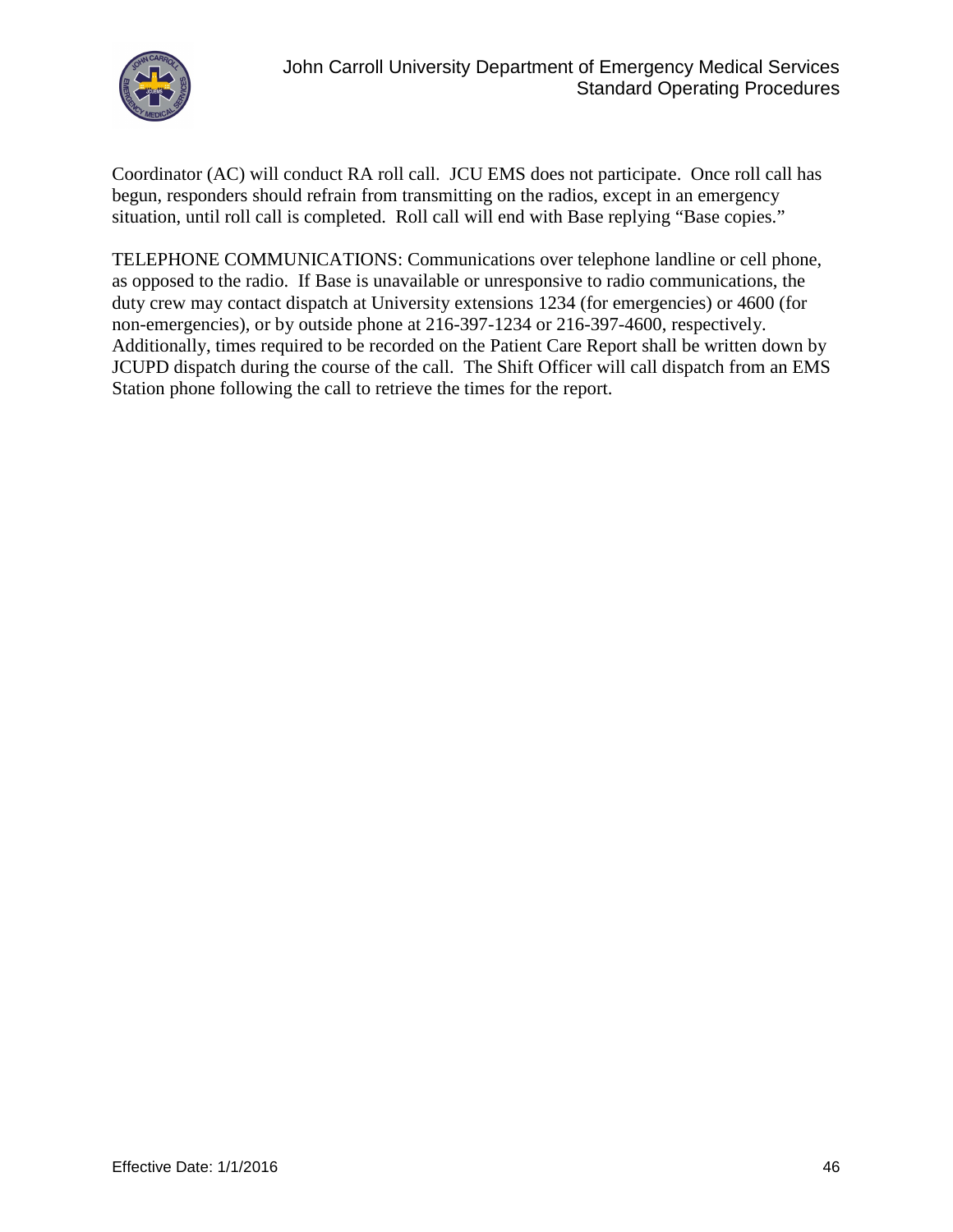

# 6. CONFIDENTIALITY

- All information relating to JCU EMS, safety, incidents, occurrences, accidents, injuries, or illness, patient information and the like is strictly confidential.
- Patient information can only be released to other health care providers who are responsible for the provision of care to the patient, such as transporting EMS providers or Medical Control. Any other release or discussion of this information, except that which is otherwise authorized or allowed by law, may be cause for immediate termination.
- Media contacts and other requests for information must be directed to the Supervisor on duty and up the chain of command to the JCU EMS Chief.
- JCU EMS personnel are never permitted to make any comment or statement to the public or media without authorization by the JCU V.P. for Student Affairs (or his/her delegate).
- All JCU EMS responders are required to abide by the JCU EMS Responder Confidentiality Agreement.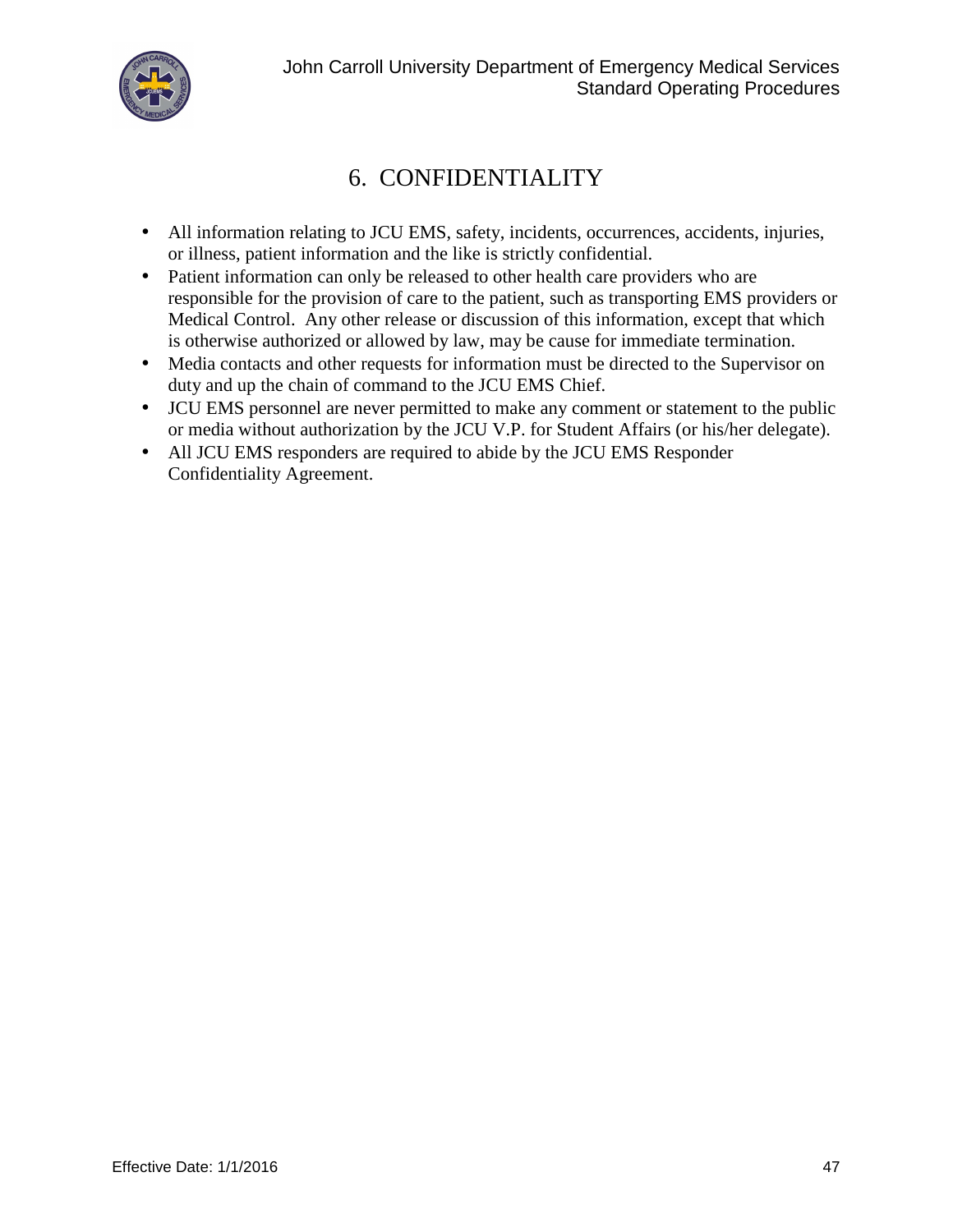

# APPENDIX A:

# Forms for Initial Entry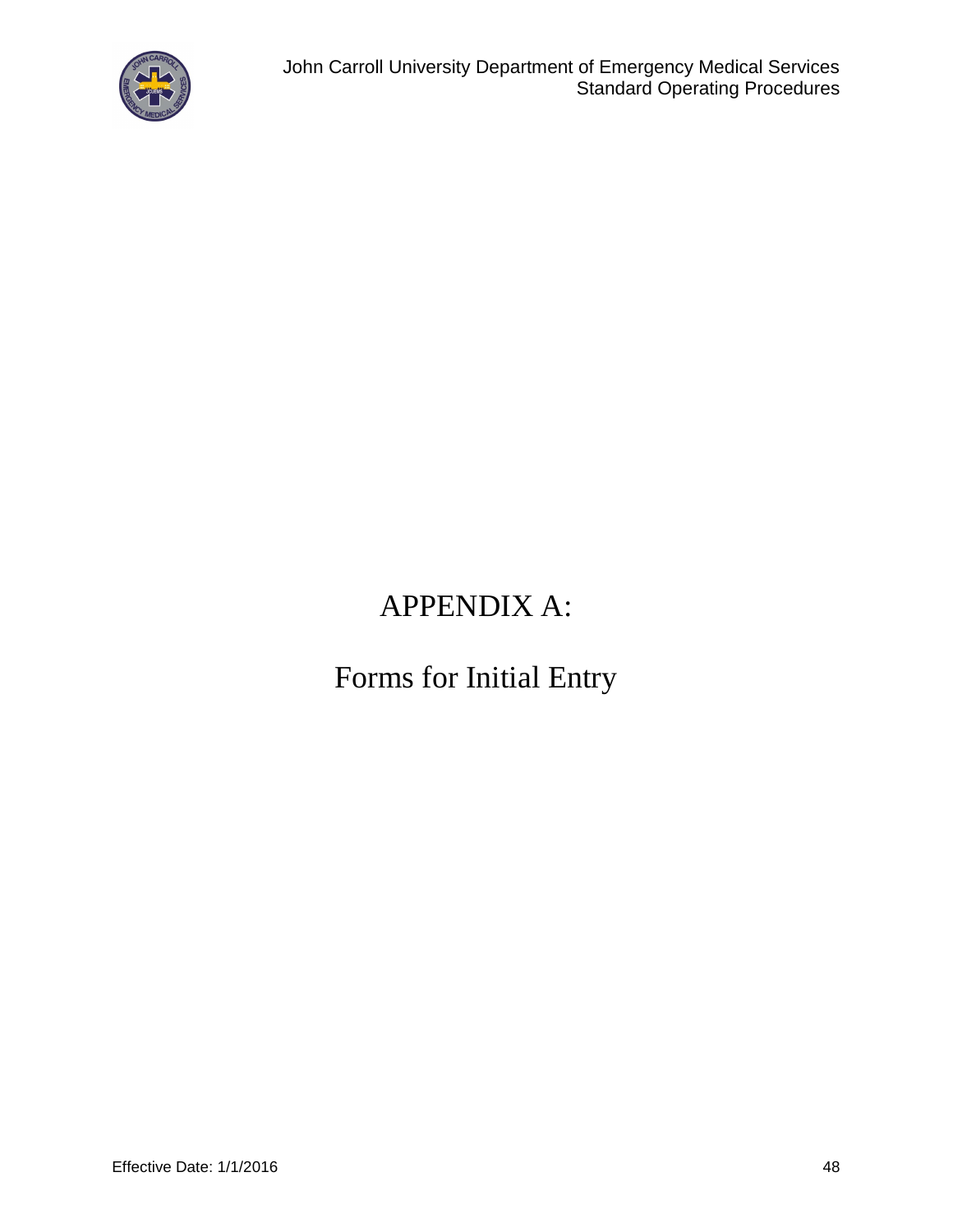

### RESPONDER IN TRAINING (RIT) ACKNOWLEDGEMENT OF AGREEMENT

This statement serves to clarify my role as a non-state practitioner and assisting in duties while an individual certified by the State of Ohio provides care. The delineation of Responder in Training (RIT) is given only to those actively engaged in an EMR/EMT class or those with certification pending.

As an RIT I understand that I may only fill the role of a third responder if my certification is pending, I have a current BLS card and comprehend BSI precautions. Furthermore, as an RIT I agree to abide by the rules, regulations, procedures, policies and standards presented in the John Carroll University Emergency Medical Services Standard Operating Procedures.

Signature Printed Name

\_\_\_\_\_\_\_\_\_\_\_\_\_\_\_\_\_\_\_\_\_\_\_\_\_\_\_\_\_\_\_\_\_\_ \_\_\_\_\_\_\_\_\_\_\_\_\_\_\_\_\_\_\_\_\_\_\_\_\_\_\_\_\_\_\_\_\_\_ Student ID Date

\_\_\_\_\_\_\_\_\_\_\_\_\_\_\_\_\_\_\_\_\_\_\_\_\_\_\_\_\_\_\_\_\_\_ \_\_\_\_\_\_\_\_\_\_\_\_\_\_\_\_\_\_\_\_\_\_\_\_\_\_\_\_\_\_\_\_\_\_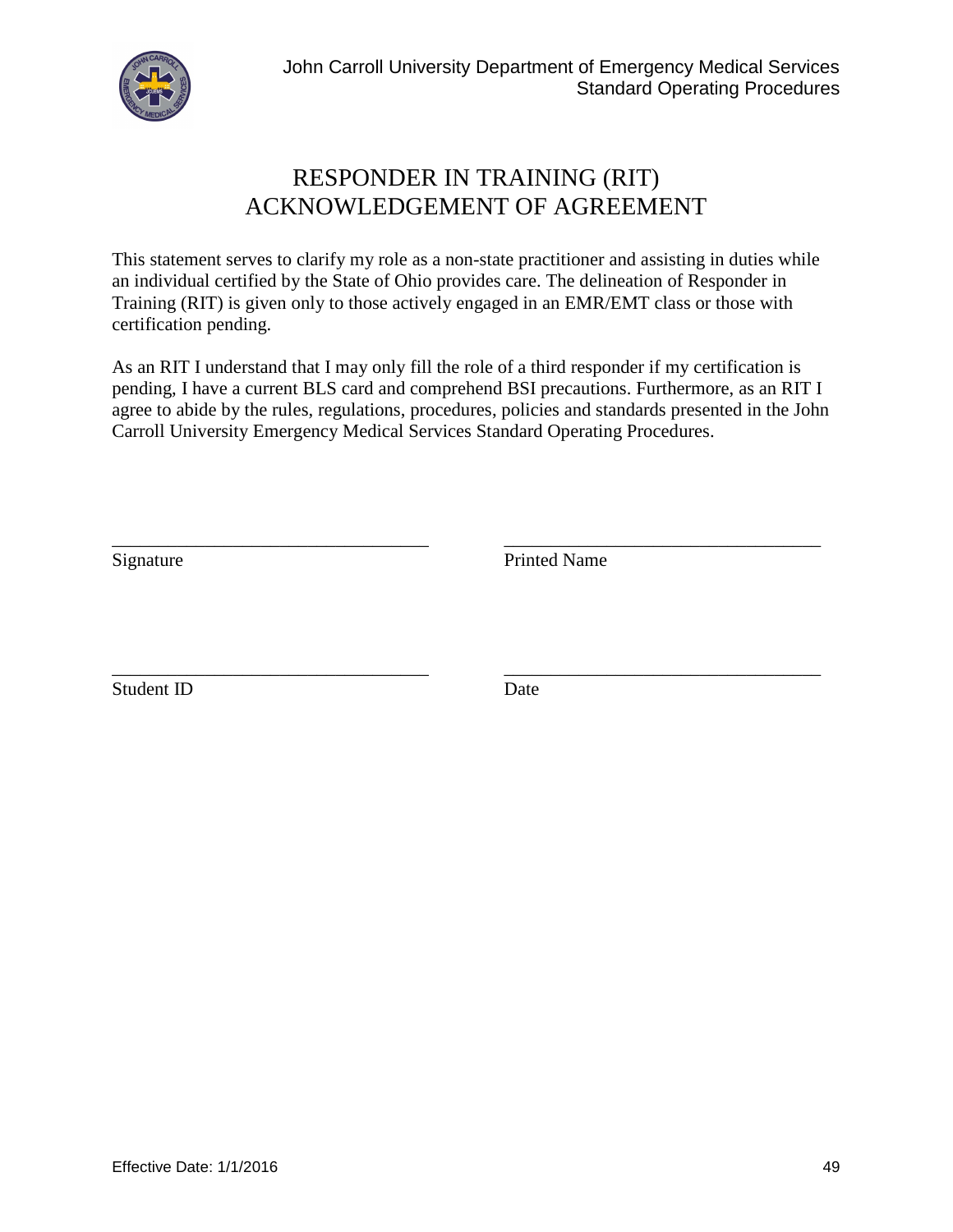

### RESPONDER VOLUNTEER SERVICE AGREEMENT

I hereby commit to:

- Acquire proper training to become a duty-crew member of JCU EMS.
	- o Emergency Medical Responder training.
	- o OrEmergency Medical Technician-Basic training.
- Provide volunteer service a minimum of two one shift per week for a minimum of two semesters per level of certification earned<sup>2</sup> on a crew assigned by the Scheduling Officer, including nights, weekends, and partial holidays periods that the group is responsible for covering.
- Attend membership and continuing education meetings.
- Maintain EMS certification and complete all required skill drills.
- Comply with the bylaws of the organization, standard operating procedures, and our medical direction.
- Maintain patient confidentiality.

I understand membership is at-will, and may be terminated at any time with or without cause by the Executive Board, Chief of EMS, or Director of JCUPD. I understand that if I receive training as an EMR and/or EMT-B through JCU EMS and I am terminated from the department or chose to leave before fulfilling the aforementioned minimum requirements, I am responsible for reimbursing JCU EMS for the costs of EMR and/or EMT-B training. The Director of JCUPD maintains the right to withhold semester grades or transcripts for any Responder who does not fulfill reimbursing JCU EMS when in violation of this agreement.

| Signature  | <b>Printed Name</b> |  |
|------------|---------------------|--|
|            |                     |  |
| Student ID | Date                |  |

<sup>&</sup>lt;sup>2</sup> If an EMR later completes EMT-B training at the Department's expense, an additional two semester commitment is incurred.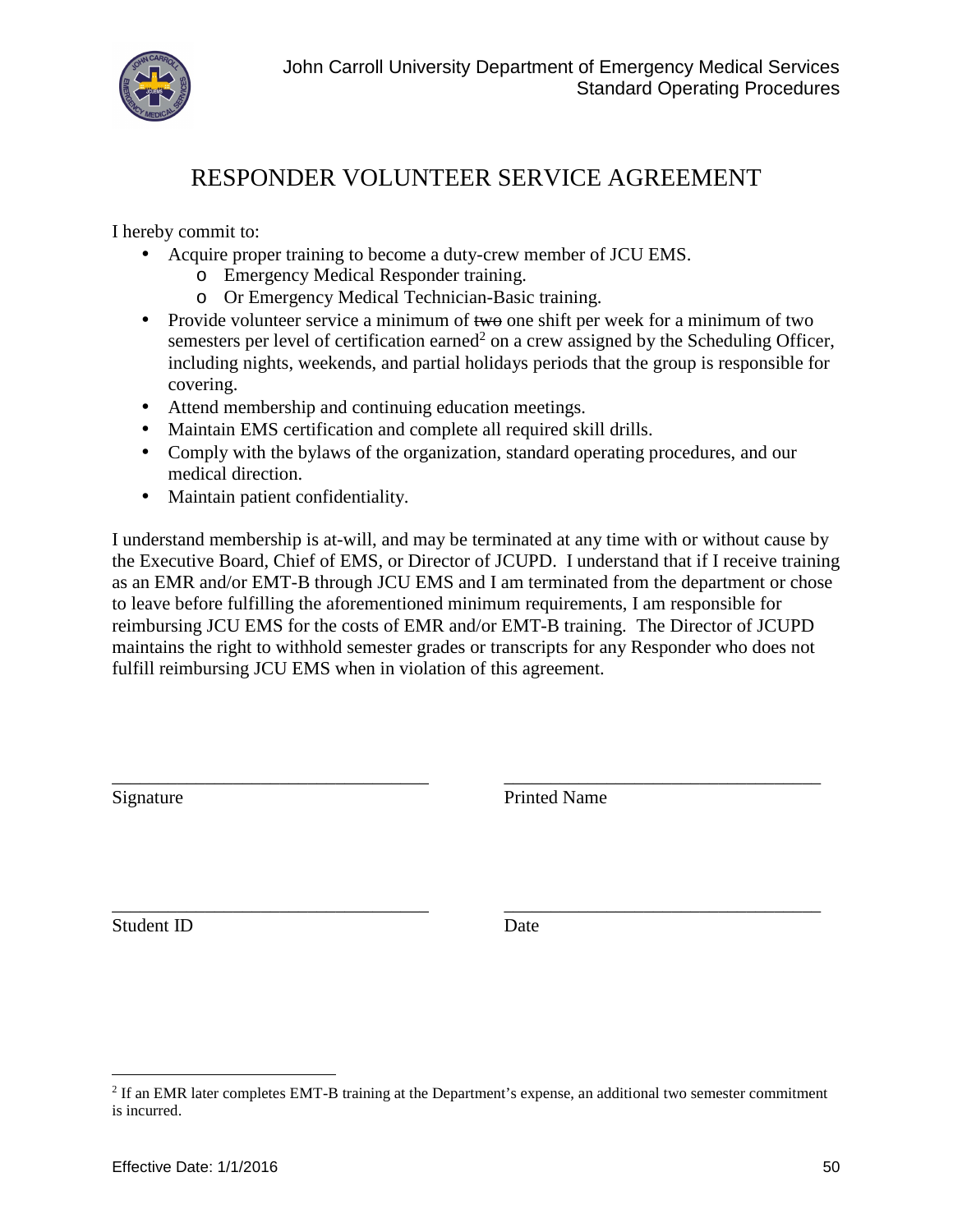

### RESPONDER CONFIDENTIALITY AGREEMENT

In the performance of your duties and responsibilities at John Carroll University Emergency Medical Services, you are expected to maintain and protect the confidentiality of patient information. Confidential patient information may be released only with the patient's written authorization, by court order, or otherwise mandated by law.

Confidential Patient Information includes but is not limited to:

- Patient name and other information obtained during history and examination.
- All patient condition and treatment information.
- All information obtained from bystanders or other parties regarding the patient.
- All forms of patient records.
- All information related to the emergency incident.
- All information about the disposition or personal characteristics of patients.

Any breach of your duty to maintain and protect the confidentiality of patient information, including the unauthorized release of confidential information to third parties, may subject you to disciplinary action including dismissal and/or other appropriate legal action.

I acknowledge receipt of, and agree to the terms of the John Carroll University Emergency Medical Services Responder Confidentiality Agreement.

Signature Printed Name

\_\_\_\_\_\_\_\_\_\_\_\_\_\_\_\_\_\_\_\_\_\_\_\_\_\_\_\_\_\_\_\_\_\_ \_\_\_\_\_\_\_\_\_\_\_\_\_\_\_\_\_\_\_\_\_\_\_\_\_\_\_\_\_\_\_\_\_\_ Student ID Date

\_\_\_\_\_\_\_\_\_\_\_\_\_\_\_\_\_\_\_\_\_\_\_\_\_\_\_\_\_\_\_\_\_\_ \_\_\_\_\_\_\_\_\_\_\_\_\_\_\_\_\_\_\_\_\_\_\_\_\_\_\_\_\_\_\_\_\_\_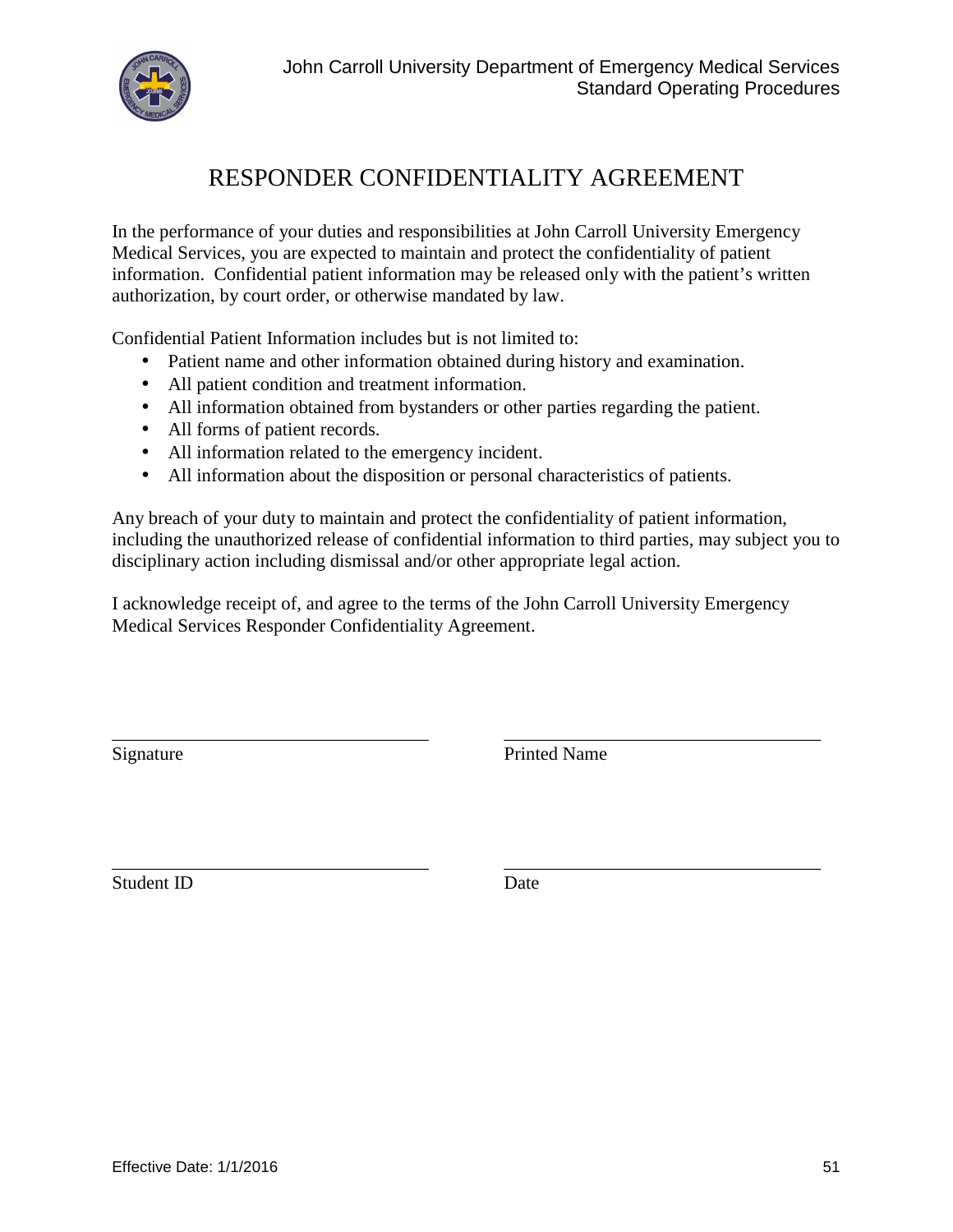

### RESPONDER ACKNOWLEDGMENT OF STANDARD OPERATING PROCEDURES

I acknowledge that I have received a copy of the John Carroll University Department of Emergency Medical Services (JCU EMS) Standard Operating Procedures manual and I acknowledge its content. I understand that I am responsible for reading, learning and understanding the entire contents of this manual. Furthermore, I agree to abide by the rules, regulations, procedures, policies and standards presented in this manual and those of the organization.

I understand that the information contained in this manual is proprietary and is owned in its entirety by JCU EMS. This manual is to be used exclusively by authorized JCU EMS personnel. This manual is not to be copied, distributed or displayed without the written consent of JCU EMS. The unauthorized use of this manual could result in criminal prosecution. Any non authorized individual found in possession of this manual and its contents will be prosecuted to the fullest extent of the law.

\_\_\_\_\_\_\_\_\_\_\_\_\_\_\_\_\_\_\_\_\_\_\_\_\_\_\_\_\_\_\_\_\_\_ \_\_\_\_\_\_\_\_\_\_\_\_\_\_\_\_\_\_\_\_\_\_\_\_\_\_\_\_\_\_\_\_\_\_ Signature Printed Name

Student ID Date

\_\_\_\_\_\_\_\_\_\_\_\_\_\_\_\_\_\_\_\_\_\_\_\_\_\_\_\_\_\_\_\_\_\_ \_\_\_\_\_\_\_\_\_\_\_\_\_\_\_\_\_\_\_\_\_\_\_\_\_\_\_\_\_\_\_\_\_\_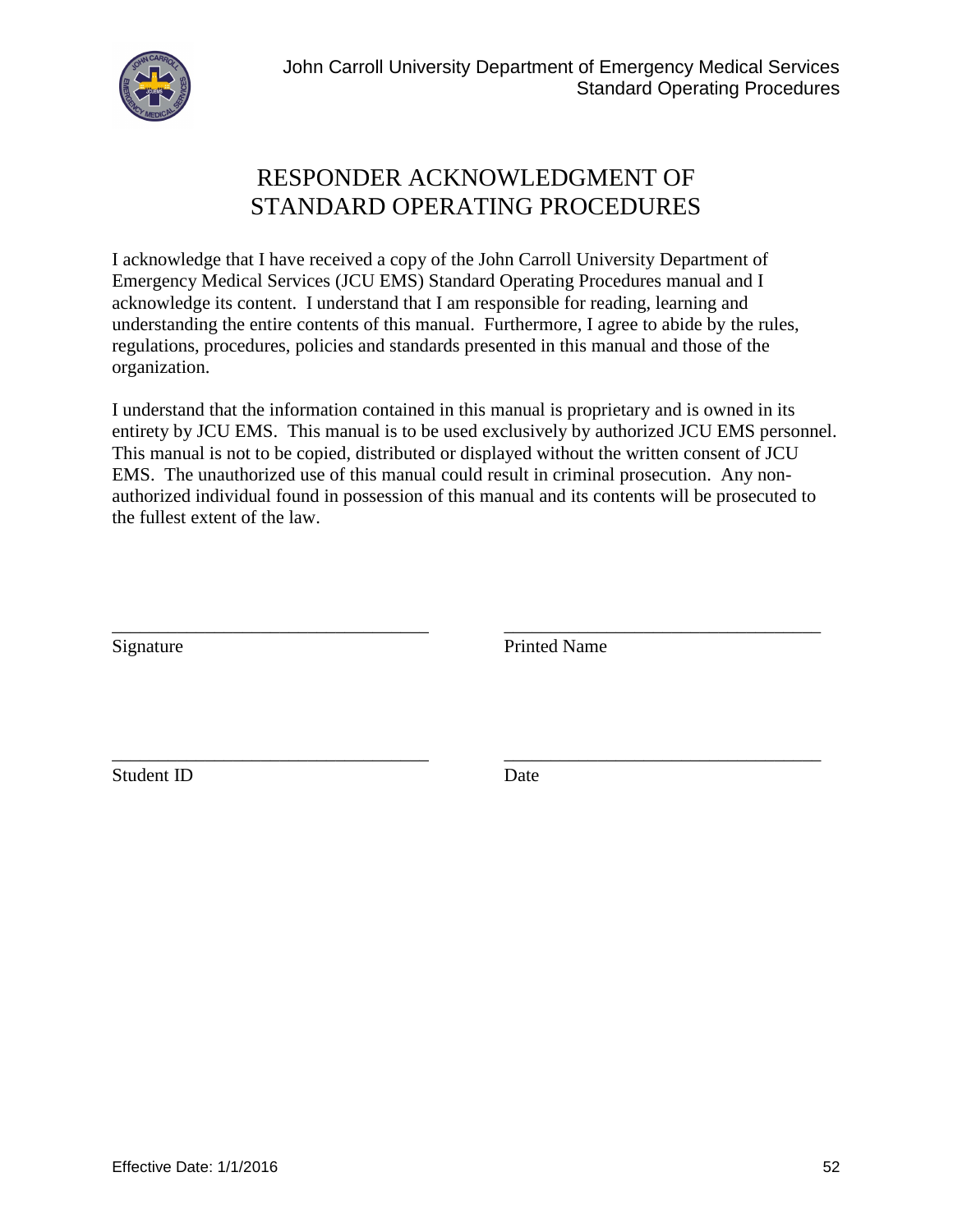

## JCU EMS OATH OF OFFICE (TEMPLATE)

I, \_\_\_\_\_\_\_\_\_\_\_\_\_\_\_\_\_\_\_\_\_, do solemnly swear or affirm that I will abide by the regulations and scope of practice established by the Ohio Department of Public Safety Division of Emergency Medical Services, the policies of John Carroll University, and the policies, procedures and directives of the John Carroll Department of Emergency Medical Services and that I will faithfully, honestly and impartially discharge my duties as <Position> of the Emergency Medical Services Department of John Carroll University, during the term of my appointment in said position.

Signature of <Position>

\_\_\_\_\_\_\_\_\_\_\_\_\_\_\_\_\_\_\_\_\_\_\_\_\_\_\_\_\_\_\_\_\_\_\_\_\_

Sworn to before me and subscribed in my presence this  $\langle Day \rangle$  day of  $\langle Monthly, \langle Year \rangle$ 

<Name> – Chief of EMS

\_\_\_\_\_\_\_\_\_\_\_\_\_\_\_\_\_\_\_\_\_\_\_\_\_\_\_\_\_\_\_\_\_\_\_\_\_ <Name> – Deputy Chief of EMS

\_\_\_\_\_\_\_\_\_\_\_\_\_\_\_\_\_\_\_\_\_\_\_\_\_\_\_\_\_\_\_\_\_\_\_\_\_

\_\_\_\_\_\_\_\_\_\_\_\_\_\_\_\_\_\_\_\_\_\_\_\_\_\_\_\_\_\_\_\_\_\_\_\_\_

<Name> – Chief of Police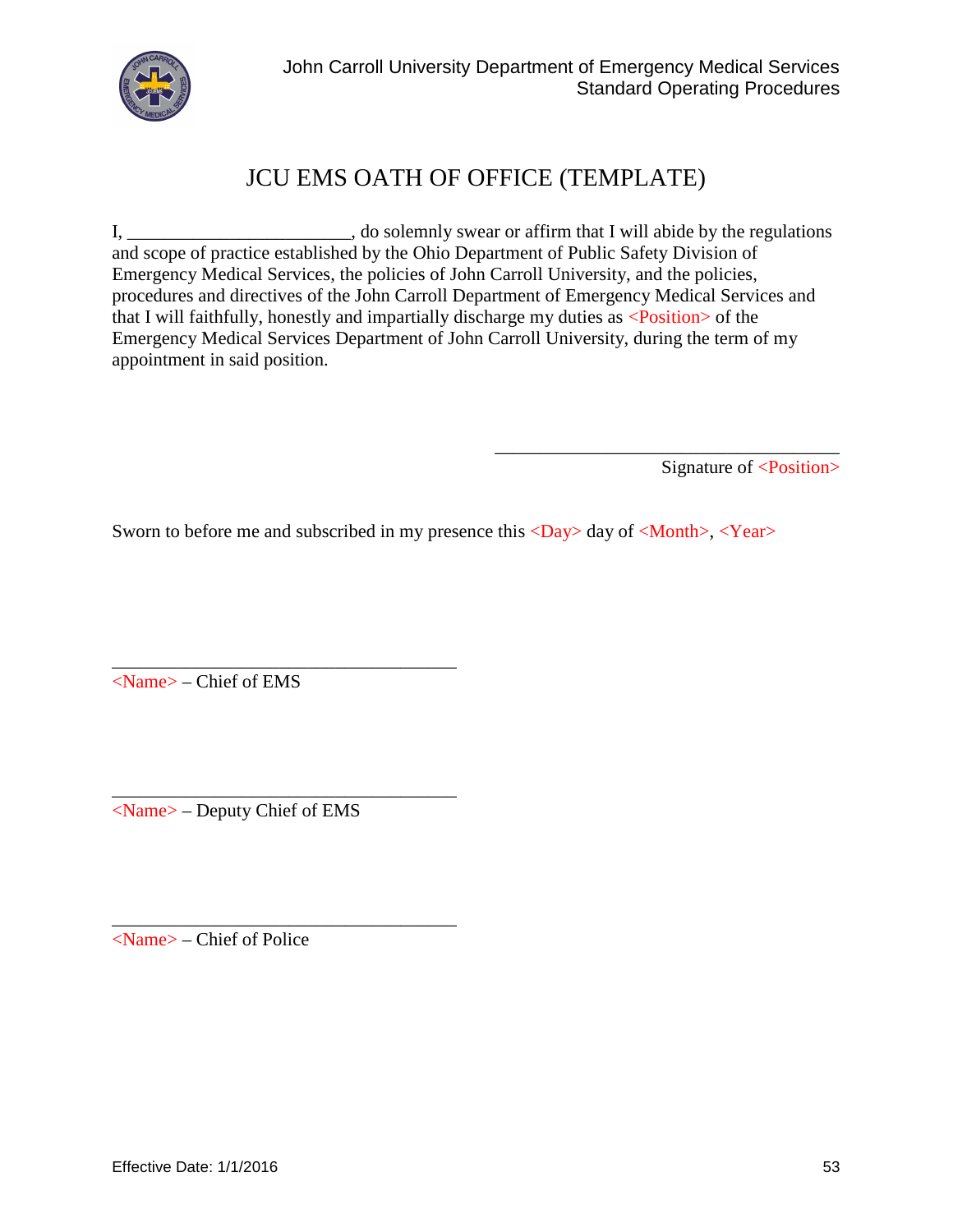

# APPENDIX B:

# Forms for Everyday Use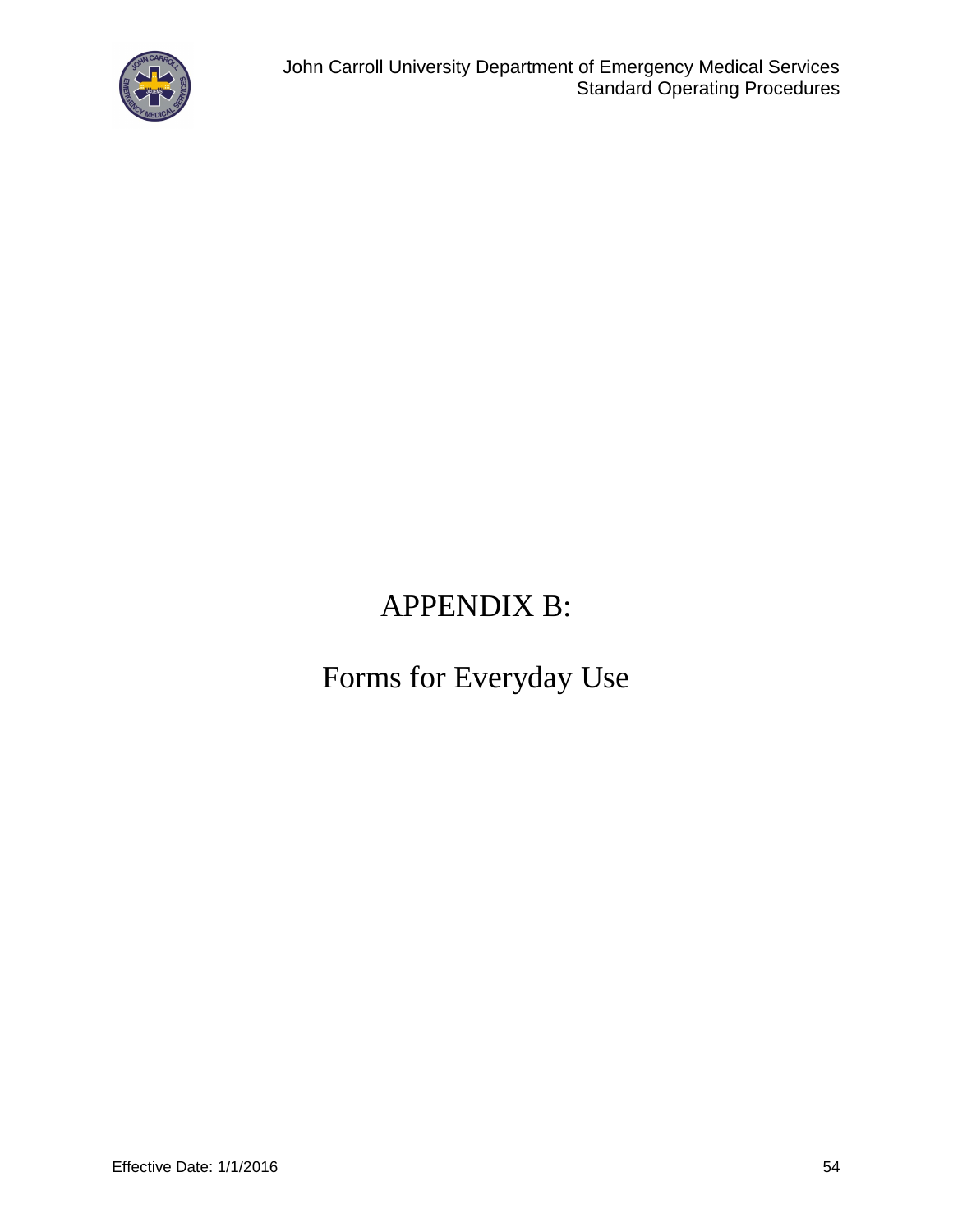

# PERMANENT SHIFT TRADE REQUEST FORM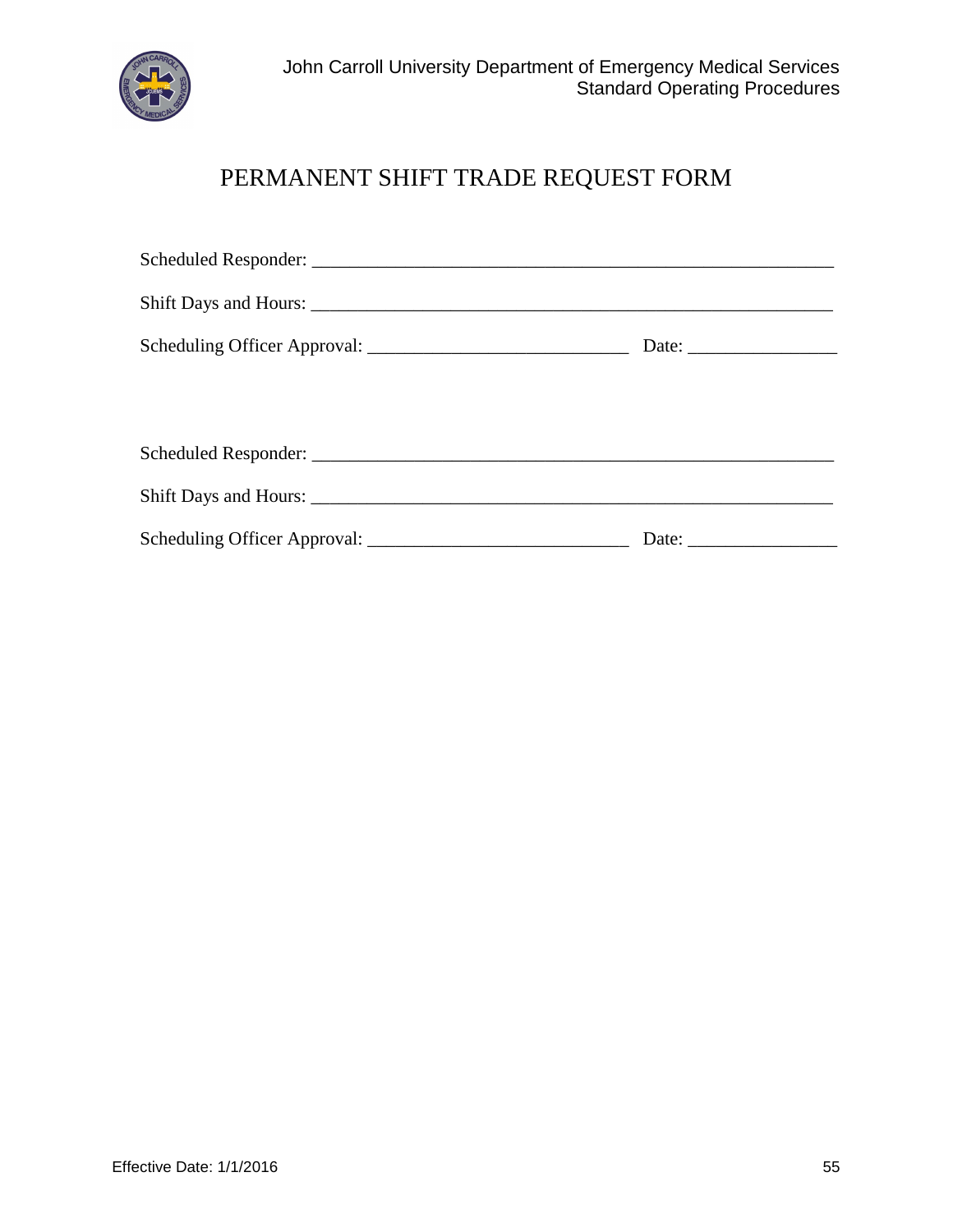

# TEMPORARY SHIFT TRADE REQUEST FORM

| Date: $\frac{1}{\sqrt{1-\frac{1}{2}} \cdot \frac{1}{2}}$ |
|----------------------------------------------------------|
|                                                          |
|                                                          |
|                                                          |
|                                                          |
| Date: $\frac{1}{\sqrt{1-\frac{1}{2}} \cdot \frac{1}{2}}$ |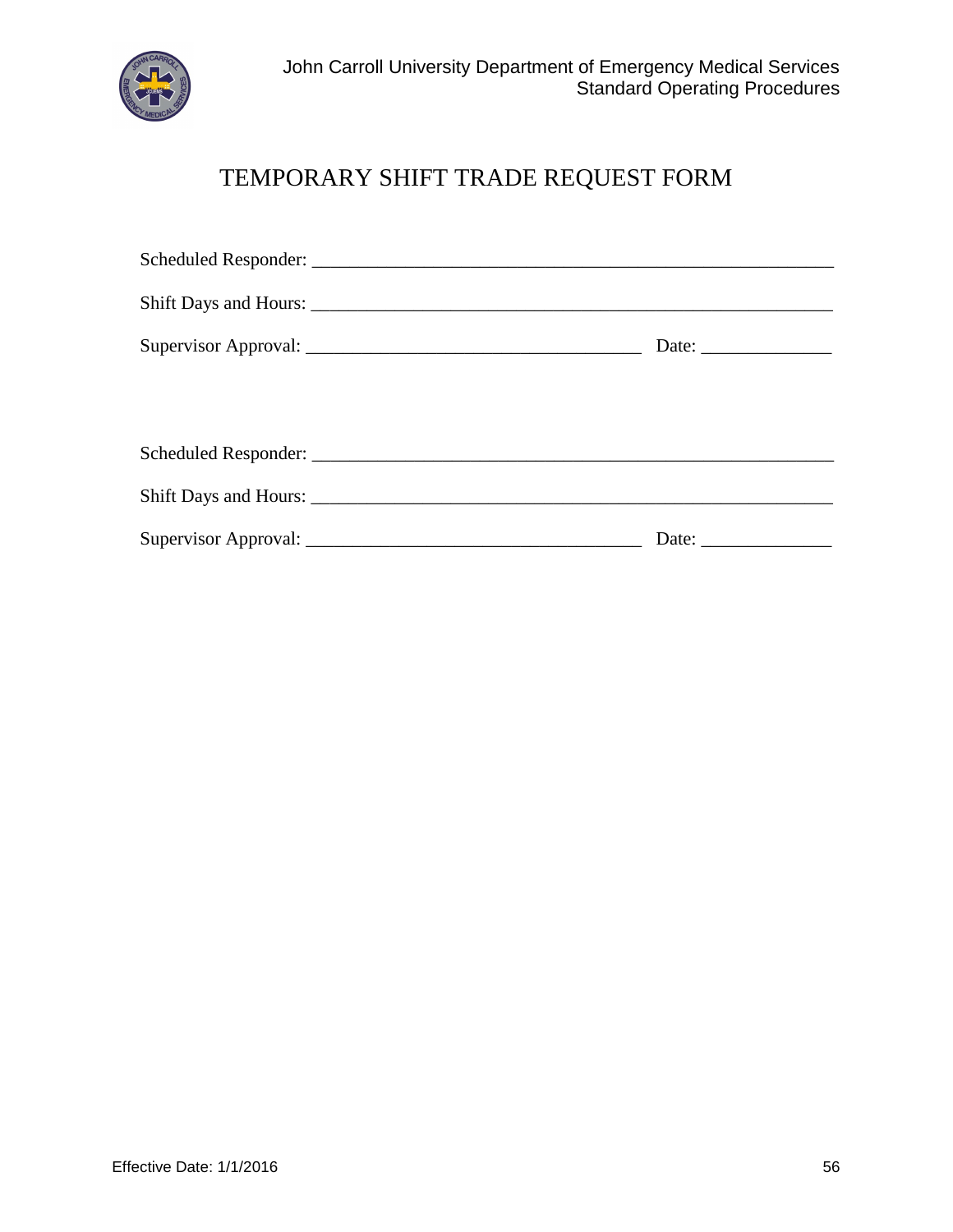

# ATTENDANCE REPORT

| Late                                                                                                                  |  |  |
|-----------------------------------------------------------------------------------------------------------------------|--|--|
| <b>Advanced Notice</b>                                                                                                |  |  |
| No Notice                                                                                                             |  |  |
| No Show                                                                                                               |  |  |
| Less than one (1) hour Notice                                                                                         |  |  |
| Found Coverage                                                                                                        |  |  |
| No Coverage Found                                                                                                     |  |  |
|                                                                                                                       |  |  |
|                                                                                                                       |  |  |
|                                                                                                                       |  |  |
|                                                                                                                       |  |  |
| <u> 1989 - John Stoff, deutscher Stoff, der Stoff, der Stoff, der Stoff, der Stoff, der Stoff, der Stoff, der Sto</u> |  |  |
|                                                                                                                       |  |  |
|                                                                                                                       |  |  |
|                                                                                                                       |  |  |
|                                                                                                                       |  |  |
|                                                                                                                       |  |  |
|                                                                                                                       |  |  |
|                                                                                                                       |  |  |
|                                                                                                                       |  |  |
|                                                                                                                       |  |  |
|                                                                                                                       |  |  |
|                                                                                                                       |  |  |

| $\sim$<br>Supervisor signature: |  |  |
|---------------------------------|--|--|
|                                 |  |  |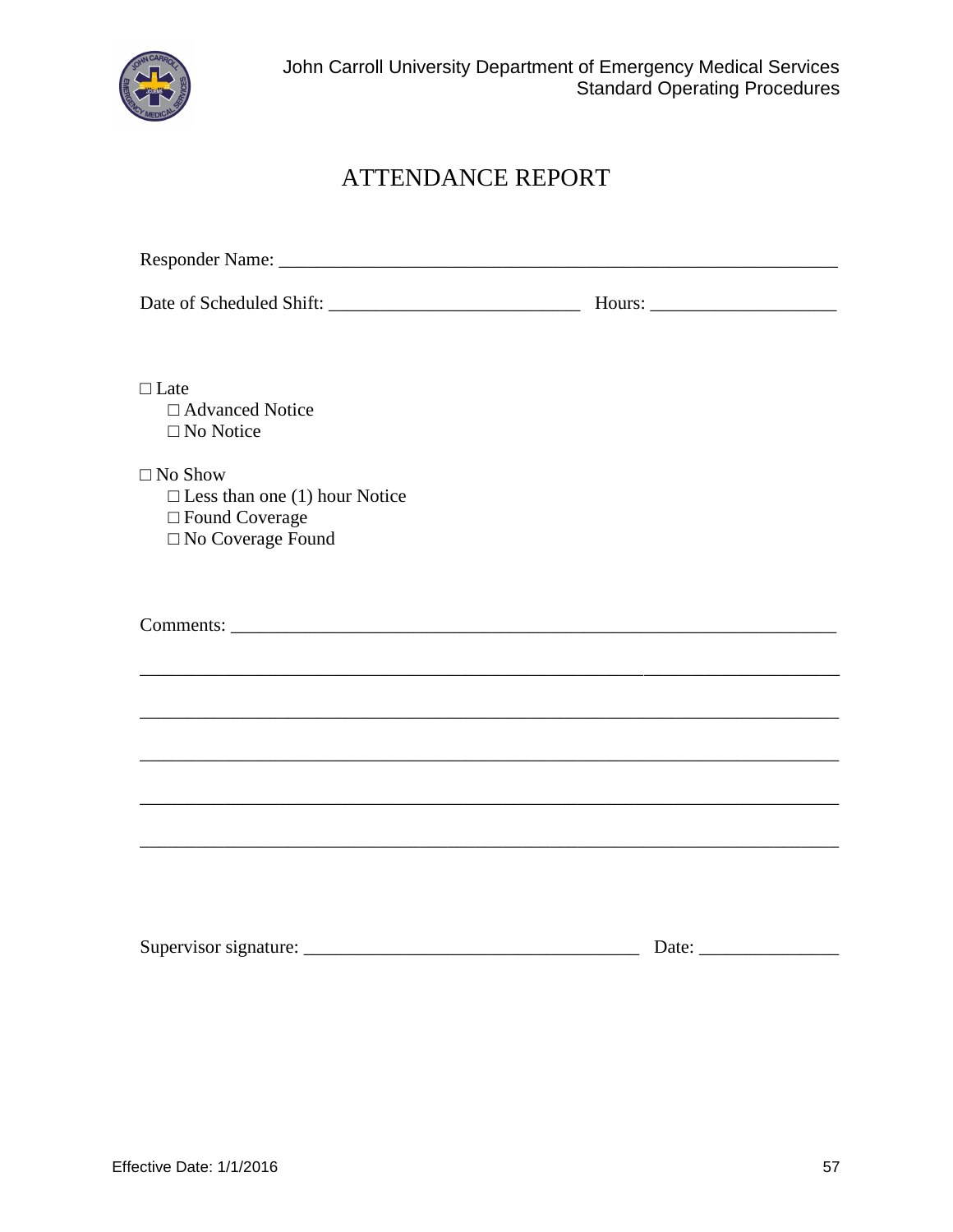

# NOTICE OF DISCIPLINARY ACTION

|                                                                                     | <b>GENERAL REASON FOR DISCIPLINE</b><br>(Check all that apply)                                                           |
|-------------------------------------------------------------------------------------|--------------------------------------------------------------------------------------------------------------------------|
| Insubordination:<br><b>Excessive Tardiness:</b><br>Absenteeism:<br>Other:           | <b>Unsatisfactory Work Performance:</b><br>Intoxication:<br>$\mathcal{L}^{\text{max}}_{\text{max}}$<br>Violation of SOP: |
|                                                                                     | <b>ACTION TAKEN</b><br>(Please initial instead of a check mark)                                                          |
| Warning:<br>Suspension:<br>Number of Days:<br>To Return to Duty On:<br>Termination: |                                                                                                                          |
|                                                                                     | <b>SPECIFIC INCIDENT</b>                                                                                                 |
|                                                                                     |                                                                                                                          |
|                                                                                     |                                                                                                                          |
|                                                                                     |                                                                                                                          |
|                                                                                     |                                                                                                                          |
|                                                                                     |                                                                                                                          |
|                                                                                     |                                                                                                                          |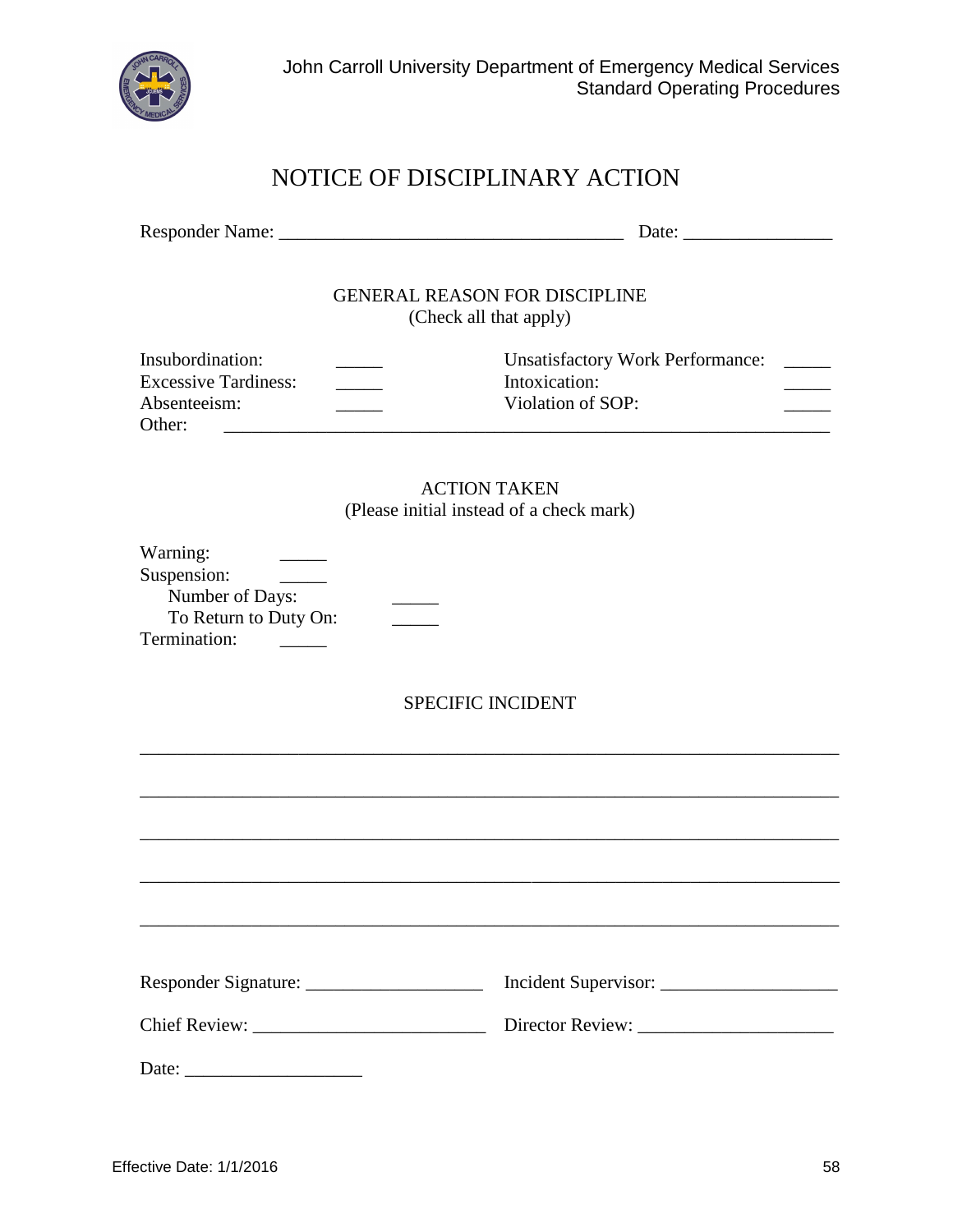

### JCU EMS PATIENT CARE REPORT COPY REQUEST

An adult patient (patient who is at least 18 years old), a patient's Legal Guardian, or a minor patient's Parent may request a copy of their Patient Care Report. Upon completion of this form and upon approval, a copy of the report will be mailed to the address listed below within five business days.

#### PATIENT INFORMATION

| <b>First Name</b>                | MI     | Last Name                                     |
|----------------------------------|--------|-----------------------------------------------|
| Date of Birth                    |        | <b>Student ID Number</b>                      |
| Date of Incident                 |        | Type of Incident (Describe Illness or Injury) |
| REQUEST FOR INFORMATION          |        |                                               |
| <b>First Name</b>                | MI     | Last Name                                     |
| Relationship to Patient:<br>Self | Parent | Legal Guardian<br>Other                       |
| <b>Mailing Address</b>           |        | Daytime Phone Number                          |
| City                             |        | <b>State</b><br>Zip Code                      |
| Signature (of patient)           |        | Date of Request                               |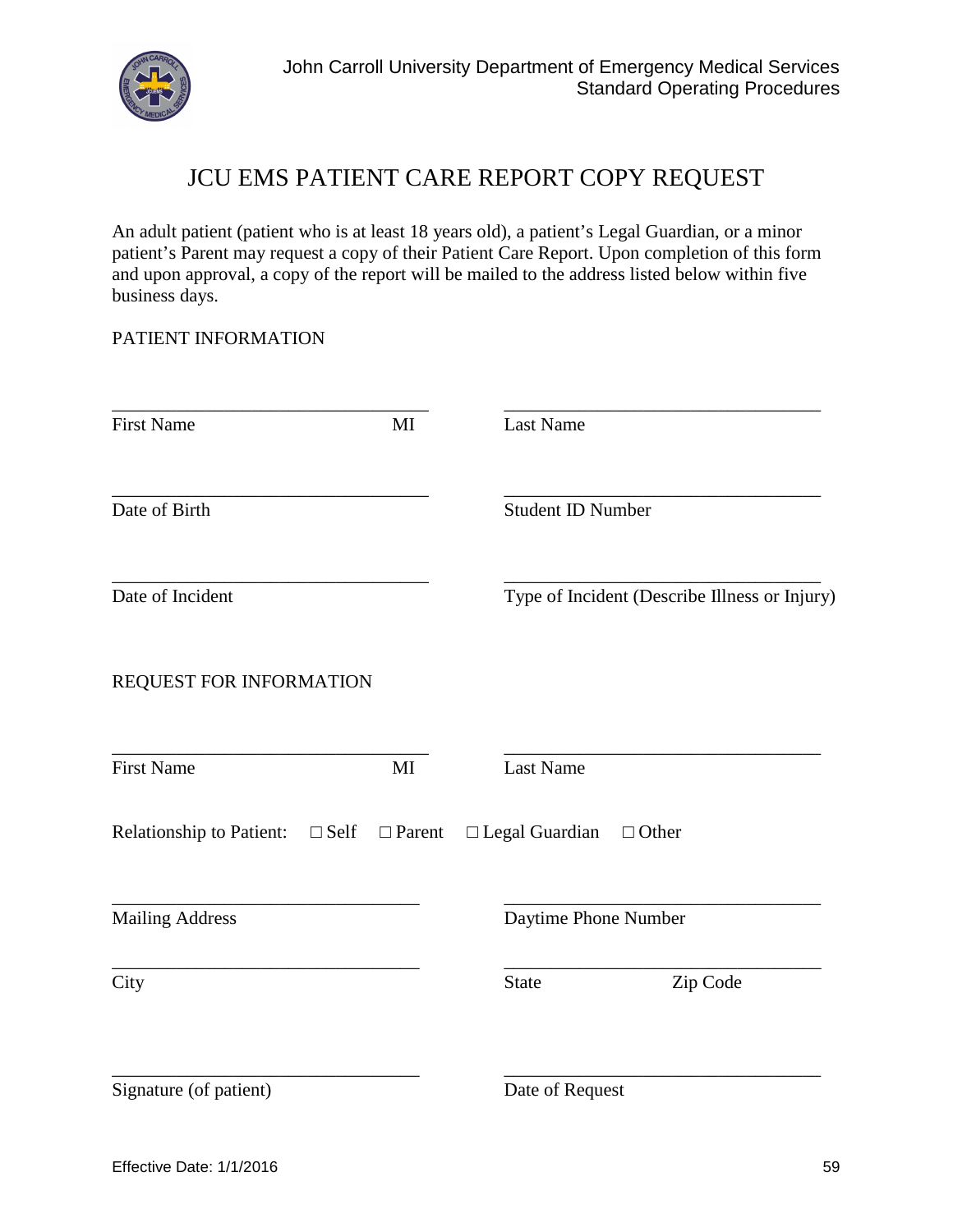

# APPENDIX C:

# Additional Communications Guidelines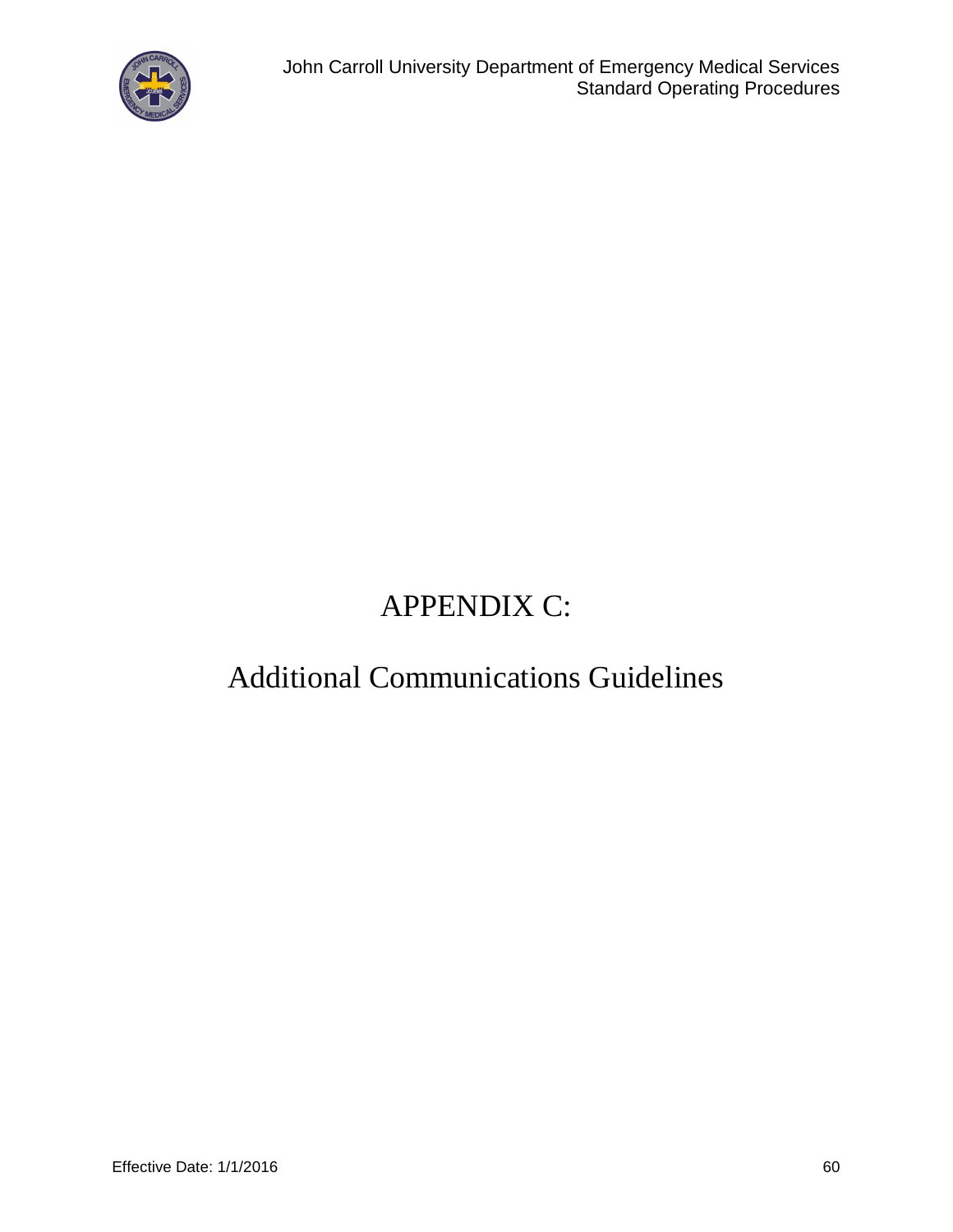

# 1. RULES AND REGULATIONS OF THE FEDERAL COMMUNICATION COMMISSION (FCC)

- It is unlawful to transmit superfluous signals, messages, or communications of any kind on the radio.
- It is unlawful to use profane, indecent or obscene language.
- It is unlawful to willingly permit radio apparatus to be damaged.
- It is unlawful to cause malicious interference with any other radio communications.
- It is unlawful to intercept and use or publish the contents of any radio message without the expressed written permission of the proper authorities in your department/organization.
- It is unlawful to make unnecessary or unidentified radio transmission.
- It is unlawful to transmit a call signal, letter, or numeral which has not been assigned to you, your station or car.
- It is unlawful to make an adjustments, repairs, or alterations whatsoever to your radio.
- It is unlawful to deny access to your radio equipment if a proper identified representative of the FCC asks to inspect it. The equipment must be made available for inspection at any reasonable hour.